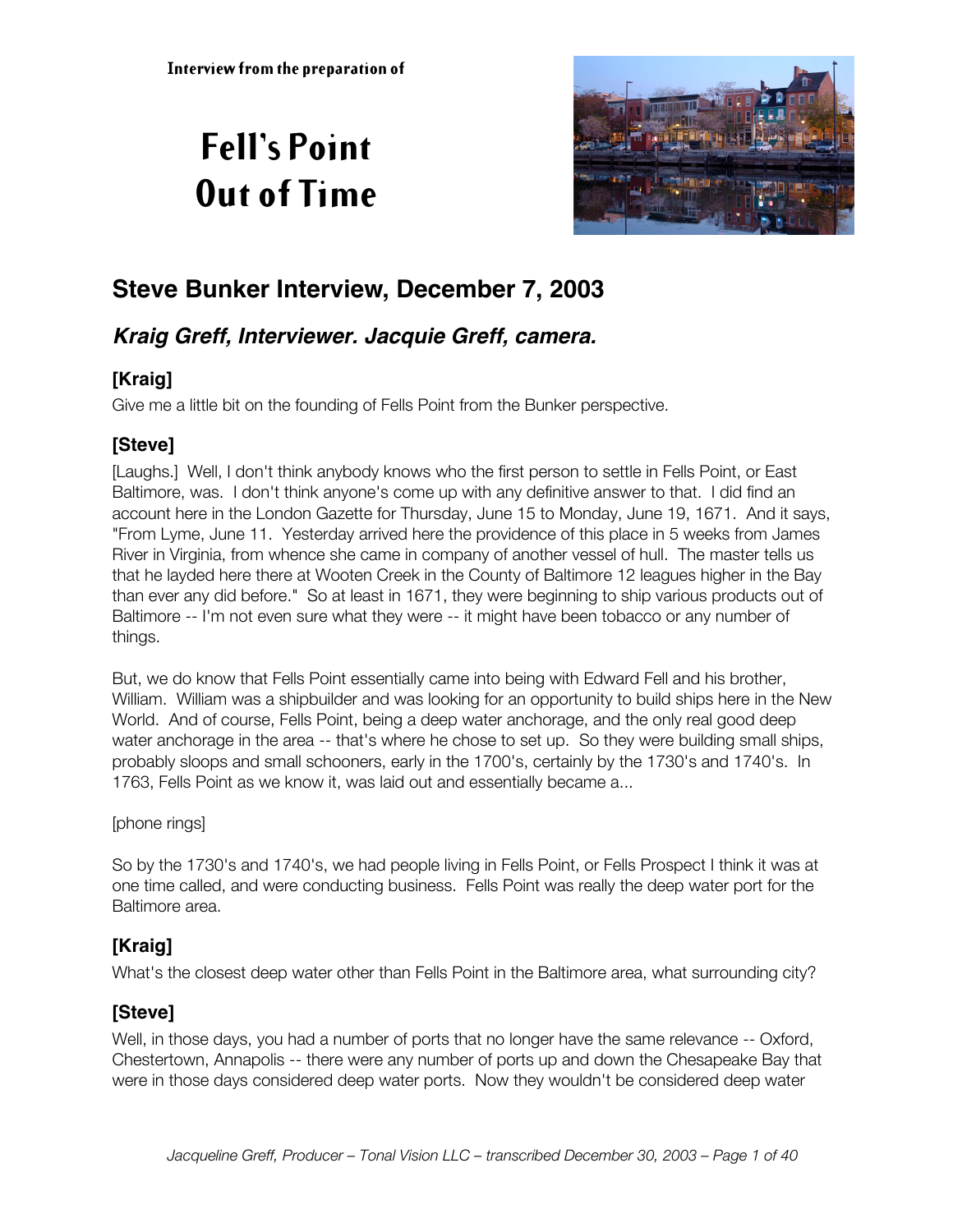ports today. But keep in mind, you were dealing with ships that were usually no more than 100-150 tons and didn't draw, for the most part, any more than 10, 12, 15 feet. A place like Fells Point...

# **[Kraig]**

What's a modern ship draw, to get a comparison?

### **[Steve]**

35 feet, 40 feet.

So Fells Point was a real boon. Baltimore at that time, the Harbor in Baltimore, what we now think of as the Harbor in Baltimore, were mostly swamps and fens that tapered down into the water and were fairly shallow. It was a good many years before that area was dredged and was laid out as we see it today. Fells Point and Baltimore, an awful lot of what we see today, is fill. They actually filled in right up to the waters edge, and then dredged out areas for their piers and their docks.

### **[Kraig]**

I've seen that before. Somebody showed me a map of Fells Point, and it was like ... a whole different geography along the coastline than there is today.

[01:04:02:15]

### **[Steve]**

Fells Point was at one time known as "the hook" and you had an area known as the hook that stuck out into the harbor. Originally, it was thought of as being a place where a major section of the town could be built. It eventually became crimping dens and bordellos and sleazy bars. And the hook was a place that gained a bad reputation. You've all heard the word "hookers". I don't know that it actually came from Fells Point's hook because ...

# **[Kraig]**

I was going to ask that because I heard that someplace before.

### **[Steve]**

Well, hooks as a geographical feature are fairly common around the world in many, many ports. So it may not have come from Fells Point originally. But it certainly was appropriate to Fells Point in the early 1800's.

### **[Jacquie]**

When you say the "Port of Baltimore" -- that was Fells Point in the early days?

### **[Steve]**

Well, Baltimore still had maritime traffic, but they were generally skiffs and small schooners and barges and scows and flat-bottomed vessels that could come in "over a morning dew" as they used to say. They didn't require a lot of water. But if you wanted to bring in a real ocean-going cargo, if you wanted to bring in something of real significance from the mother country, from England or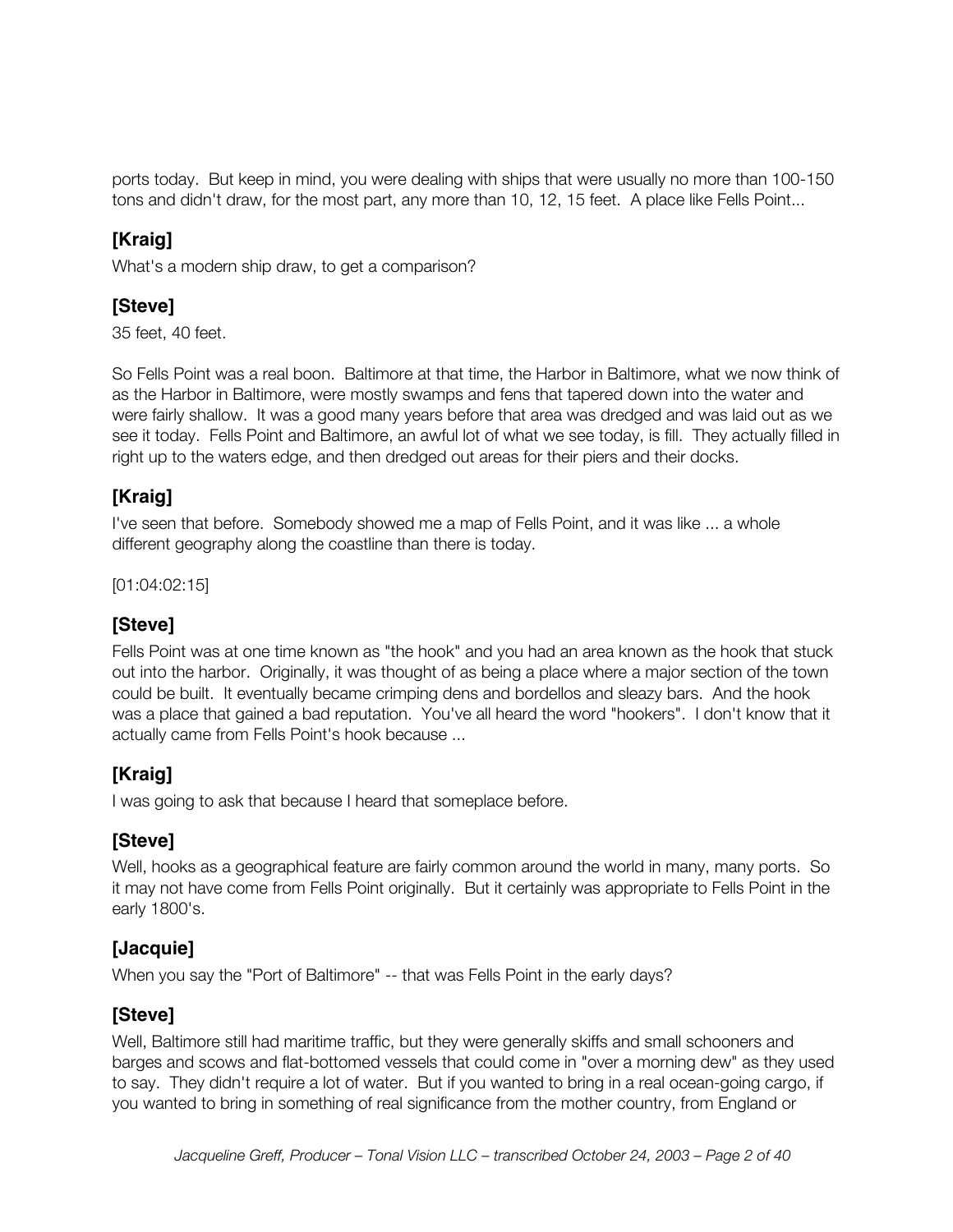Scotland, then you'd go to Fells Point because that's where a deep water ship could go. Deep water ships couldn't make it up into Baltimore Harbor.

And Fells Point in those days was separate from Baltimore; it was a separate town. There was Jonestown and Fells Point, which were really founded in very similar times. Jonestown probably came actually a couple of years earlier. Edward Fell was a partner in the founding of Jonestown. And he later switched his fortunes to the area we now call Fells Point.

But, any kind of deep water traffic would have to come in through Fells Point in those days.

[01:05:57:29]

### **[Kraig]**

Let's talk a little bit about shipbuilding, something I know nothing about.

### **[Steve]**

Well, one of Fells Point's earliest and best-known citizens, and indeed the fellow who really ultimately gave Fells Point its name, William Fell, was a shipbuilder in England. When he came to the new world and saw this deep water harbor, he immediate set up shipbuilding operations. And that was the mainstay of Fells Point for a long time to come. You were either going to sea or you were building ships that were going to sea. And that was how a living was made by most people in Fells Point right up until the Civil War, and even long after the Civil War.

But shipbuilding as we think of it today, major shipbuilding, really went into a decline after the Civil War. Ships were being built a lot larger. They were a lot more technically complex. They were building ships now in iron with big steam plants in them, and Fells Point was largely bypassed. The glorious time for Fells Point in shipbuilding was the time between the Revolutionary War and some time just before the Civil War.

[Kraig]

What was the date of the Revolutionary War?

### **[Steve]**

1775 to 1783.

Fells Point began building its famous privateers at that time. A couple of hundred privateers came out of the Baltimore area during the American revolution. When you consider the size of Baltimore at that time and the size of Fells Point, that's pretty remarkable. Privateers and Letters of Marque were vessels, private armed vessels, vessels that were not Naval vessels particularly. They were merchant ships, but they were licensed to prey on enemy shipping.

### **[Kraig]**

Legal pirates.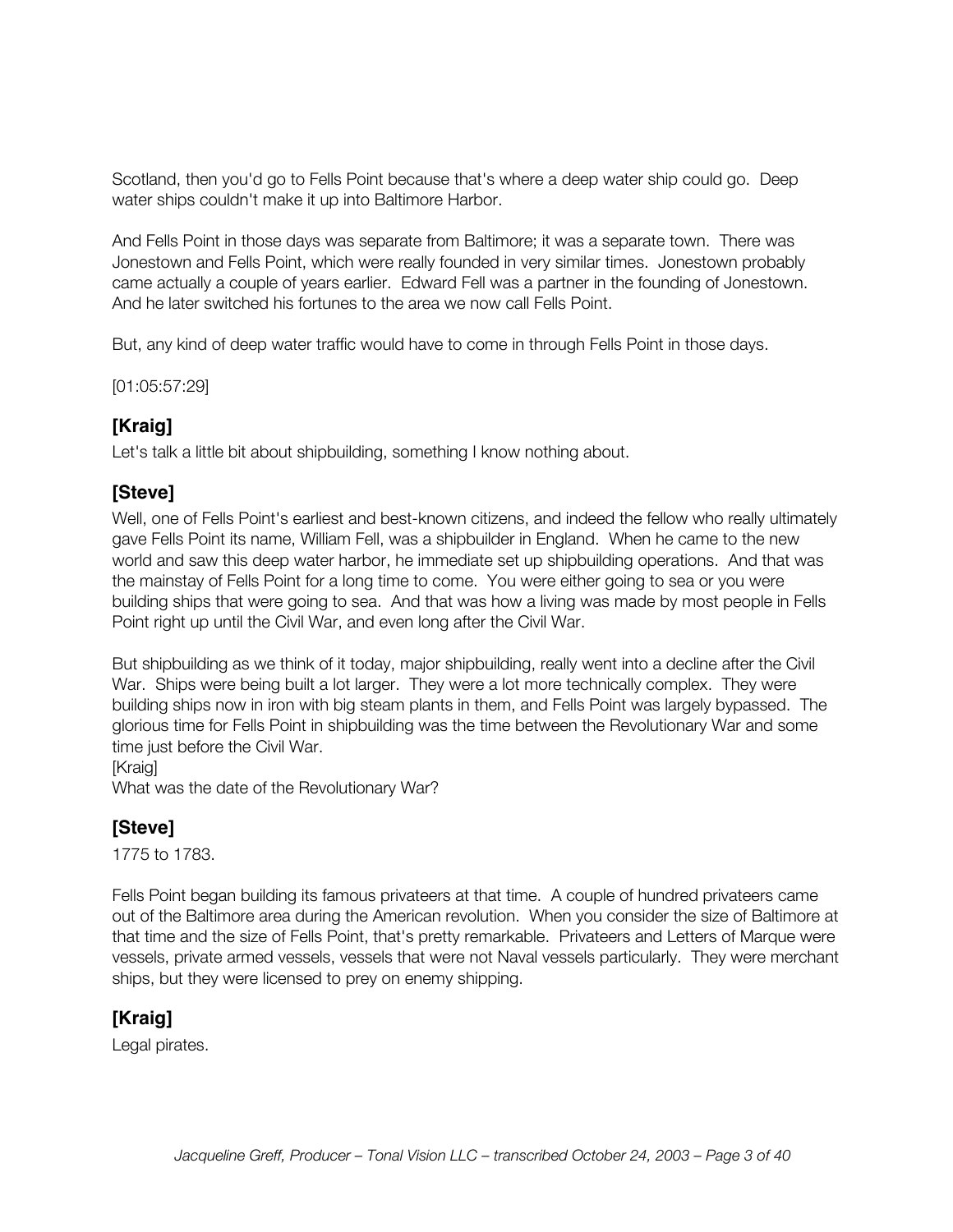They were legal pirates. And Fells Point became famous for that. Their time of real glory in that field was the War of 1812. In 1812, Fells Point really hit its stride. They not only built many, many ships to go privateering, but they were great innovators. Fells Point had benefited from immigration in the late 17 and early 1800's. Not only were people coming over from England and Scotland and Ireland, many of whom were highly qualified craftsmen and ship builders, but you also had an influx of French refugees after the French Revolution and then the rebellions in Haiti under Toussaint Louverture and King Christophe, mad King Christophe... When Haiti fought for its independence and threw out the French, many French citizens panicked and ran to whoever would accept them. And a lot of Baltimore ships were trading in that area at the time...

### **[Kraig]**

Whoever would accept them. France!

### **[Steve]**

But you know, times were not good in France. In France at that time, not only did you have the effects of the French Revolution, but you had Napoleon. Anyone leaving Haiti and going back to France was very likely to be drafted into the army, or be put to work into some kind of national service. So many good craftsmen, many fine maritime craftsmen, sail makers, artisans, ship carvers, carpenters, came north and settled in Fells Point because that was a place that you could continue making a living and look forward to a new life in the new world.

# **[Kraig]**

The French that left Haiti ... these are dumb questions that cross my mind ... any of them go up through New Orleans?

# **[Steve]**

Oh sure.

# **[Kraig]**

Was that any part of the French, Cajun zydeco thing ... was that the beginning of it, or was that too early for it?

# **[Steve]**

The earliest French migration to Baltimore coincides with the French migration to New Orleans from Canada. In 1755, the British passed a Removal Act to take what they considered enemy aliens, in this case the French, out of what was then called Acadia and ship them someplace else, any place else to get them out of Canada because they considered them a security threat. Scotts immigrants came in and settled in Nova Scotia, New Scotland. The French that were forced to leave went 3 basic places in the United States, what later became the United States. One was Maine. There are still many of their descendants living in Maine today. Another was Louisiana, where Acadians became known as Cajuns and are still there today.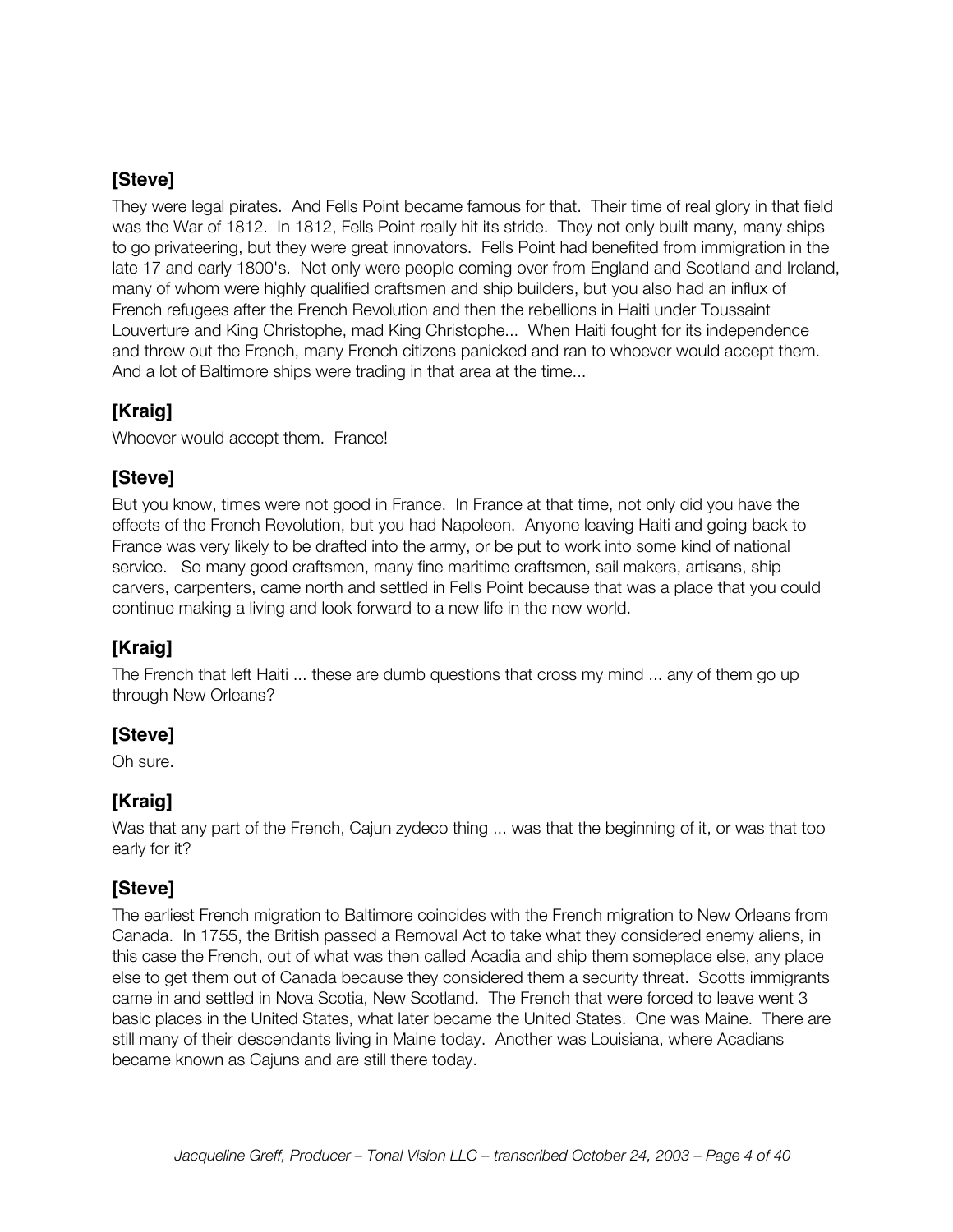But a third group, and a smaller group actually came into Baltimore. And when they came to Baltimore, they not only brought French language and customs, but they brought their skills. And, like the later refugees from Haiti, like the refugees from the French Revolution in the 1790's and early 1800's, they found a welcome in Fells Point. So Fells Point absorbed quite a number of people of French origin. Also, in Baltimore itself, the area down in the Harbor, down where the Lutheran Senior Citizens Home is now, was once known as French Town because there was a large French colony living there.

# **[Kraig]**

You ought to do your own TV show called "Meet Mr. Bunker". You every week just talking about stuff.

# **[Steve]**

We had a lot of immigrants. That whole area... Fells Point was ...

# **[Kraig]**

Any of the immigrants bad, I mean that people didn't get along with, besides the British... Any of the immigrants move in that were kind of the black sheep of the immigrants?

# **[Steve]**

I haven't found any notice of that in historic times. In recent times, there has been some controversy. I think there are some folks in Fells Point that would rather some of the newcomers had not come. But then, that's always the way it is, isn't it, when a new group of people come into town?

# **[Kraig]**

It's like the old thing -- we fear what we don't understand.

# **[Steve]**

Yes. And Fells Point and Baltimore generally is just like anywhere else in the country -- they've always had their problems accepting some folks, people that are of a different religion or a different color or a different creed of some way... And so, there has been racism. And there has been, in the 1840's and 1850's there was, of course, the know-nothing movement. There was a very strong anti-Catholic movement in, of all places, Baltimore.

# **[Kraig]**

Wasn't it the first diocese? Strange place for it to happen.

# **[Steve]**

Yes. It makes no sense at all. But, those things tend to level out, given time.

[01:13:26:01]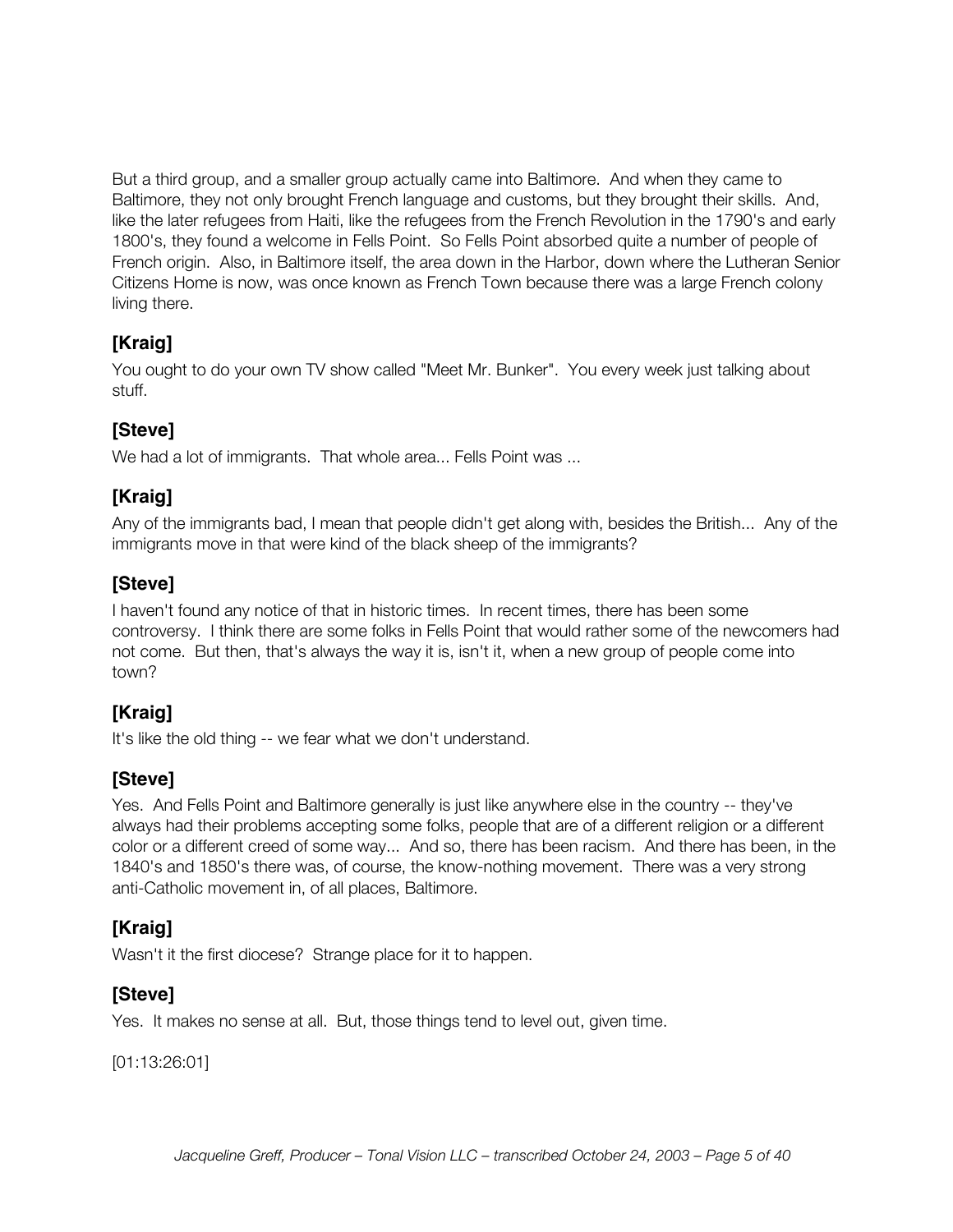Keep that thought in mind as we talk about Fells Point today. We're going to something else here... Something controversial. The Constellation that's sitting there in the Harbor. I notice through all your stuff, you've got enough ship stuff to build your own ships in the back yard. You kind of know ships. Is it the real Constellation, a copy, parts...? What's your take on the whole thing?

### **[Steve]**

The original Constellation was built as a 36-gun frigate in Harris Creek, what was then known as Fells Point ... Harris Creek is virtually a drainage ditch now... It was built in 1797 in Fells Point, in Baltimore. It underwent many, many rebuildings.

Its last major rebuilding and redesign was in 1854. Most maritime historians today date ships from the time of their last major design change, not the age of the wood that's in them, but by the time of their last major design change. The Constellation that you see in the Harbor today bears no relation whatsoever to the Constellation of 1797, in design, form, shape or size. If you choose to accept the fact that the Constellation was built in 1797, fine. If you want it to be built in 1854, you're also correct. I believe it is an 1854 warship. It was built as one of the last major ships of its class, built without a steam engine, before the great change-over when they began building more modern ships. There may be pieces of the old Constellation in it. That does not make it a ship of 1797. I don't think there's any way around that.

# **[Kraig]**

How much of the ship is left?

### **[Steve]**

I think there is nothing, whatsoever, nothing at all from 1797. I think what you have is essentially an 1854 warship that was rebuilt in recent years in Baltimore. The ship that you see today would border on being a replica. It's a wonderful ship. It's a wonderful amenity. And its a great piece of maritime history, and Baltimore should be proud of it. I do not believe it was built in Baltimore in 1797. It essentially was built over in Locust Point in the 1990's. There's nothing wrong with that. It's in the tradition of the original Constellation.

# **[Kraig]**

OK. I think that's going to make everyone happy .... including Geoffrey Footner.

#### **[Steve]**

Well, Geoffrey and I have had this conversation over and over. We have talked about it. We've batted it around for over 25 years. I have Geoffrey's book. I was one of the first guys to get a copy of his book.

# **[Kraig]**

Is that it right there?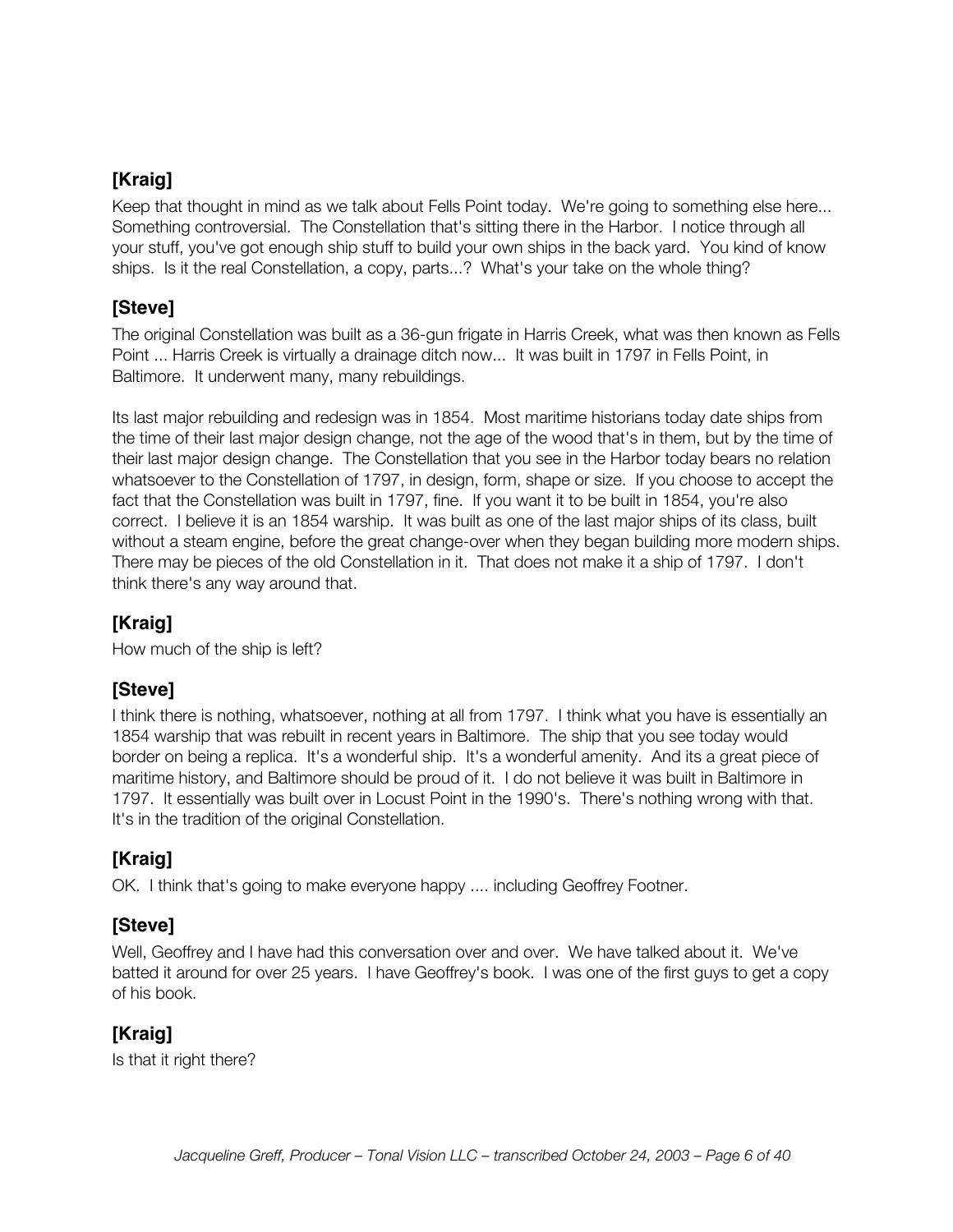[Laughs.] No, no. I've got it in there, and its a wonderful book. No one has done the kind of indepth research on this question that Geoffrey Footner has done. He's done a remarkable piece of work. And it's a piece of work that will stand for all time. And it's a real benchmark in maritime history research. His conclusion I disagree with. I do not believe it is a 1797 warship. It doesn't matter whether it has pieces of the old ship in it or not. A ship should be dated from the time of its last major design change.

The maritime historian Alexander Lange brings up an excellent point. The fact that Winchester Cathedral in England may be built with stones from a Roman temple does not make Winchester Cathedral a Roman temple. So what we have is an 1854 warship that we should treasure and take care of and maintain in the tradition of the great frigate Constellation of 1797. But it is not a 1797 warship.

### **[Kraig]**

You go into Germany and a lot of the tiles they've uncovered, the Roman tiles, doesn't make it a Roman Coliseum. It's just some Roman tiles in Germany. I see your point. It's very good. Sorry Geoffrey, you lose.

### **[Steve]**

Geoffrey and I have argued this back and forth. But his book is wonderful. His research is flawless. His research is on the money. His conclusion I disagree with.

[Cut - 01:18:28:22]

# **[Kraig]**

More on the shipping, since you really know ships. [Reading from sheet] Impact of slavery and war on local feelings and politics. And you can go anywhere you want with it as far as....

### **[Steve]**

The 1840's, 50's and 60's were a very, very troubling time for Fells Point and for Baltimore generally. Maryland was a slave state, but Fells Point was also home to what may have been the largest free black community in the United States outside of New York maybe. About half the African-American folks in Baltimore and in Maryland generally were free. There was a lot of feelings...

### **[Kraig]**

How do you know a slave was free? A piece of paper?

### **[Steve]**

Yeah. Generally they would have ... they would be given manumission papers to indicate that they had been freed. Many of them were born free. You had several generations, by this time, of free African-Americans living in Baltimore. Fells Point, in the area over by Bond Street and what's now Dallas Street, what used to be Strawberry Alley ... There were a large number of free African Americans who were artisans and craftsmen. They were particularly known for working in the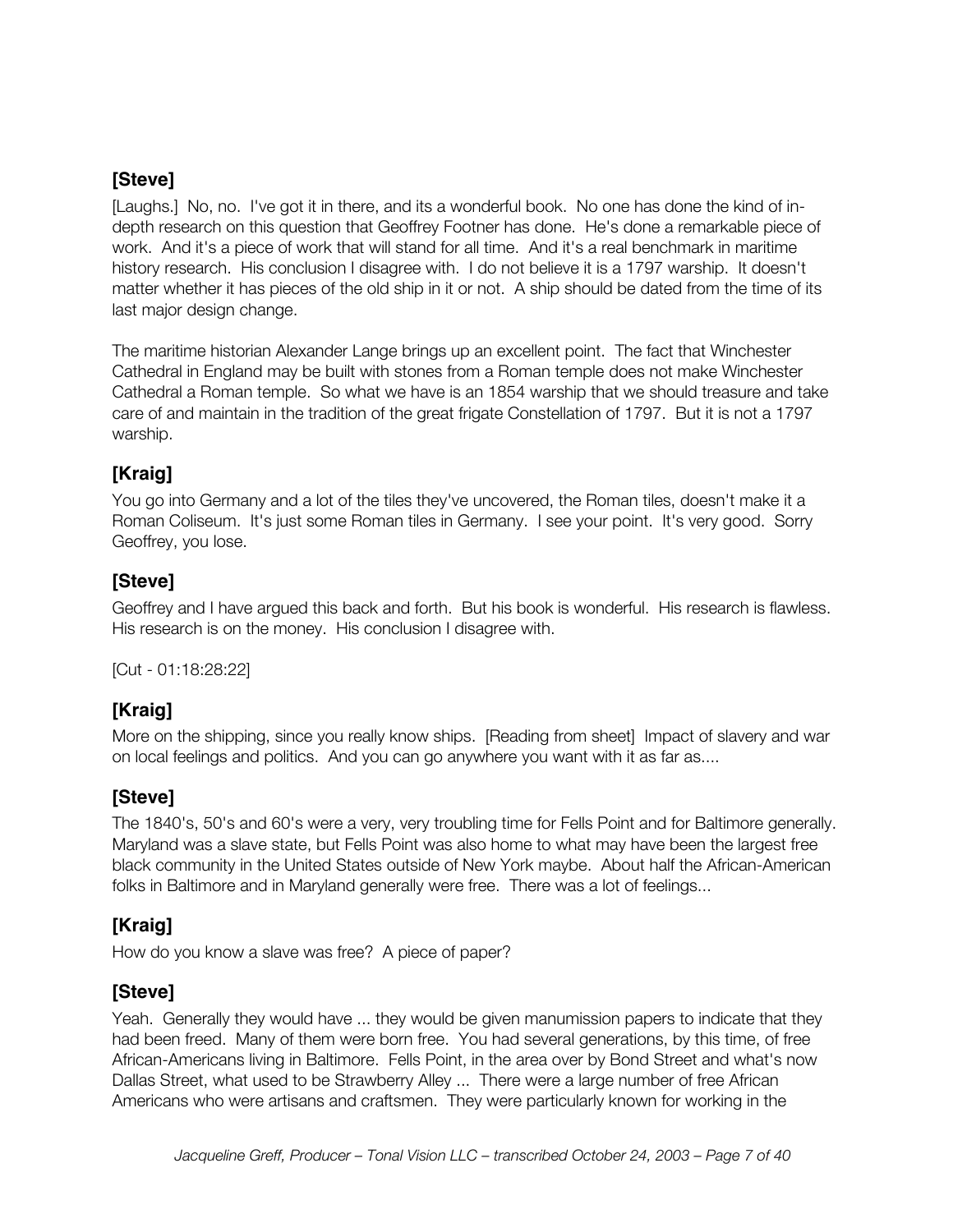shipyards. Virtually all ship caulkers in Baltimore, the men who kept ships watertight, were black. The most famous of them had been Frederick Douglass, who in those days was known as Frederick Bailey, before he ran off to freedom in New Bedford.

### **[Kraig]**

A little-known tune, "Won't you come home Fred Bailey".

#### **[Steve** (to Jacquie)]

You're going to have a very tough time editing this, you know.

### **[Jacquie]**

Well, like you said, I'll have to take clips here and there.

### **[Steve]**

You're going to have to on this. When he does that, I don't remember where I am.

# **[Kraig]**

I'm sorry. I'll get back to... I just couldn't help that one.

### **[Steve]**

But, the ship caulkers in Baltimore were nearly all black. Many of the dock workers, many of the shipyard workers were African-American. At the same time, there was a feeling in Baltimore, particularly among the well-to-do families, that their natural affinities and their natural roots were tied to Virginia. A lot of the wealthier families of Baltimore wanted to see their daughters married off to Virginia aristocracy, and many of them had commercial connections with the south, tobacco and so forth.

The people of Fells Point were a little different. Fells Point and East Baltimore generally tended to be a little more pro-Union. When the Civil War broke out, the folks in East Baltimore, many of whom were immigrants, there were a lot of New Englanders, again a big free black community, tended to lean much more toward the Union. Where West Baltimore, where some of the "better families" as they would have said, lived, tended to be much more pro-South.

Maryland was caught up in the war very early. After the firing on Ft. Sumter, President Lincoln called for volunteers and immediately needed a volunteer force, a militia force to defend Washington, thinking that there might be an invasion from the South.

The earliest troops came from New England. Several regiments of Massachusetts militia headed South. In order to get south in those days, you had to come into Baltimore on the Philadelphia, Wilmington and Baltimore Railroad to President Street Station. You would then detrain from President Street Station and either take a coach or have your rail car towed across town because it was against City ordinances to run steam engines downtown. You had to tow your car across to Camden Station where you would connect with the B&O railroad, and the B&O would then take you to Washington. There were several other stations around town, but the one that was the most used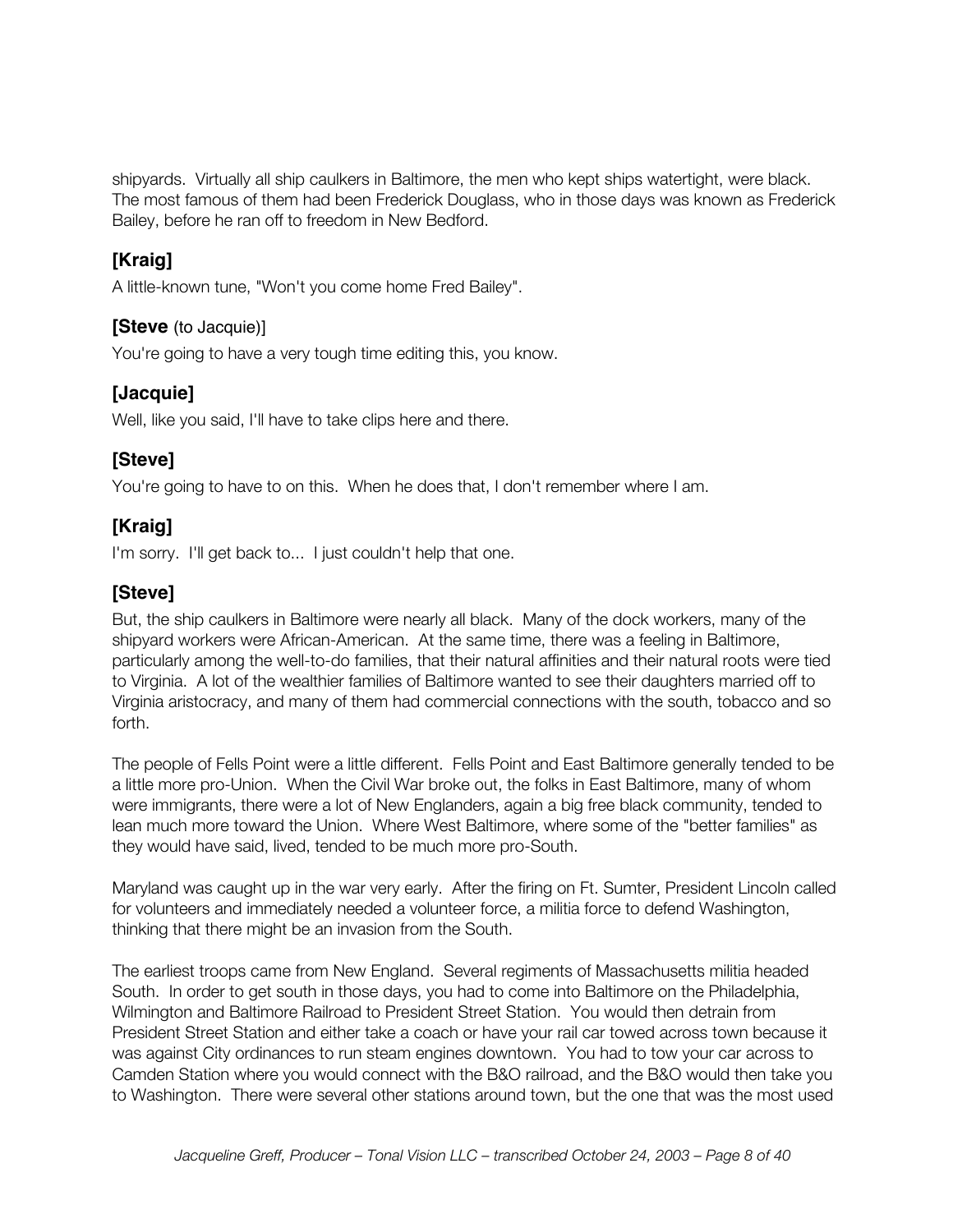from the troupes coming down from Massachusetts and from New England was the President Street Station. The President Street Station was probably the 2nd passenger station built in the United States by a railroad strictly for passengers. It was built in 1849 and was something of a landmark even then.

The 6th Massachusetts Regiment was bound South for Washington. On the 18th of April, rioting had broken out in Baltimore. The ship Fanny Crenshaw from Richmond had come in and tied up in Fells Point and had run a succession flag up in its rigging. A mob from Fells Point attacked the ship and pulled the flag down. When the mob left, the ship's boy came up and put the flag back up. So the mob returned and tore the flag to shreds and threw the ship's boy in the harbor.

A pro-Southern mob had attacked one of the Turnverein German social halls. The Germans and many of the immigrants were living at that time in what is now Little Italy, what was then called Mechanics Row, over into Fells Point, and they tended to be very strongly union and strongly abolitionist.

### **[Kraig]**

Is that why they called it Mechanics Row, because they were?

### **[Steve]**

They were mechanics. They were artisans and mechanics. They were men who worked on the docks, worked in the steam factories and the steam plants, and kept Baltimore going in that sense.

So there had been rioting all through the 17th and 18th. On the 19th, the morning of the 19th, the 6th Massachusetts Regiment comes into President Street Station. The first few companies are towed in their railway cars over across town, over to Camden Station and they board the trains for Washington. But a mob gathers. They gather at the bridge where the bridge crosses over Light Street now and Pratt Street and they converge on the station. And they begin throwing rocks and bottles and breaking windows in the cars. The rail cars are being towed across by horse until they get up to the Pratt Street bridge. And the bridge has been blocked by anchors and paving stones and a bunch of other stuff that's been torn up and thrown in the way. The lead driver panics and unhitches his team to take his team around to the other end, the back end of the car to tow the car back to President Street Station. This emboldens the mob and somebody in the mob starts shooting. The soldiers go back, try and retreat back to President Street Station, can't really make it. They start going ahead to head over to Camden Street Station, and the mob has become uglier and bigger all the time. They've broken into a couple of hardware stores. Every hardware store in those days sold shotguns and old muskets and things for people to make their living with, to hunt with...

#### [Clock chimes over next few sentences]

So now there are guns in the street on both sides. Another mob forms in Mechanics Row. The mob in Mechanics Row is pro-Union. They come out and begin fighting with the pro-Southern Baltimore mob. The soldiers fall right into the middle of this. Somebody orders the soldiers to fire and they shoot. So the Battle of Pratt Street commences. When the battle is over, there are 4 dead soldiers and 11 dead Baltimoreans, several of whom were from Fells Point. Fells Point's response was -- a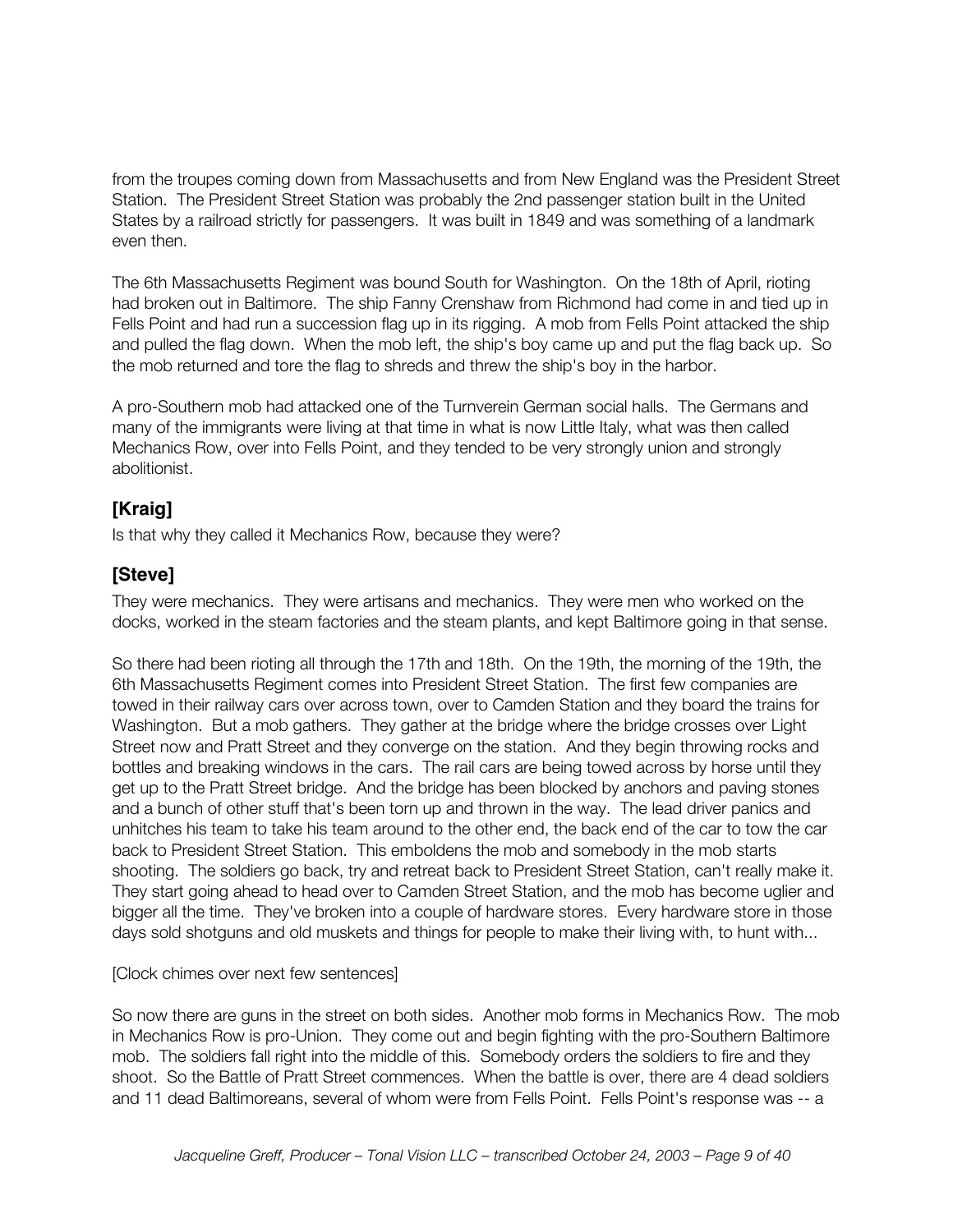group of businessmen got together and immediately formed a pro-Union militia and armed themselves. And Baltimore was very much in danger of being a divided city, a split city, at that point.

It all calmed down eventually. Baltimore went under martial law. A number of the leading citizens of Baltimore who had Southern sympathies were imprisoned in Ft. McHenry until things calmed down. But the Civil War was a very cruel time for Baltimore. It was hard on families because there were many families who were divided. About three times more Marylanders fought for the Union than fought for the South. Most of the Southern volunteers went South very early, usually in 1861. Very few went down South after that. But there was always a division of sympathies and a division within many, many families. It was a very tough time.

Also, areas like Fells Point suffered badly in the Civil War because there was an embargo on shipping and many of the products that used to sail out of Jackson's Wharf and Brown's Wharf and the various wharves that lined the Fells Point waterfront couldn't be shipped out of there. Instead, Baltimore merchants were having to send their cargo North to Philadelphia or Wilmington or New York or even Boston to get their cargo shipped properly. It wasn't until 1863 and 64, well into the War, that things began to ease up in Fells Point. By that time, Government contracts were beginning to get let for the shipyards. The Federal Government felt more comfortable about Maryland, were less concerned about Maryland succeeding, and were less concerned about the troubles that usually seemed to pop up in "mob town."

[01:29:05:21]

### **[Kraig]**

Is that where the name came from? The fact that the mobs, or this one particular instance, or other....

#### **[Steve]**

No, no, there were many mobs. Baltimore was known for its mobs. That's why it was called "mob town." During the War of 1812, Robert E. Lee's father was almost killed in the streets of Baltimore because he opposed the War of 1812. He was badly beaten and never recovered, never really recovered from it. Edgar Allen Poe was probably a victim of another mob during the elections in the late 1840's. He eventually died up the street on Broadway at the hospital. The Civil War, of course, the 19th of April of 1861, a terrible time. So Baltimore had always been known for its unruly behavior, a tradition that I like to think we kept alive in Fells Point, at least until recent years.

[Discussion of whether to break or go on a few minutes. 01:30:26:03]

#### **[Kraig]**

Frederick Douglass, Isaac Myers and other African-Americans ... do you want to just say a few things about them and what they did, or any special take you've got on it?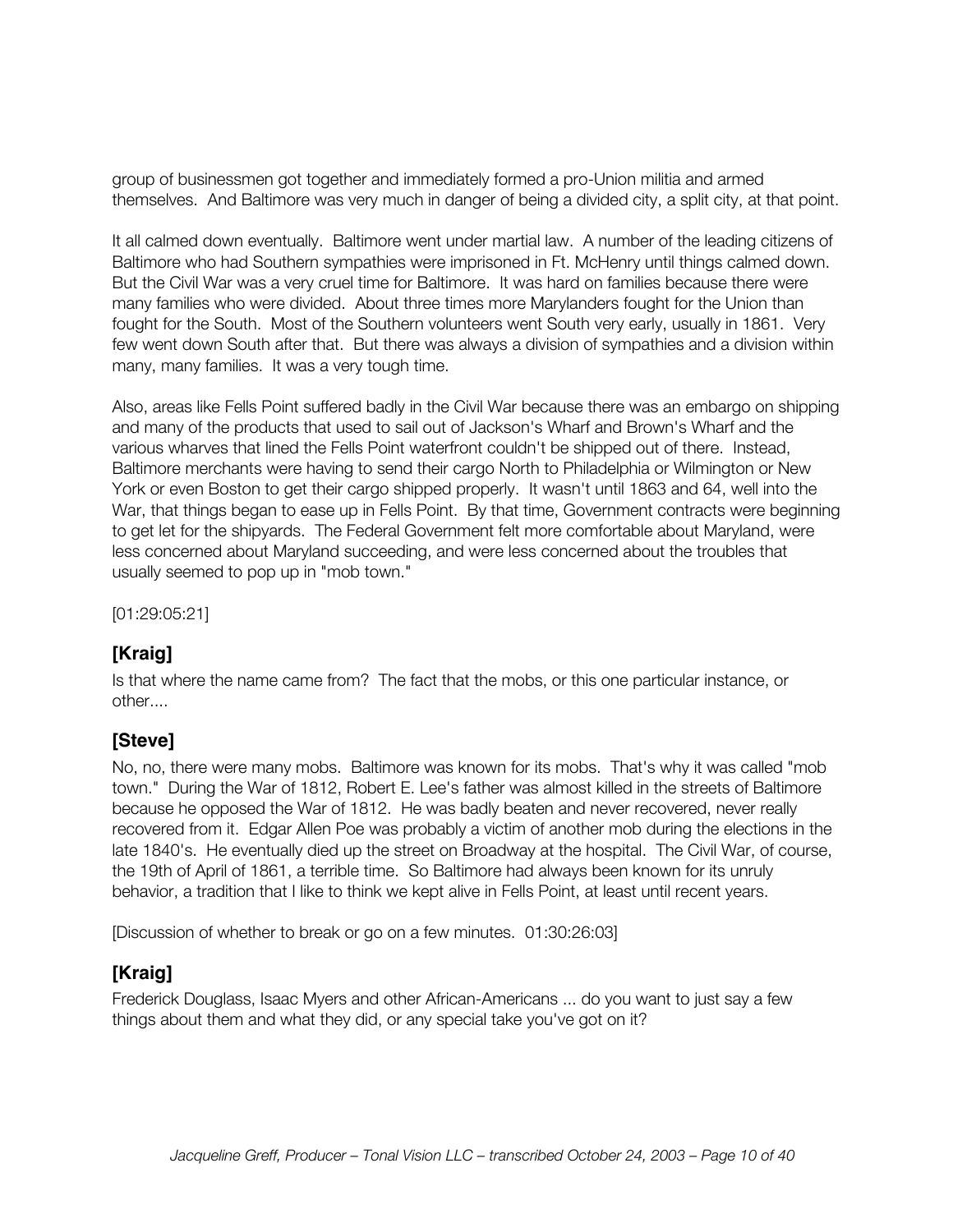Sure. Probably one of the most distinguished citizens to come out of Fells Point in historic times was a young man by the name of Fred Bailey. Fred Bailey was born on the Eastern Shore and was brought as a slave to Baltimore...

### **[Kraig]**

By who?

### **[Steve]**

The Auld family, I think. I wouldn't swear to it. I don't remember that.

# **[Kraig]**

I mean, not the Dutch or British or anything...

### **[Steve]**

No, no, no. This was Americans. He came to Fells Point as a young man, was apprenticed as a ship caulker in the Gardner & Kemp Shipyard and several of the shipyards in Fells Point, lived in the Auld house, which is now gone from Fells Point. Most ship caulkers in those days, in Maryland and points South were black. It was a profession that African-Americans took great pride in. Fred Bailey was the top of his trade. But he didn't like the idea of being a slave. So Fred Bailey dressed himself as a sailor, and sailors were fairly common on the trains in those days, going from one place to another. If you were dressed as a sailor, they didn't question whether you were a slave or not. And again, half of the African-American population of Maryland were free at that time. So, no one questioned him. He took the train North. He ended up in New Bedford, Massachusetts, and changed his name to Frederick Douglass.

Douglass is a man that really goes beyond race. He taught all of us how to be free. He's a great revolutionary figure in American history. When the Civil War was over, both of his sons had fought in the Civil War as soldiers. One, his oldest son, was the Sergeant Major of the 54th Massachusetts, a famous black regiment. Another son was in the 5th Massachusetts Calvary, a black cavalry regiment. And Douglass himself had become a central figure in the fight against slavery, and in the fight for civil rights for African Americans and for all Americans after the Civil War. He eventually came back to Baltimore, bought a piece of property in Strawberry Alley not far from where he had lived. He had gone to church in the balcony at the Strawberry Alley Church, which is now gone. Strawberry Alley is now Bethel Street, or no, excuse me, Dallas Street. He built what's still there, in the 1890's, called "Douglass block." That was his excursion into real estate. So he's certainly one of our more distinguished figures.

# **[Kraig]**

How old was he was starting to do all this?

### **[Steve]**

Well, he was a young man when he came to Baltimore. He was really a boy, he was a teenager.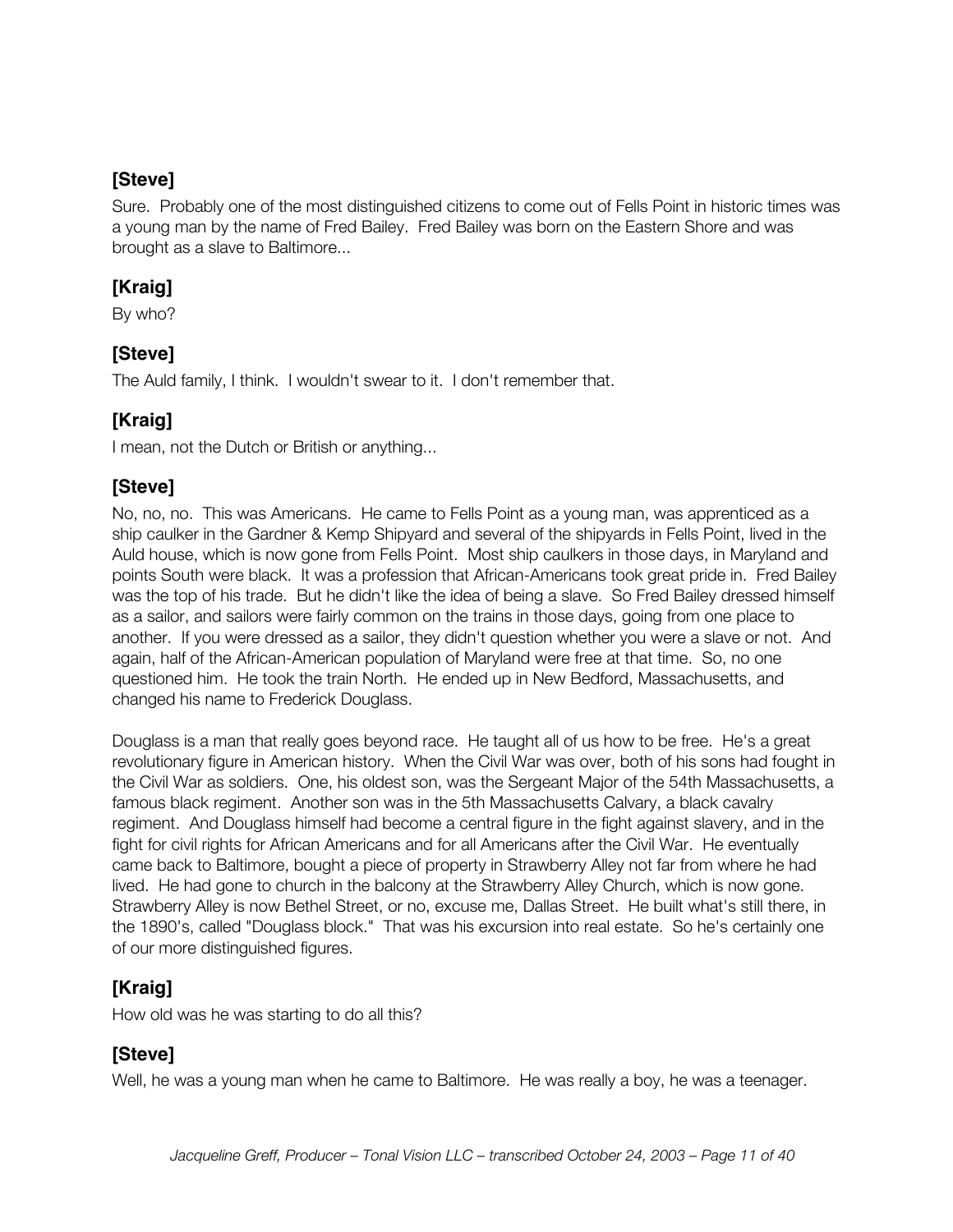When he finally came back and got a piece of property?

# **[Steve]**

I don't remember precisely when he was born, but he was an older man. I believe he was in his 70's when he died. So he was probably in his 60's or so when he built Douglass block. Off the top of my head.

Isaac Myers was a labor leader, a labor figure, an early proponent of civil rights for African American citizens in Baltimore and was one of the owners of the Isaac Myers shipyards, the first African-American owned shipyard in the United States that I know of. That was at the end of Thames Street down where the Living Classrooms Foundation is building their ...

# **[Kraig]**

I've got a question that I've got to have answered by you. Right there where you talk about the shipyard, there's a building that's round ... they've torn it down ... is that because of the Africans with the fear of the souls hiding in the corners?

# **[Steve]**

No, no. That's the sugar warehouse. It was just the style of building at the time.

[Brief discussion and correction that it was not the one that was torn down.]

# **[Steve]**

That's the old sugar warehouse. When I first moved into Baltimore, that was a warehouse. It had been a warehouse for a ship chandlery for a long time and still had some anchors and chains and stuff in it. It burned in the early 90's I would guess. It caught fire and burned ... the top floors burned. We were afraid we would lose that building, but we fought to save it. Living Classrooms Foundation eventually came in and took over that piece of property.

I had proposed in the 1970's the building of an historic shipyard, the recreation of an historic shipyard. Because at that time, we were in the process of building the Pride of Baltimore. And we had the skipjack Mini-V and a couple of other historic vessels that were owned by the City. And I proposed building that shipyard to help maintain those ships and to maintain the crafts and the skills. That idea went by the boards until the 1980's when a group of people in Fells Point got together and thought this would be an excellent idea. Bob Keith, who wrote the fine book on Baltimore Harbor, and Charlie Norton and a number of other folks, had a number of meetings and talked about it.

The Lady Maryland Foundation, which is now called the Living Classrooms Foundation, was invited to those meetings and essentially picked up the idea for their own and went ahead with it. And that eventually we hope is what's going to happen there. I don't know that it'll be big enough to maintain a ship the size of the Pride of Baltimore, but they'll be building ships and maintaining ships, and have apprenticeship programs and educational programs down there. I hope they'll do that in conjunction with the community. We suggested early on that it be named after Frederick Douglass. It was only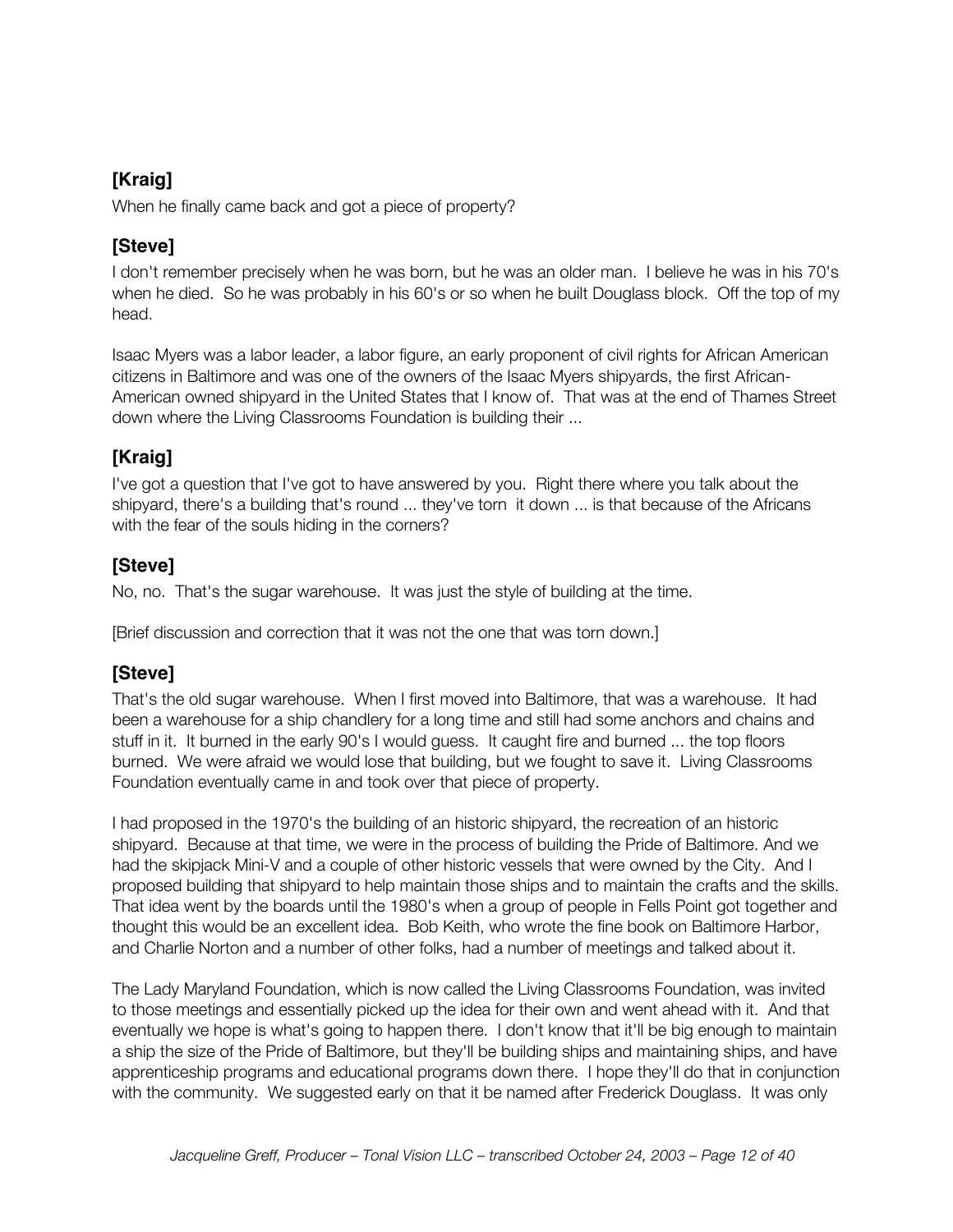appropriate being a citizen of Fells Point and being a ship caulker. It's pretty important that that heritage be recognized. An idea which, by the way, they will claim is entirely their own. [under his breath while Jacquie asks the next question] ... Sons of bitches. I got no use for them...

### **[Jacquie]**

Isaac Myers .... is he the one ... he started that company because blacks couldn't get work in whitedominated...

### **[Steve]**

After the Civil War, there was a tremendous competition for jobs in Fells Point, particularly along the waterfront. The shipbuilding trade had been badly hit by the Civil War. The embargoes early in the Civil War had hurt Fells Point. And Fells Point, even with Government contracts and the railroads and all coming through, Fells Point had never really recovered. So, there was a real competition for work. It had to be very tough for African-Americans to find work in what was at that time still a very prejudiced society. It was people like Isaac Myers who created opportunities for African-Americans, that opened things up and really helped bring a certain amount of social justice and diversity to Fells Point. The free black community would have always been a marginalized and poor community if it hadn't been for people like ... the leadership on a national level of Douglass and on a local level of Isaac Myers.

[Break - 01:38:30:29]

### **[Steve]**

China Sea ... The China Sea was in Fells Point for 21 years. Some of our best customers were traditional ships and schooners and the older ships. Even occasionally we'd put things on tugs. So we would find odd-ball hardware and things that hadn't been made for 100 years that could go back to sea. One day this German seaman, young German seaman, came in with a little schooner and ... did wonderful knot-work. He had no money [laughs] ... he was trying to sail around the world. He had no money at all, so he needed groceries. So I said, well, there musts be something you can do here... China Sea kind of became a way station for travelers, for wanderers. We always found something to keep them busy. So he started doing knot-work for me. He did that cat-of-nine-tails. The other cat-of-nine-tails I have came off the three-masted schooner Artemus of Rotterdam. Artemus was, as far as I know, the last working sailing ship, sailing with international cargo listed by Lloyds of London. And I was the ship's carpenter for a little while. She was a wonderful ship. She was built in 1903. And the boson actually made that cat-of-nine-tails as a joke. We never hit anybody with it. He used to walk around with it when we would put into port, he would walk around with it to terrorize the onlookers, the people on the docks who were looking at this colorful old ship. [Laughs.] We wanted people to know that we were not some pleasure yacht.

[Cut. Discussion of having a drink later.]

When I had ships, when I had schooners and sailing ships, I had a rule on the ship ... we ran a dry ship. There were no ardent spirits allowed on board. No alcohol of any kind. The only time I had liquor on my ship was when I had the Yankee Hero, we were a bum boat. We were probably the last bum boat to work out of Fells Point. And in the middle of the night, we would sail out of Ann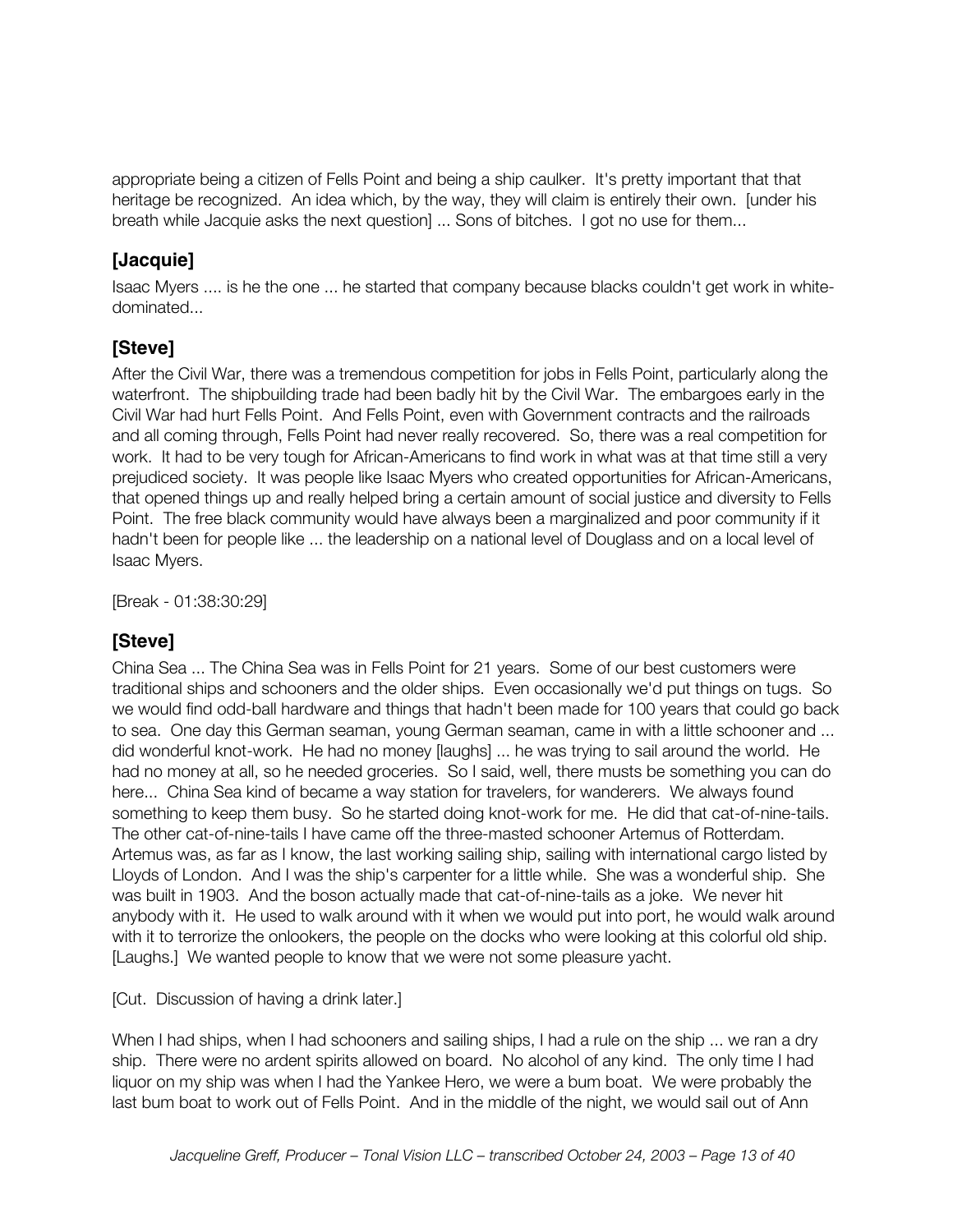Street Wharf... She was 66 feet on deck, big 66 feet, last rebuilt in 1912. I had Beetles records, old blue jeans, cases of peanut butter and ketchup, electronics ... from Jerry over at Poptronics, I would buy these little, we used to call them Rasta boxes down on the Islands, boom boxes, and they had a 110 and 220 switch on them so you could play them aboard ship and overseas... And we would take this stuff out in the middle of the night, over at the anchorages, when one of the energy crisises was going on, a lot of ships were tying up in Baltimore, were at the anchorages in Baltimore loading coal, so these guys ... half the time they wouldn't let them ashore because they knew they'd run off ... so we'd come along side at night and we would supply them with all kinds of strange things. The Poles liked peanut butter, American peanut butter for some reason and blue jeans. The Russians liked Beetles records. We had ketchup ... all kinds of crazy stuff. Stuff that you would never think would have any value particularly. And we would trade for all kinds of things. We would get ships salvage and extra tools and ring buoys and life buoys and stuff, all kinds of stuff. But in order to get up the pilot's ladder to get up on that ship, you have to bribe the boson. So I always had a bottle of Black Jack. That was the only booze I ever allowed on my ship, was one bottle of Jack Daniels. And that always ensured a welcome on board ship. [Laughs.] But I wouldn't drink it and I wouldn't allow anybody else on the ship to have it.

[01:42:25:27]

# **[Kraig]**

All right. Let's talk a little bit about Fells Point ... You were there for a long time. Tell me some of the things you were involved in while you were there as far as the community ... I'll just shut and let you talk. Where do you think it's going since you've left and beyond.

### **[Jacquie]**

And if you could start at what you were telling me before about the road and the reasons behind it and some of the dynamics, even though that's before you got there.

### **[Steve]**

I got to Fells Point at the end of the road fight. I think that fight had pretty well been decided by the time I got there. A number of the folks that later formed the Preservation Society had come in and had had bought an awful lot of property down there, and fought against the road. An awful lot of those people were simply speculators. And while they certainly helped save Fells Point, they also helped destroy it. Many of those historic properties that they bought, they simply sat on without doing any restoration work and without maintaining, and those properties fell apart and were either very badly rebuilt or rebuilt to something that they never were to begin with. And a lot of money was made.

The City came in and in many cases I believe terrorized people out of their homes. They came in and they would tell older people, people that had been there most of their lives, that if they didn't sell their property to the City or if they didn't vacate their property, then the City would simply condemn it and they wouldn't get any money ... they wouldn't get anything that the property was worth. So a lot of people panicked and left. Right behind those people, speculators and folks looking to buy property cheap, would come in and say, "You know, the City's going to condemn your property ... you might as well sell it to me." Some of those people did good things... Folks like Roland Reed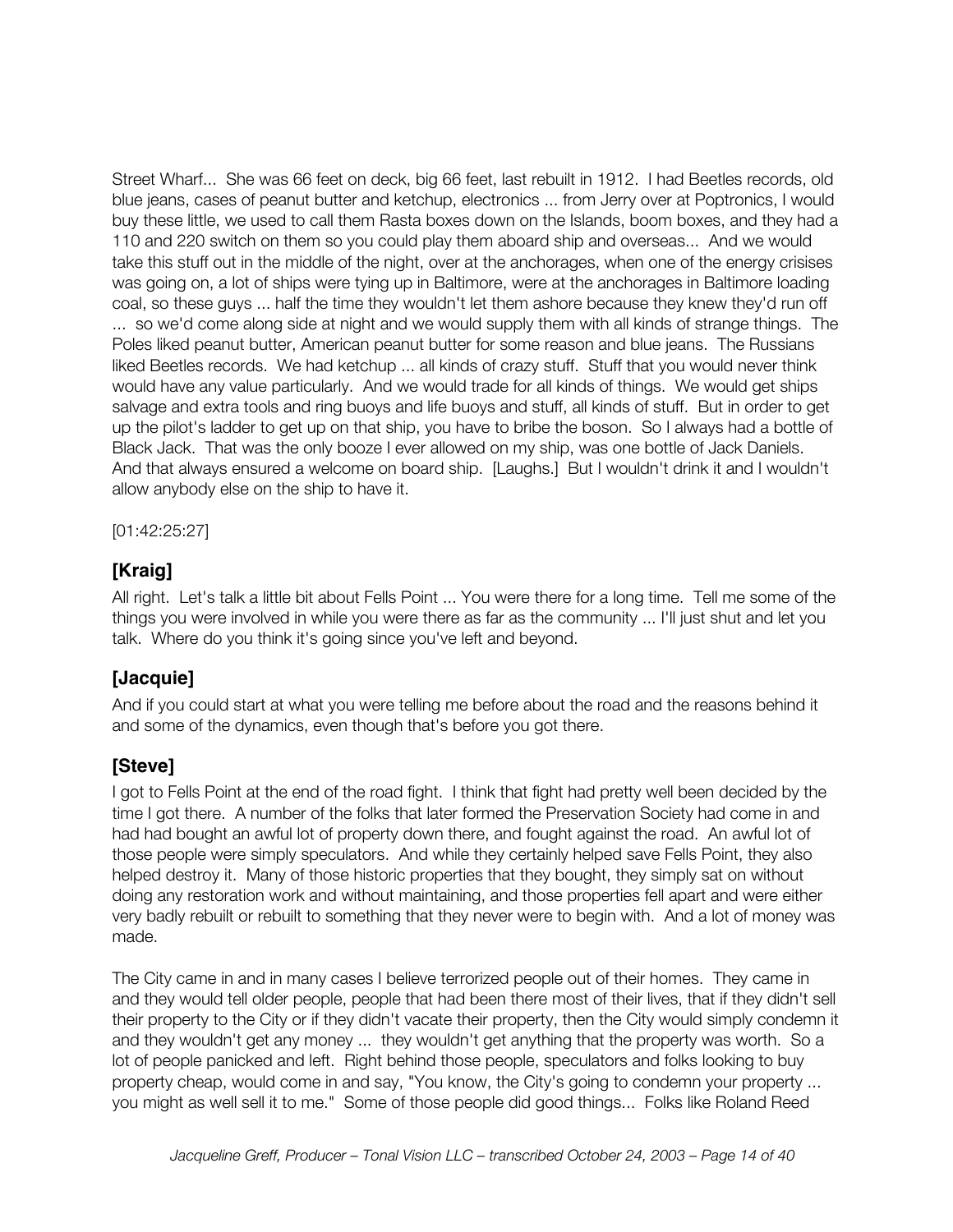settled down and made a commitment to the community and lived there and raised family there. Others lived in the suburbs and simply sat on the property or rented it out as slum housing to poor folks. I think that before we start throwing out too many bouquets about who saved Fells Point and for what purpose, we ought to consider all the facts.

The Preservation Society was in my mind in the early days was a little too concerned with the saving of property and the saving of structures and buildings and saving other people's investments. Today, the Preservation Society, like the community associations, thinks more in terms of people. Communities aren't buildings. Communities are people. It's community. It's people working together and pulling together for common causes.

One of the good things that came out of the collision of cultures that we had in the 70's, 80's and 90's in Fells Point was that those of us who took different sides of issues learned that there was joy in working together with your neighbors, even neighbors that you have differences with. Fells Point has always been a place where a diverse, and sometimes perverse, group of people have come together. There has always been a mixture of nationalities, a mixture of races, a mixture of economics, there have been very rich and very poor... When I first moved into Fells Point, there were people living in allies in cardboard boxes, there were people wondering the streets talking to themselves, there were folks that were absolutely unemployable. There were others who were buying property and were rebuilding it, and doing quite well for themselves.

#### **[Jacquie]**

There still are. All those things.

[01:46:42:10]

#### **[Steve]**

The Fells Point that we knew is gone. Most of what I knew as Fells Point, the Fells Point that I knew and loved, has to a large degree, gone. That's OK. I'm different. I've grown. I'm not the same fellow I was back in the early and mid 70's. So why wouldn't Fells Point change? We've all had to grow up a little bit, and sometimes that's painful. I miss some of the rowdy times that we had. I miss my rowdy friends. There was a real pioneering spirit in those days in Fells Point because most of us didn't have anything. And so we started out with nothing and we had to kind of pull together to get there. Artists and musicians and merchant seamen and longshoremen and immigrants and folks that didn't speak English and folks that didn't bother to check in with Government authorities when they got off the boat. Nobody turned in anyone for anything if they could avoid it. You never called the police for anything short of murder. And we didn't get murders. People didn't tend to hurt each other very much. It happened. It certainly happened. But for the most part it was a time of some innocence.

Unfortunately, a lot of those people that I new then died young. They spent a lot of their lives in the saloons, in the bars. And drugs became a factor. And it wasn't long before you began to see friends in their 20's and 30's who looked like they were in their 60's and 70's. People that didn't have families any more, didn't have any money, couldn't hold a job, and who died tragic deaths, early deaths.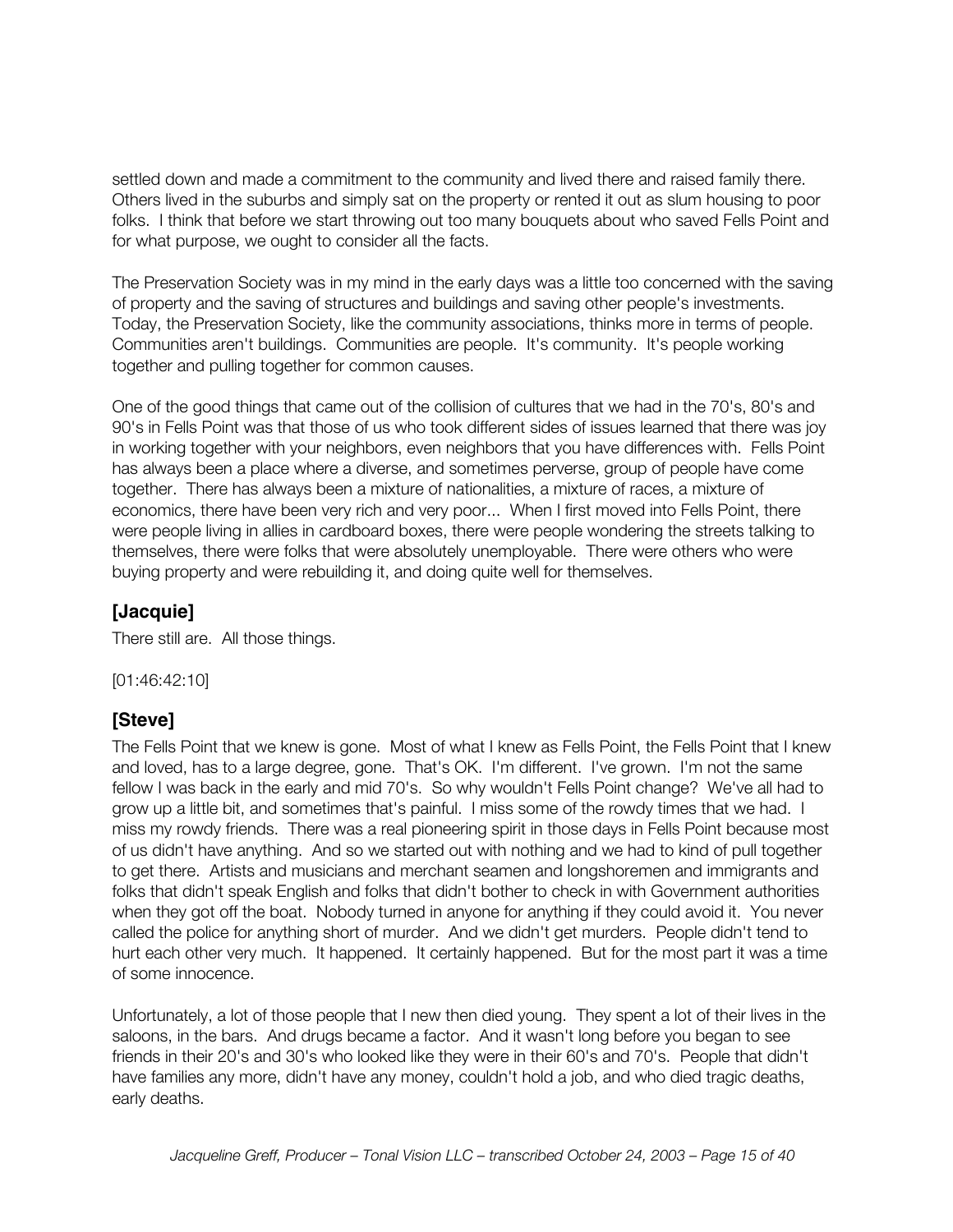When you say Fells Point as you knew it was great but it's over, give me a few specifics. Maybe you're leading to some... Give me an example. As somebody that, I'm a newer resident ... I've been there 10 years with my wife, but I haven't been there as long as you have, and you were there at some of the critical crossroads, I guess you would call it... So, be kind of specific...

### **[Steve]**

When I started my business... I think I had \$40 to my name when I opened the door of my shop at 817 South Broadway next to the Port Mission. I didn't know where the next few meals were coming from. But I thought this would be a good place to start. My rent in those days was about \$200 a month for my shop on the bottom floor, for my home, where I lived, my apartment, on the top floor, and a nice living room and a couple of extra rooms that I let out to wandering merchant seamen. I had a back yard where I could work. When I looked out my galley window, my kitchen window, I could look right out on the tugs. And in fact, it was funny because I'd get out of the shower in the morning. And sometimes I'd look out the window without a stitch on and the guys on the tugs would give me a toot on the whistle. We all knew each other. We were all good neighbors. Living was cheap, and it was good. We had lots of friends. A lot of folks that were just getting a start in life. And a second start in life.... You know, Fells Point was always a second start community. It was a place where people went that had lives in other places. And you didn't always ask questions as to where someone had been. You waited for them to volunteer it.

# **[Kraig]**

Explain that a little bit. That's the interesting part. Some of the stuff that no one's mentioned yet...

# **[Steve]**

When I moved the shop, when my partner, Bill Oliver ... Bill owns the Wharf Rat now ... when Bill and I had moved the shop around from the Square, around to where the Maritime Museum is now, 1724 Thames, in the old car barn. It was just a wide-open filthy warehouse. It was a mess. There had been some guys in there working on cars and there was grease everywhere. The place was a disaster. The back half of the building was taken up by John Fergusson and Dave Gerlack, who were iron and steel fabricators ... very talented guys, sharp guys, good neighbors, too. So Bill and I set up a shop in there. And in the back, I had a forge for doing some blacksmithing. I would occasionally bring it out front and when the Street Arabs would come with their horse-drawn wagons, the wagons were always falling apart, and the horses were throwing shoes, and I would refasten shoes occasionally and fix iron tires on the wagons and so forth...

# **[Kraig]**

You started as a blacksmith?

### **[Steve]**

No, no, it was a ... an operation just like it is now. I sell all kinds of ships stuff. But we did whatever it took to stay afloat. If somebody needed woodwork, if somebody wanted an antique-type sign painted, I would do that.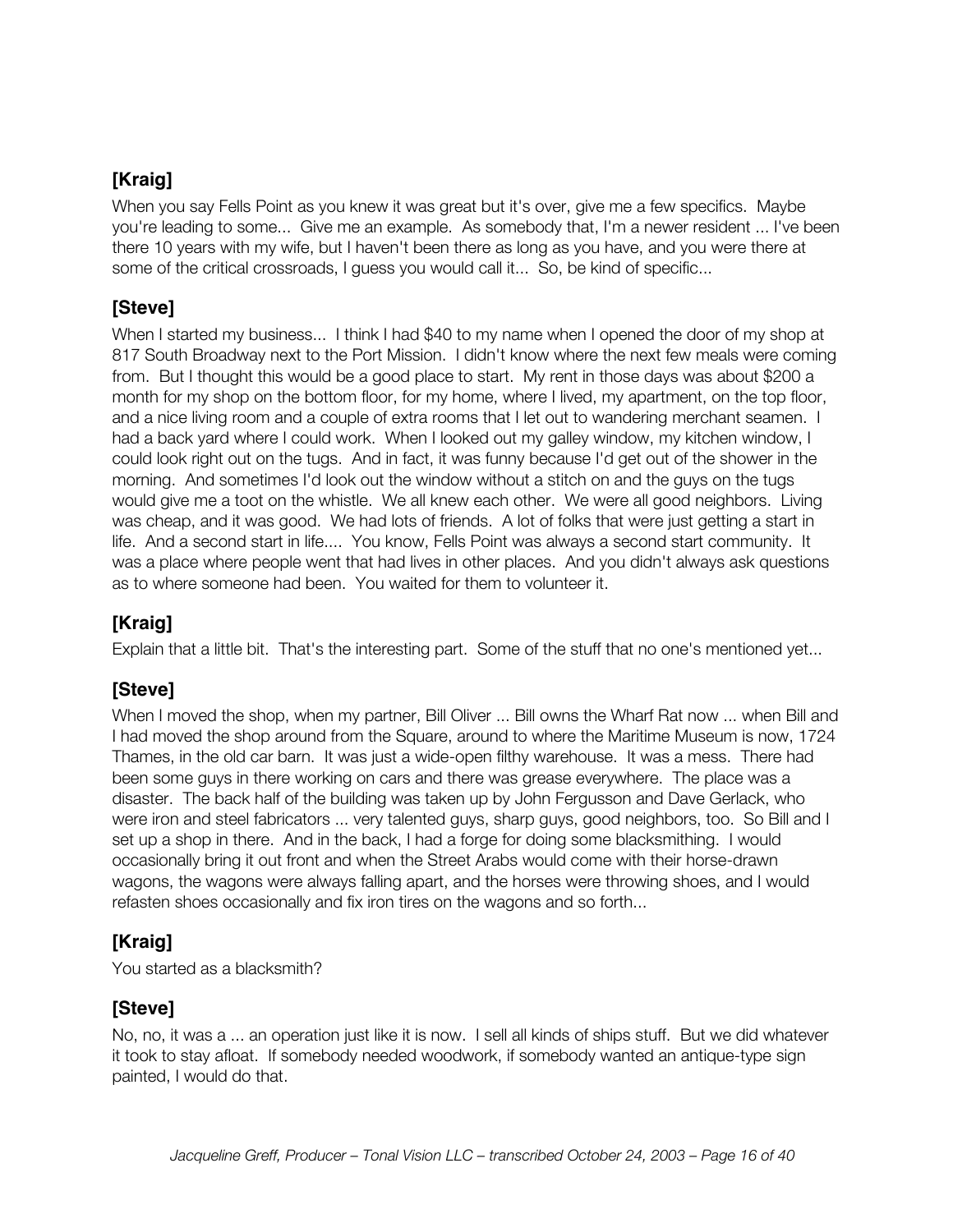My father's family was originally trained as blacksmiths.

### **[Steve]**

Yeah. I would do ships figureheads and name boards for some of the older ships, the older style ships, traditional work. And we had a stove in the back and on the stove was always a pot of chili cooking in the daytime. There was always a pot staying warm. So any time you wanted to take a break, you could take a break and go on over and there was a coffee pot and you could pour yourself a cup of coffee and have a little chili. Well people would come in the store who were just discovering Fells Point and they would walk in the back and we'd sit them down and give them a bowl of chili and tell them a little about Fells Point ... tell them if we knew there was an apartment available, or where they might find a job in a bar, you know, or if the tugs might be hiring. So a lot of folks got their introduction to Fells Point that way. Those were young and innocent times for Fells Point.

# **[Kraig]**

That's the kind of thing I really love, and you're right about those things disappearing like that... That kind of thing where you can just come on in and "How you doin'?" My neighbors are kind of like that. We do that a lot.

# **[Steve]**

The law as it applied to Fells Point was a little bit different it was in the rest of the city. People didn't always bother to get their zoning clearances and their building permits to alter their buildings... They'd ask their next door neighbor if it was alright and if it was alright with them then it was probably alright, they'd go ahead and do it. Again, you didn't call the police for anything if you could possibly avoid it.

I remember in the old days, the Cat's Eye was really two operations. You had the front room, and you had the back room. The back room of the Cat's Eye was run by a fellow that we all called Back Room Eddie. Sometimes we knew him as Easy Eddie. Easy Eddie was a big fellow, ex Marine, Vietnam vet.... Good guy. And sometimes at 4 or 5:00 in the morning I'd be walking by and I'd hear a little sound of music coming from the back room, you know, or I'd see a light under the door, and I'd bang on the door, and somebody would come out in front and open the door and lead me into the back room. And we'd be back there, we'd be drinking beer, doing things that were not always particularly legal. But it was your neighbors. We'd be telling stories, having a good time, and sharing time with each other. It was a lot of fun.

That won't happen again in Fells Point. Not down on the waterfront. It can't. It's too bad. And that's what I miss. But, you know, there is still some old Fells Point left. If you go back into the neighborhoods, if you go back up on Durham Street, and up through that area, up into the neighborhood, go on up Dallas and Bond, and through that area. There's a lot of artists still, a lot of working stiffs, a lot of the old timers, a lot of immigrants and folks that are fairly new to the area, getting a new start in life up there. And so, I don't think they'll ever be able to fully, completely eliminate old Fells Point. But most of the Fells Point that I knew on the waterfront back in the 70's and 80's, it's pretty well gone.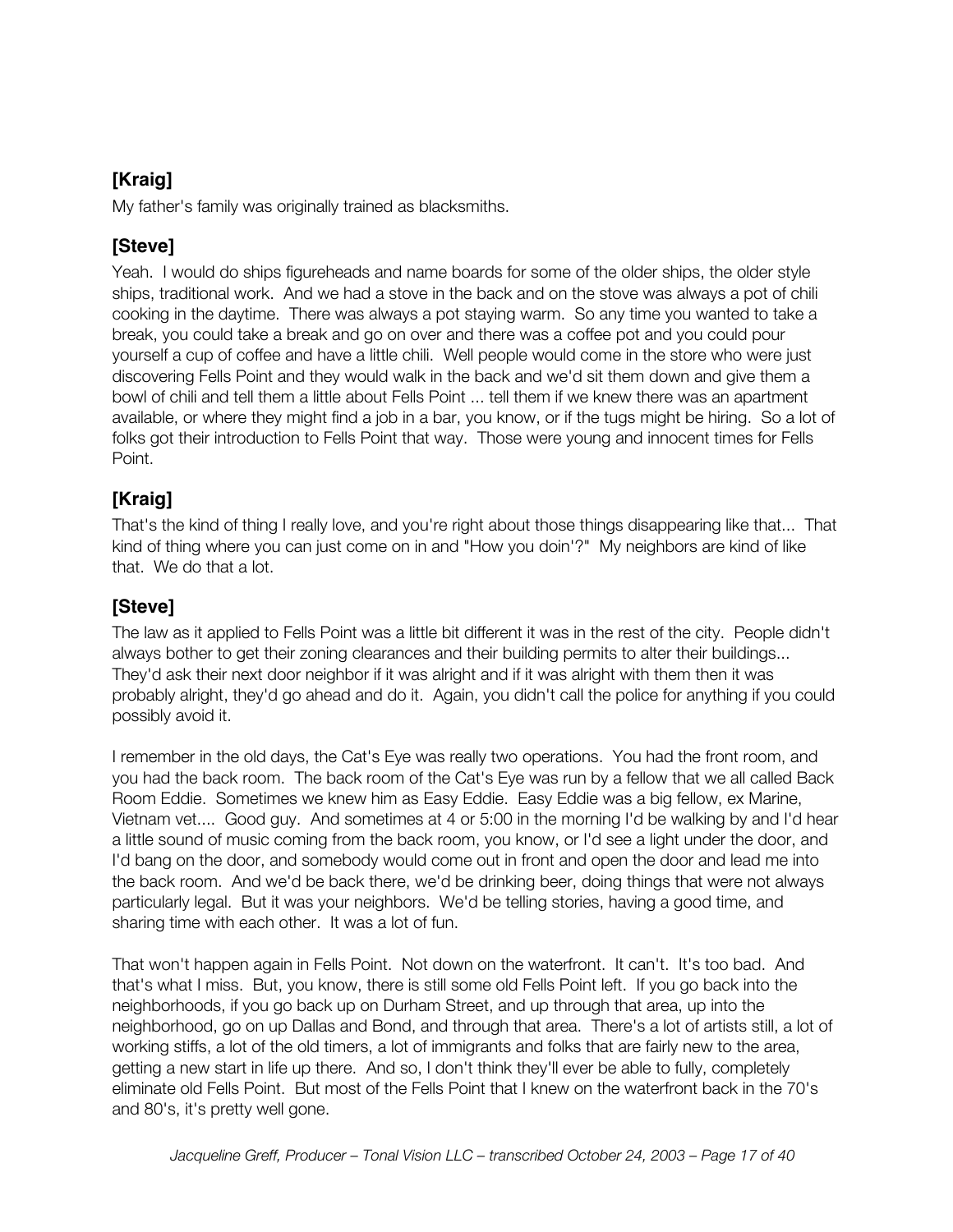It was people living and working and getting along, trying to build themselves. Now it's just ... a conglomeration buys a bunch of things and puts things in there...

# **[Steve]**

A lot of us lived over the top of our shops. And that makes a big difference. When you live in your business, you make a real commitment to your community and your business, it counts. Even if you're a renter, that's something that really counts. It's the way you make your living and the relationship with your neighbors is important. And so, you tend to commit yourself to a neighborhood. You'll fight for it. You'll fight for it in ways that you wouldn't if you lived out in the suburbs or if you only slept in Fells Point and worked downtown. The folks that really didn't have much, that put everything they had into their small businesses, and their little entrepreneurial operations on Broadway and on Thames and even some of the back streets, they were folks that fought for that neighborhood. They weren't always the best of neighbors. They weren't always the politest of people. But they were people you could count on when the chips were down.

[01:56:41:09]

# **[Kraig]**

OK, so now we see Fells Point moving from that into what? What do you see? Where do you see things going? If Steve Bunker were to move back there tomorrow, what would surprise him or what would he go, "Oh, no ... this is kind of nice but boy I don't like this ..." Just some things...

# **[Steve]**

Well, I don't know.

Steve Bunker couldn't move back to Fells Point if he wanted to. I couldn't afford it now. The area that I love is working waterfront. That's what I'm used to. That's what I was born to. I've lived on working waterfronts all over the world and Fells Point is the one that I love the most. It's the one that I stuck with. But that waterfront that I knew is gone. I couldn't afford to live there now. Today, speculators have bought much of the property. They are often people that don't live there and have not made the same commitment to the community that some of the residents have, or some of the small businesspeople that have been there a long time. What they want is, they want their management company to bring them that check, wherever they happen to live, once a month. And they paid a lot of money for that property. So, there's no way you can rent that property at prices that you can make a living on. A lot of those businesses now will have to be hobbies for people. An awful lot of it is going to be people that have income somewhere else and so they're able to take a loss, but they happen to enjoy having a designer soap store or whatever they happen to have there. The day where a young couple or a young man or woman can come in and start a new business and create his dreams is largely gone. And that's what I miss. I really miss that about Fells Point.

Fells Point taught me a lot. It taught me the meaning of community. For the first time in my life, I had neighbors, real neighbors. People that really meant something to me. People that I knew I would be seeing the next day and the day after. Those are folks that I was willing to fight for and I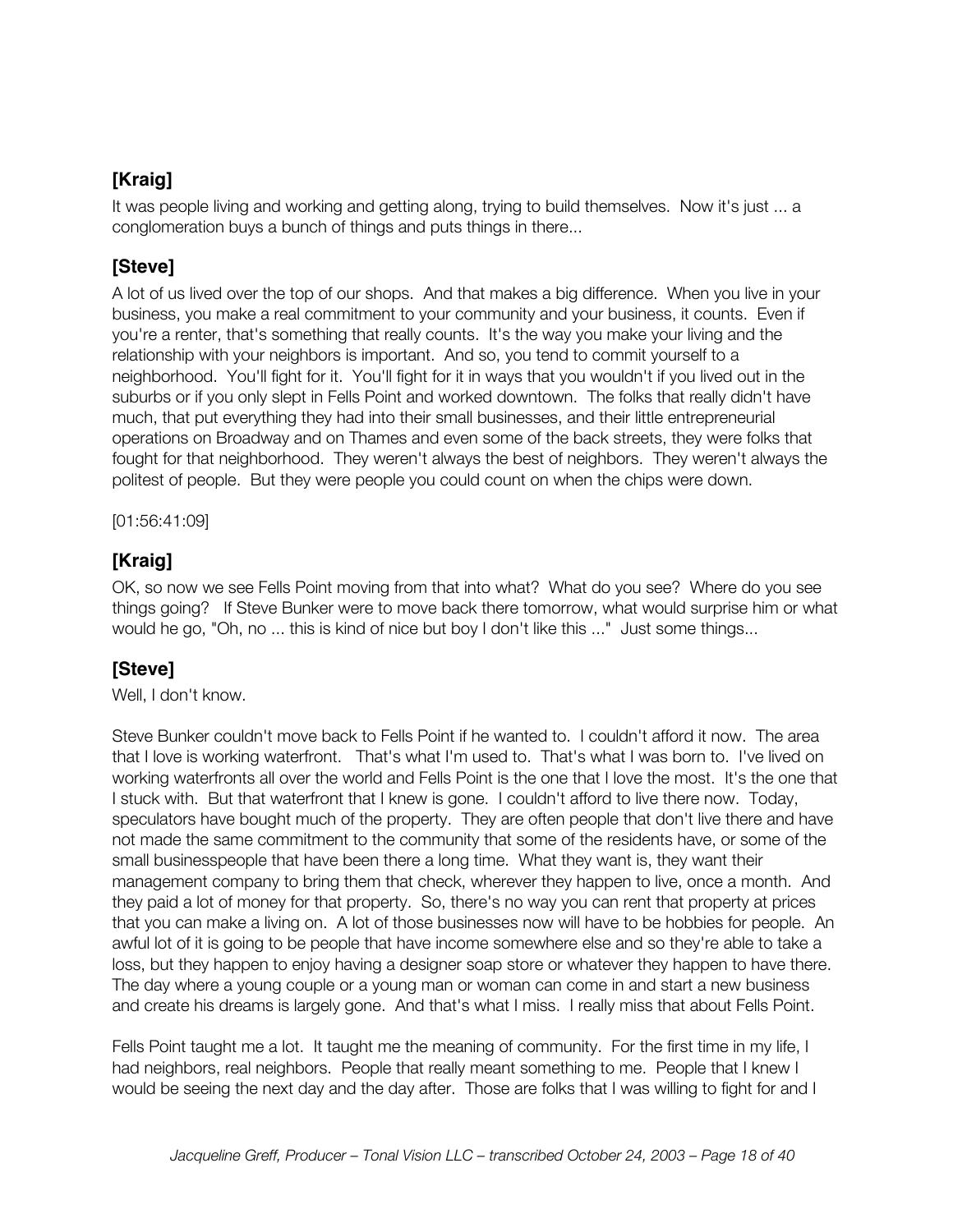knew would fight for me. That's what's hard to find. You can't create community with historic homeowner tax credits. That's not how it's done. It's done with people.

# **[Kraig]**

I agree with everything you're saying. There's no doubt about it. Where do you see it going? Let's say Steve Bunker doesn't really live there, but he's seen enough of the place. Where do you see it going in 5, 10, 15 years? Gimme 5, gimme 10, gimme 15, 20...

### **[Steve]**

History is like the great wheel of life. It's just going to keep on going. For a while, people will make a lot of money in Fells Point. They'll speculate on the property. They'll do quite well. Eventually, people will not be able to open imaginative and interesting businesses. They won't be able to afford little working-class houses that were built in the 1800's for Irish laborers that now they're trying to make into little Federal Period palaces.

Eventually that string is going to run out. There will be economic hard times in this country. That'll reflect in the prices of properties. Eventually things will go back down again to a more reasonable level. There will always be a circle. It's history. It simply continues. It probably won't happen in my lifetime, but in the lifetime of our children, Fells Point will once again become a place where people will come to start again. Where they'll look for a break. Where they'll open small shops and businesses, where they'll look to build new lives. And do so in an affordable way. I wish I could be around for that, but it's not going to happen.

[02:01:02:02]

# **[Kraig]**

You make good sense. You think some of the gentrification now is going to... it'll top out at some point and then maybe there'll be an abandonment... For instance a lot of people park their cars down there to go to the ballgame. And people come down there because its just the trendy place to go. Upscale restaurants were never Fells Point.

### **[Steve]**

But if you look at Fells Point now, you'll see that the trend is changing again. For a time in the 90's it was where all the kids, all the drunken college boys, all the silly sorority sisters would go and misbehave. They would do things in Fells Point they would never think of doing in their own homes or around their own neighborhoods. And they thought that Fells Point was the place to get away with it. Just like sailors in the 1930's and 1920's, 1910's had put in and had chased hookers and done crazy things and misbehaved, which they couldn't do in their own home towns. That's changing already. Now suddenly people are discovering Canton. They're going to find other venues. Every neighborhood that has trendy bars and kiddy clubs always runs in cycles. It's a 5, 6, 7 year cycle. The place that was new and interesting and dynamic this day will change and it'll be old hat the next. Americans' attention span is about that long. And so, when they choose to do something else, when they find some other place to go, some other new trend, they'll do it.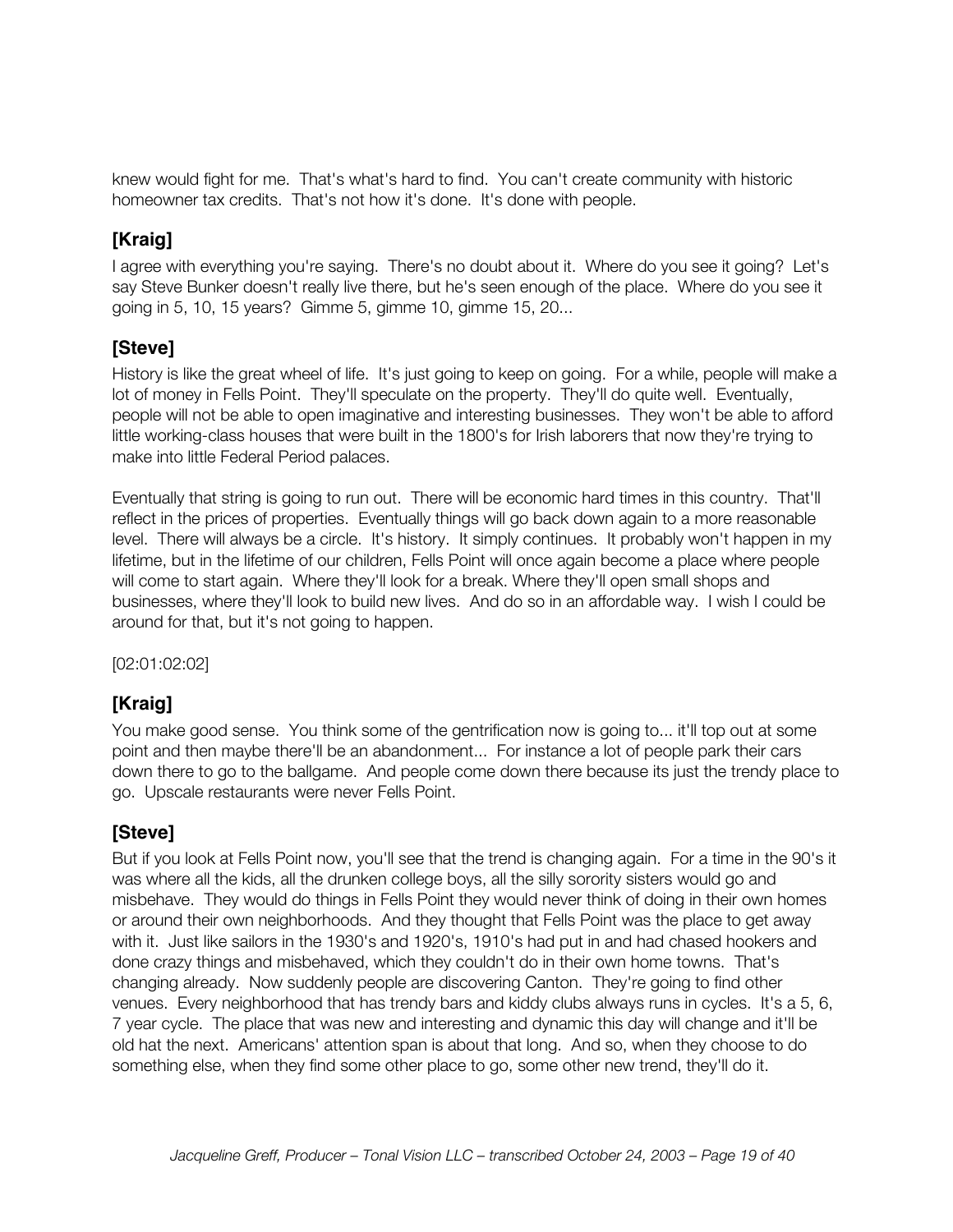I remember just a couple of years ago, cigars were the big thing. And we had a couple of cigar operations in Fells Point. And all these guys would come down from the suburbs, from the Washington suburbs even, and they would buy 3 and 4 dollar cigars. And on Sunday morning, you'd look in the gutter and there were 2/3 of a \$5 cigar laying in the gutter. Because it was a very popular trend, and so that's what they were following was this popular trend. It looked very macho. Arnold Schwarzenegger had his picture on the cover of Cigar Aficionado, so a lot of guys thought that that looked neat. But they really weren't into cigars, so the cigars ended up in the gutter and the money was up the spout. The cigar places are gone now. That's the nature of things, and it's the nature of Fells Point. History is a great circle. It'll just keep changing.

I'd love to be here for another hundred years. Because I'd love to see Fells Point and see what happens.

### **[Kraig]**

I wonder if my clothes would fit after 100 years....

One of the points I'm kind of getting to... Nob Hill in San Francisco, Beacon Hill in Boston, those places, it's just kept on going.... Downtown London for instance... It's just out of control. Now what's the difference between that.... I don't see those really being connected. But you know the history of all the other places better....

#### **[Steve]**

Yes, but ... Well, here it is...

Baltimore has never had, and does not now have, nor will it probably have in the future the kind of economy to sustain the kind of real estate boom that's happened in a place like Fells Point. Prices are not going to just keep going up. It's not going to be Elfreth's Alley in Philadelphia or Beacon Hill in Boston. Those places have stable economies and a very solid business base, financial base that people can maintain the value of their property. It's unlikely to happen in East Baltimore. East Baltimore may never go back to the poverty that it once had, thank god. That's the good thing about gentrification, is when people see things that are better, when they see neat, clean homes, when they see people taking pride in the appearance of their community, they like to stick with that. But, you're not going to be able to continue to try and rent out property at the outrageous prices that some of the businesses are renting for in Fells Point today. It's simply not gonna happen because it's not sustainable. Eventually, that will go back to the point where people can afford it. It's those people that can hold out will be the beneficiaries of that.

That's not going to be me. I'm too old for it. I'm too far down the road. And frankly, I'm content to let the old Fells Point that I knew and loved live in my memory, and it always will. I'll always treasure it, and I'll always owe a tremendous debt to Fells Point and to Baltimore for allowing me to grow and to learn the meaning of community and to mature. I appreciate its forgiveness.

[02:06:11:05]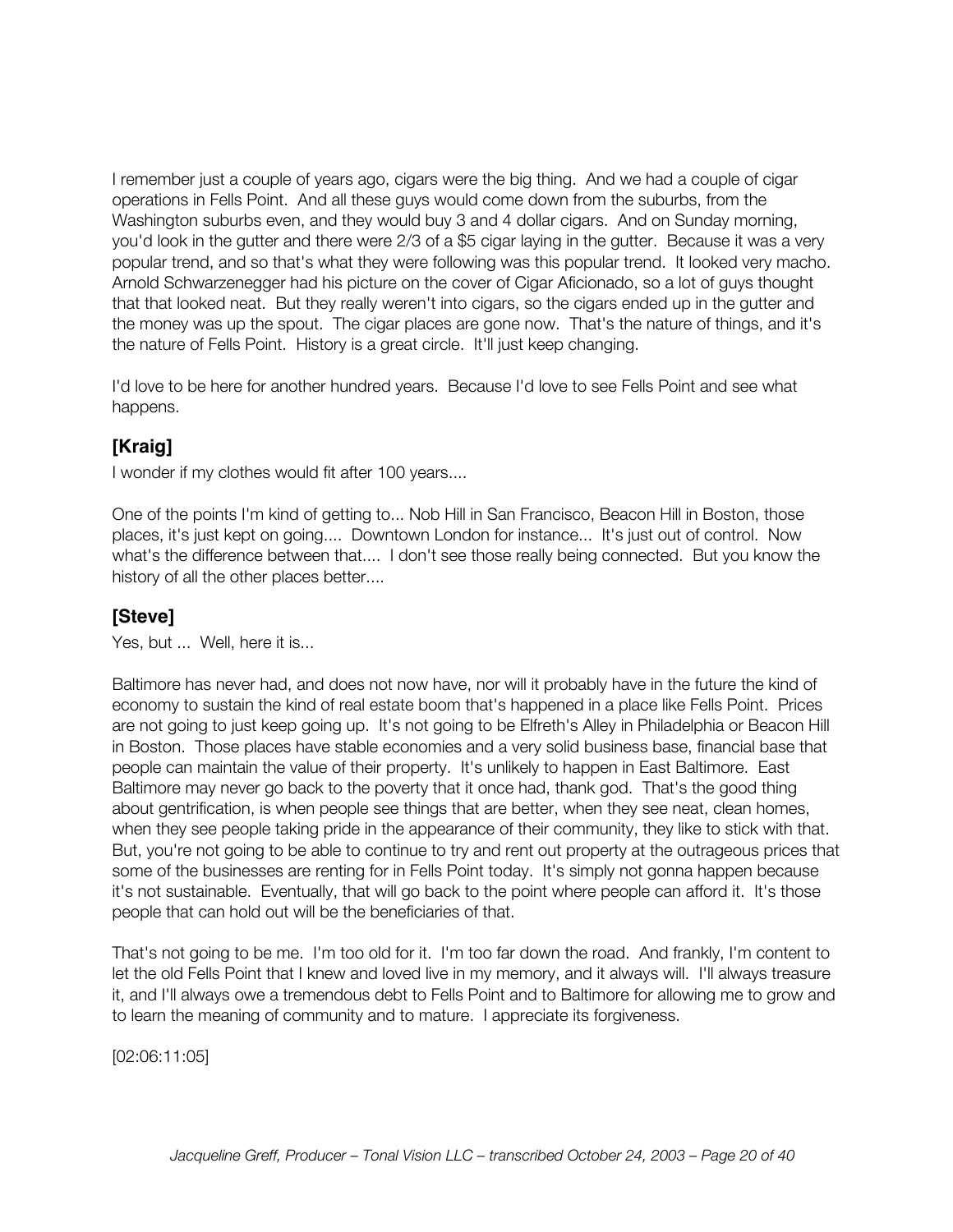Do you have any words of wisdom for Fells Point? ... Watch out for this, don't do this, look at this, things you've seen... Taken on the fact that you're also a historian and you look at Fells Point as not only a place you live but also a place that maybe could fit into a pattern as other cities could fit into a pattern... I noticed that you just compared Philadelphia and Beacon Hill in Boston. Any words for Fells Point in that ... don't fall into this pattern or this trap or some things that you see just stepping back and looking at the whole situation.

### **[Steve]**

One of the things that we did in Fells Point in the 70's, 80's and 90's is we learned to fight for the things that we believed in. And we learned to pull together to do it. Fells Point is the kind of place that's wide open to exploitation. Political exploitation -- there was a time when every developer that wandered into town with an expensive suit was promised a piece of Fells Point by the city administration. They never met a developer they didn't like. Some of these guys were absolute con men. And they would come in with the most outlandish schemes, schemes that took no interest whatsoever in the well-being of the people who lived in Fells Point. They proposed 28 story tall condominium towers for Brown's Wharf. They proposed all kinds of outrageous development that would have destroyed Fells Point as we know it. It would have forced out people on fixed incomes. It would have forced out elderly citizens. It would have prevented young people and immigrants and the folks that make up Fells Point from ever being able to create the opportunities they did. Many of the residents that live there now, folks that renovated their homes and took pride in their homes, would never have been able to stay. And the neighborhood that would have been created would not have been the kind of neighborhood that anyone would want to live in.

If it weren't for local people, the people of Fells Point, fighting those battles and insisting on justice, changing their city councilmen when it was necessary, disciplining the city administration, testifying at meetings at Annapolis as well as downtown, if we hadn't brought pressure to bear on the powers that be, Fells Point would have disappeared. And what we would have been left with would have been a series of towers, huge white elephants, that no one would want to own. Instead, they would have been strictly rental properties and would be half empty most of the time. Fells Point will always be open to that kind of exploitation if people don't learn to stand on their hind legs and voice themselves and demand justice from the city administration.

If a neighborhood has a philosophy, and it's the most important thing it can have, it has to know what it wants to be. It has to make a decision. It has to come to some kind of consensus as to what it wants to be... In Fells Point, we decided we wanted a residential community with a strong business element. We didn't want to run off all the bars. We didn't want to run off the small businesses. We wanted to have a combination of things. We wanted to have our grocery stores. We wanted to have our bars where we could socialize. But we wanted also to have residents where people could be left in peace and raise their families and live decently. We wanted to have life on a livable scale. We had to fight for that. That didn't just come because it just happened. We had to fight for that. We sometimes fought each other. It was very difficult at times.

# **[Kraig]**

That's like the old thing, freedom isn't free.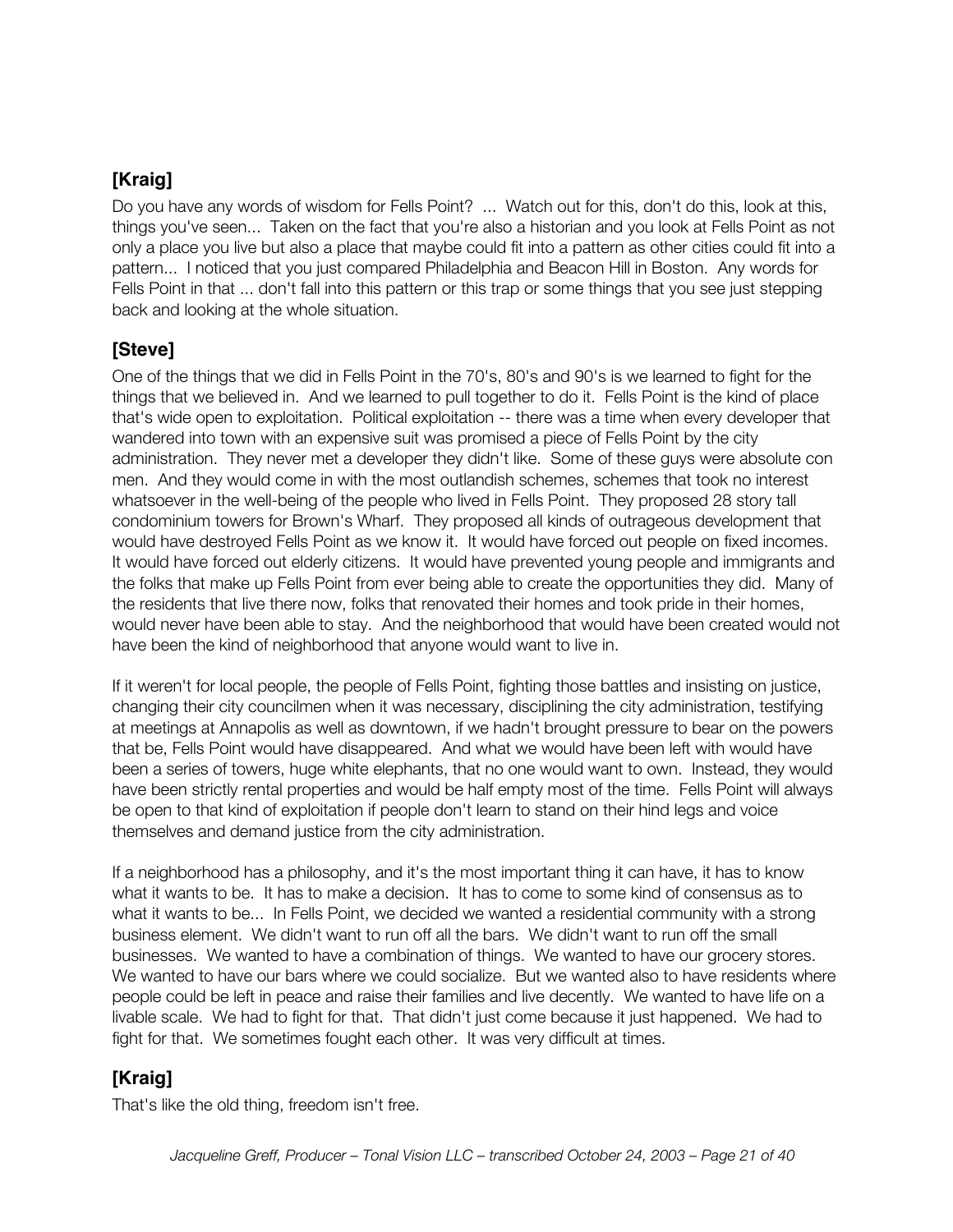[02:10:01:17]

#### **[Steve]**

There was a tremendous collision of cultures in Fells Point at one point. It's happened at other times in Fells Point's history. In the 1790's and early 1800's, there were a lot of very well-to-do people living in Fells Point. A series of plagues had swept through. In this case, we know it was yellow fever and malaria from the fens and from the bogs, from the mosquitoes living in the low grounds by the shipyards. People didn't know that at the time. So the well-to-do families fled. And what was left was sailors and immigrants and poor folks. And that collision of cultures was very painful.

It happened again in the 70's and 80's and 90's. Well-to-do people coming in from the suburbs, professional people, well educated people, were buying homes in Fells Point and were fixing them up. They met resentment from a lot of the older people who had been there, because they saw a threat to their being able to stay there due to rising property taxes. For the folks that had come in themselves, the poorer folks, the artisans, the sailors, and so forth, they saw the collision because their way of life was much looser. They weren't particularly concerned about historic homeowner tax credits. They didn't worry about where to park their car. They only had one car. They could park it on a back street. They didn't care. Many of the families coming in owned two and three cars and their houses were only 17 feet wide. So they insisted they had to have a place to park. These were issues that had to be resolved amongst ourselves. And it was very painful. Those of us that led organizations and led groups in those days took a lot of blood. We gave and took. But in doing so, we learned the meaning of community. And we learned how much more worthwhile it was to work with our neighbors, to work together and to pull toward common goals. Because we had so much more in common than we had apart. And as soon as we got over the marginal differences, we really made progress and we really helped create the Fells Point that you see now.

Some of us really kind of created our own exit strategies without meaning to. I couldn't afford to live in Fells Point now, not where I lived. And I wanted to live on the water. I've lived on the water all my life. That's what I do. That's where my roots are. That's where my background is. I've been a sailor and a dock worker all my life.

#### **[Kraig]**

You don't really have it too bad here.

### **[Steve]**

Oh, I love Maine. No complaints. My ancestry is here. I was born and raised in New England. This is where I came back. And I didn't want to spend the rest of my life in the city. I knew if I didn't leave when I did, I'd probably never leave. So I had to go. But I think about Fells Point a lot.

[02:12:59:14]

### **[Jacquie]**

Talk about some of the organizations and the conflicts. You were telling me some of these stories earlier.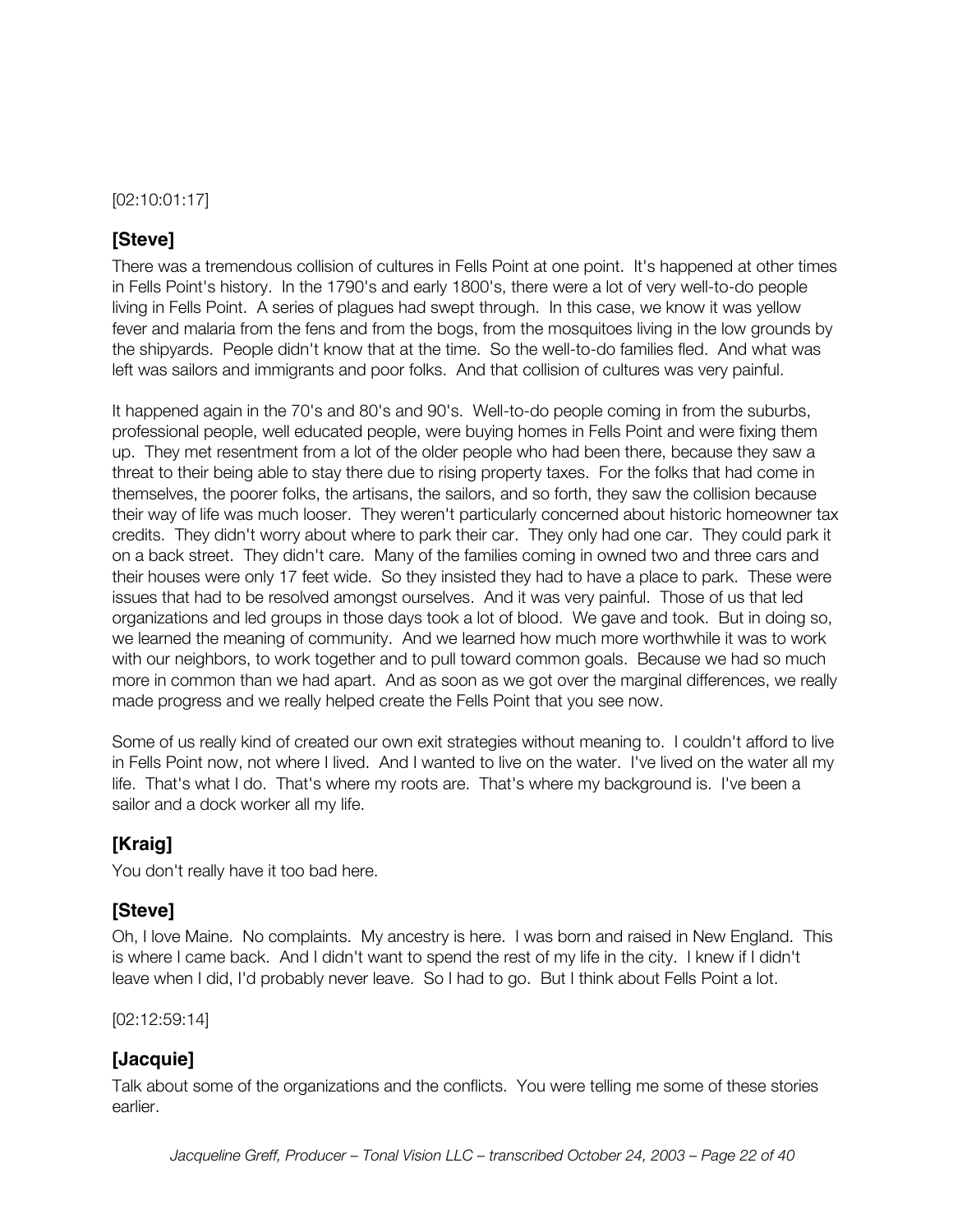Back in the late 80's, Fells Point really didn't have community organizations as we later had. Dick Feint had led the Fells Point Improvement Association for some time. He was a wonderful man. It was an organization principally made up of older residents and folks that had been there a long time, working people. But Dick really was the lifeblood of the organization. And that was often the case. Organizations often were led by 1, 2, 3 people. And much depended on what they did. When Dick Feint died, the Fells Point Improvement Association really disappeared.

The only thing left was ORRA, Owners, Residents and Renters Association. Most of the long-term residents that had belonged to ORRA no longer were going to the meetings or no longer belonged. The organization had really fallen into decline and had become a small social club made up principally of people who were relatively new to the area, folks that had moved in from out of town or from the suburbs and had their own vision of what Fells Point would be. They had invested a lot of money and a lot of time and a lot of their dreams in their homes. And they envisioned a somewhat cleaner and more orderly neighborhood than Fells Point was at that time.

In order to achieve that goal, I think they made a very tragic mistake. A number of people within that small group began calling city inspectors -- health inspectors, housing inspectors, bar inspectors -anybody who had an inspector suddenly descended on Fells Point. And sea widows who were renting rooms as mail drops to merchant seamen suddenly were being hit with fines for not having a smoke detector or not having a fire escape. And these were people that didn't even know such a thing existed. And the people who rented the rooms were merchant seamen, they weren't there three days a month. They just wanted a place to get their mail. Restaurant owners and bar owners were suddenly being hit for health code violations they'd never had to worry about. The police were sending in cadets to see who was being served and who wasn't (the age limit).

There was a lot of this going on. Some of it is necessary, and some of it was certainly warranted because Fells Point was pretty wild and wooly. But at the same time, they came down with a very heavy hand on a lot of folks that didn't deserve it. And people began to get upset. A lot of the old timers in Fells Point, a lot of the working people, the guys on the waterfront, became pretty worked up about it, the restaurant owners and bar owners.

So, a large group of us decided to join ORRA. So one night we all walked into the meeting -- and there was about 70 of us, which frankly surprised me. I didn't know there were 70 people who agreed on anything in Fells Point. But they did. And out of that 70 people, there was probably 5 or 6 waitresses from bars, 2 or 3 bar owners, there was at least 1, I suspect 2 prostitutes, a transvestite who we all loved very dearly, a lot of small business people, a number of folks that didn't have any fixed address but seemed to live from place to place in Fells Point ... and they joined. They were all Fells Pointers. An election was eventually held and I was elected President. This put me on the firing line, and I certainly never intended to be in that position, but there I was.

The group that had been there, that thought we were all a bit too rag-tag for their taste, formed their own group, the Homeowners Association, and didn't want to have anything to do with us. I frankly had friends in both camps. Some of the folks that joined the Homeowners were dear friends of mine. And it was very hurtful to me, and I know it was hurtful to them to find ourselves on opposite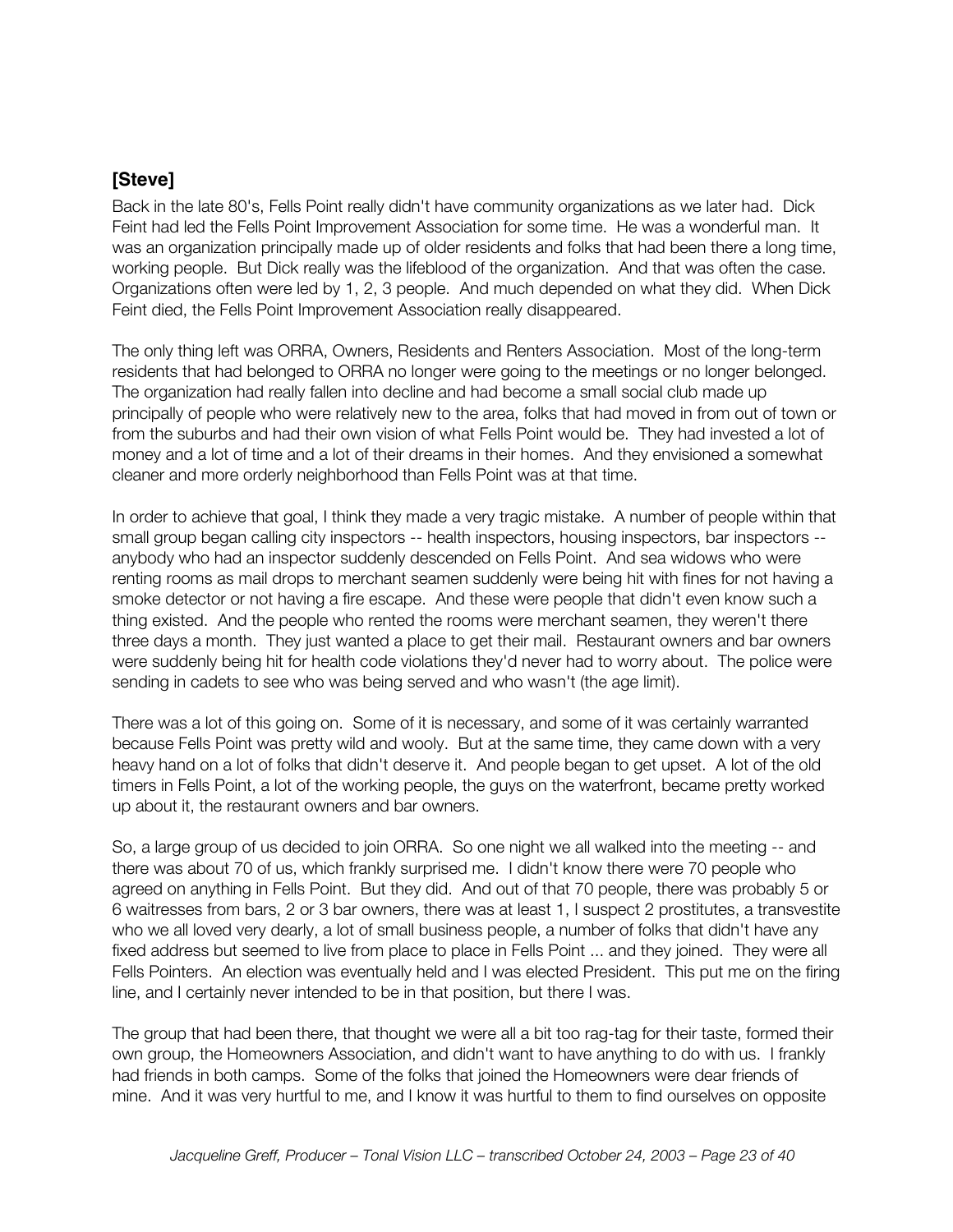sides of the fence. We had a little civil war going on. It was exacerbated by a couple of acts of violence. Some idiot threw a small gasoline bomb at somebody's window and that was ascribed to some political motive. Eventually, everybody in Fells Point knew who did it ... everybody but the police. There was \$12,000 in rewards out for the perpetrator and yet the police said they couldn't even get a crank call. [Laughs.] We all figured out who did it eventually. It had nothing to do with the neighborhood. But it was very painful.

Our organization, ORRA, eventually changed its name to the Fells Point Community Organization and along with Nelson Adlin and the folks in the Business Association formed this group, this coalition. We reached out to Canton and Highlandtown and to Butchers Hill, to Little Italy, and formed the Waterfront Coalition because all of us had similar problems. All of us felt that the city was giving us short shrift. And so we came together with our various philosophies of our neighborhoods and what the future should be and we fought for each other. And it was extremely effective. We eventually replaced the deadwood that we had in the City Council supposedly representing us and the course of Fells Point and East Baltimore generally was...

[Break - end of tape - 02:19:00:06]

# **[Kraig]**

We've talked a lot about Fells Point history, and now the spicy part I guess, just some Fells Point anecdotes, little stories... One of the ones you mentioned was, people in Fells Point, talk about their nicknames and why they had nicknames and things like that with different nationalities.

### **[Steve]**

OK. Fells Point, as I've said, is kind of a place where an awful lot of people got their second start. And a lot of people didn't want to give out their names, their real names for one reason or another. And some people were perfectly willing to give out their real names, but their real names were either too foreign or too difficult to remember or were too similar to somebody else's name, so they ended up with a nickname. So, there was Irish Mike, who tended bar at the Cat's Eye. There was Greek Mike. There was Railroad Mike, Mike Boke. There was Easy Eddie, Fast Eddie ... all these different names that people picked up over a period of time ... Dirty John. A couple that referred unkindly to people's ethnicity. But they didn't mean it unkindly, it's just something that happened.

### **[Jacquie]**

Examples?

### **[Steve]**

Black Doug, that's not particularly unkind, but Black Doug ... some people called him Doug the Biker. Doug is still there. Lives over the Wharf Rat. You can usually tell when he's there because his Indian motorcycle is parked out front. Good guy. Long time Fells Point denizen.

# **[Kraig]**

Remember the guy, Rudy, the Austrian baker that was there that drove an old BMW?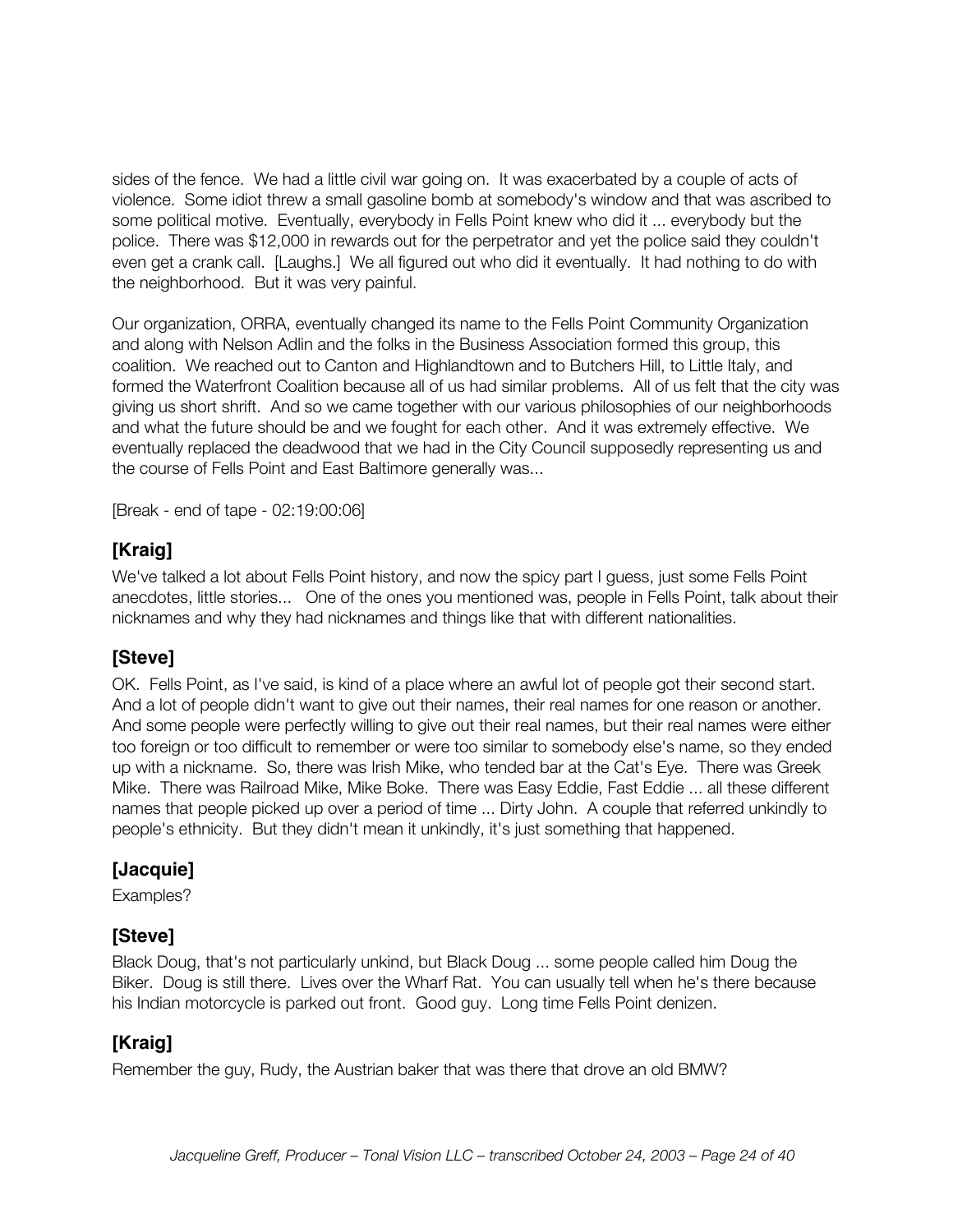Of course. Yes.

# **[Kraig]**

He made the best strudel in the world. I don't know if he's still there...

# **[Steve]**

Yes, he's still around. Austrian Rudy. Rudy's still around last I knew. He's got a bakery. He's from Austria. Baked a lot of the pastries you'd pick up at the Market. Yeah, they were great.

# **[Kraig]**

Yeah. He made some big strudels for I party I had one time, me and my next door neighbor Bill. And he just came over. He wasn't happy, and he said, "I'm not going to stay around but I wanted to make something..." and these giant strudels.... They were this fat and this long [not on camera], two of them.

# **[Steve]**

He did a bachelorette party for a friend of ours, Denise, Denise Whitman over at the Preservation Society. He did the bachelorette party for her. He brought pastries, and some of them were lewd pastries. And they held that party in my back yard.

Fells Point, at one point, we counted 36 nationalities in Fells Point in family groups. Elaine F, who was the City's folklorist, I guess the State's folklorist, for a time. Elaine and I both compared notes at one time. We both came up with a figure of 36. And by 36 nationalities, I mean in family groups. That doesn't count the woman from Borneo who was tending bar down the street. These are family groups. The old ethnic groups in Fells Point are probably the Germans and the Irish, and even the French. But the later groups, beginning in the 1880's, 1890's, right up to the present day, are Poles, Lithuanians, Ukrainians, Eastern Europeans generally. Lately, there's been a big influx of folks from Mexico, working people from Mexico coming up. Just a few years ago was Nicaragua, El Salvador ... people fleeing the wars and the troubles down there. They opened a number of really nice little restaurants ... and they've settled the area known as Spanish Town and have brought a lot of life, a lot of variety to the community.

# **[Kraig]**

That area was almost desolate and they've turned it completely around.

### **[Steve]**

That's right. Well, that's what happens, you know. People have to have dreams and have to believe in an area enough to settle down and give it time...

# **[Kraig]**

Does that Spanish Town area ... is that in any reminiscent of that Fells Point you said isn't going to exist any more? The people, working people building...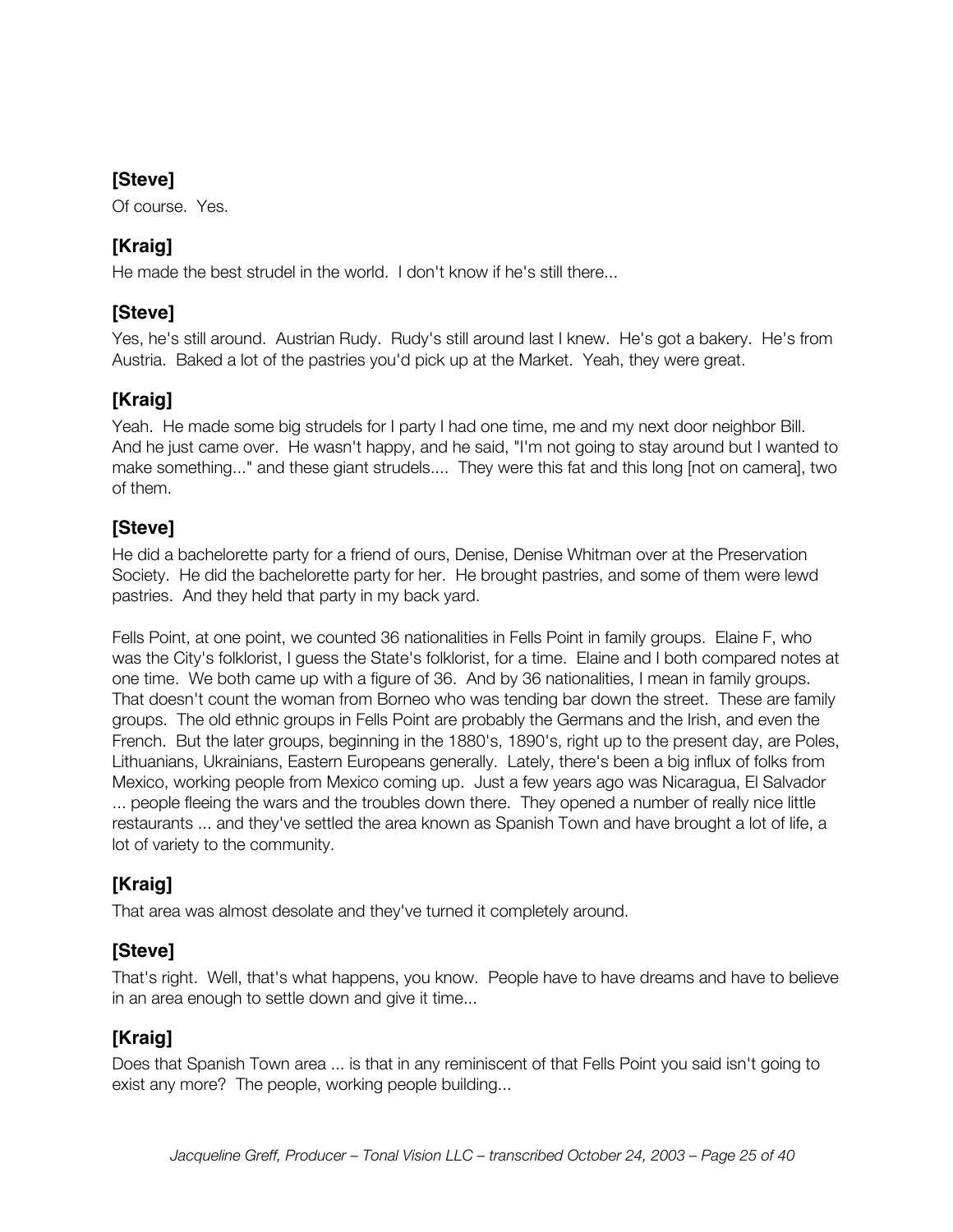Yes. This is the way that some folks are able to get a second start. They'll come in and the whole family will work. There's a Thai family running a convenience store up the street on Broadway. It isn't just one person that came in and plopped down some money. The whole family works there. And that's how they're able to do it.

### **[Kraig]**

Ding How?

# **[Steve]**

No, Ding How's different. As far as I know is essentially Ronnie and [can't remember name] came in from Shanghai. That used to be a 7-11 when they set that up.

But at one time at the Market, you could get ... Eric was there, who was a Dutchman, he was a meat cutter... There was several people selling things like pierogies, there was Italian specialties, there was Hispanic and Mexican food, there were some Palestinian folks there... Right on the block alongside the Market there, the first market building up on Broadway, at one point, there was a Palestinian, there was Avie has a little antique and curiosity shop there, he's from Morocco, he's Jewish from Morocco... So, it was always a neighborhood that had interesting cross-currents. That's part of the neighborhood that I always loved.... That's one of the things I always loved about it.

# **[Kraig]**

Yeah, that's still what I love about it. I can go walk around and get different... things.

#### [02:25:23:06]

### **[Steve]**

That area has an interesting labor history. There were quite a number of union halls through that area at a time when unions were just forming. When I was going to sea as a young man, the National Maritime Union, the NMU, had a hall up the street. The NMU was one of the most progressive unions in its day. It was an early union that had no place on its form for race. It didn't matter what your national origin or what race you were. If you were a working seaman, you belonged in the Union. And that was exceptional back in the 1930's and 1940's, particularly in a port that was really a Southern port like Baltimore. The SIU was down there, the marine carpenters, the ship's carpenters union was down there. Longshoremen, the ILA, was down there... Back at the turn of the century and up into the 20's, the Marine Transport Workers Union, which was an IWW union, the wobblies, they were there. There were quite a number of strikes and a couple of real labor wars that took place there ... big strikes in the late 30's that were headquartered out of what is now the Admiral Fell Inn, but what was in those days The Anchorage, which was a seamen's home. Across the street at 817 South Broadway was the wobbly hall. That was always a hiring hall ... Standard Oil Pete actually hired people for tankers out of there for quite some time...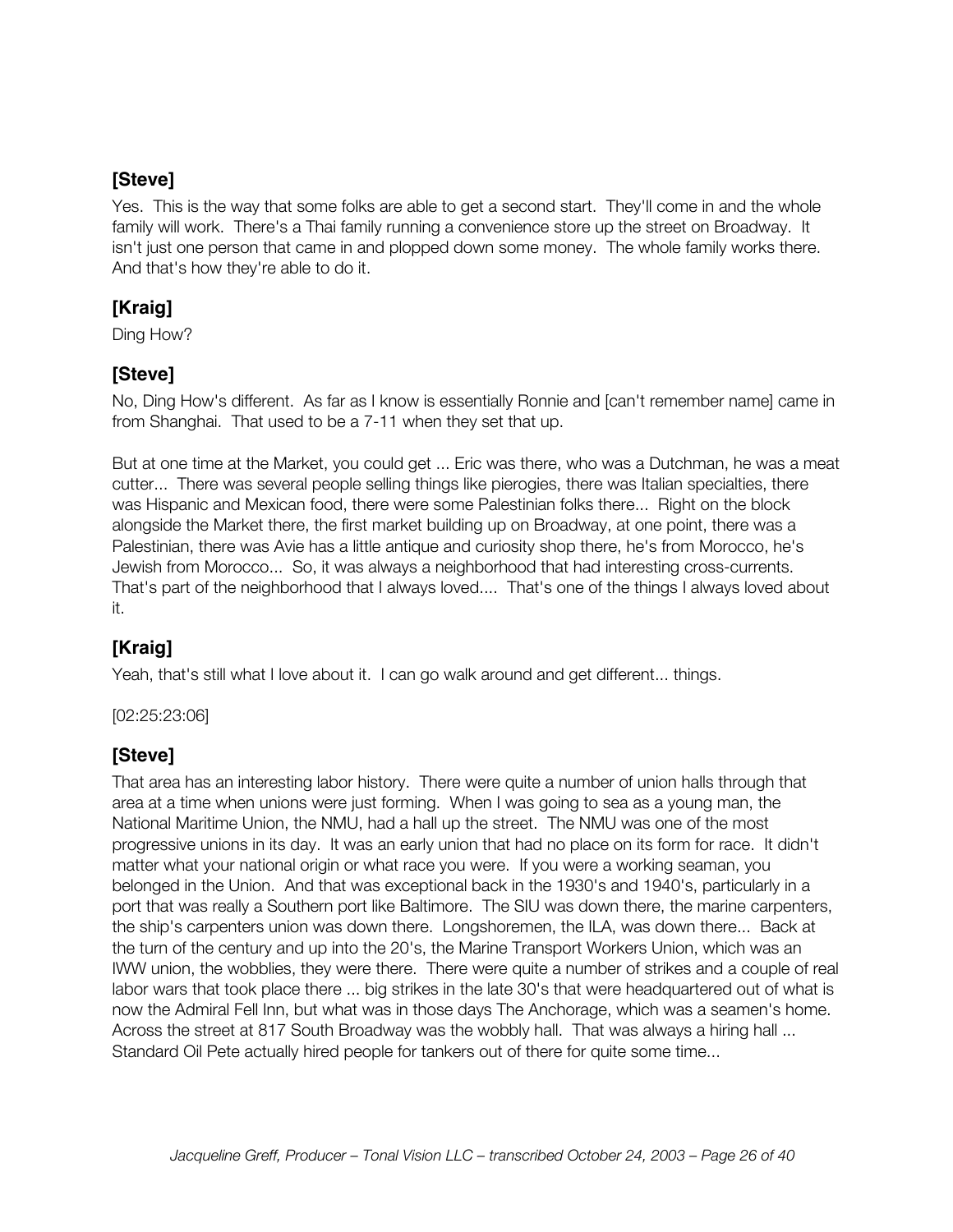Another nickname...

### **[Steve]**

Yeah, Standard Oil Pete, that's long before my time.

In 1949, there was a labor war and, just around the corner from 817, was a hotel, the building is still there ... it's now, I think it's Hightops or something now... But that was a hotel for seamen. A lot of those guys were Spanish speaking seamen who didn't even know there was a strike on, but they were brought in to break the strike. So some of the strikers who were living around the corner had enough of that, and they went around the corner one night and threw a couple of gasoline bombs in the place and a couple of people were killed. So, it always had its ugly side.

On the very corner there, that same corner of Broadway and Thames, was the Double-Pump Tavern. The Double-Pump was a long-term seaman's bar, had been there for a long time. He didn't always have the best reputation with the local seamen. It was back in the 40's and 50's and early 60's. He shortchanged a group of Danish and Norweigan seaman one night, gave them change for a \$5 when they had given him a \$20. So they waited for their moment. The local policeman was walking his beat. They advised the policeman it was probably time for him to move on and so when he moved on up the street they went in and thoroughly trashed the place, just tore it up ... put him out of business for a while and taught him a lesson. But, a lot of that sort of thing happened in that area.

Right on that corner were two pumps ... that's why it was called the Double-Pump. It's because there were two pumps, two public water pumps there where people could get water.

A lot of folks didn't have running water in Fells Point really until fairly late. If you go through Fells Point, you'll still see out houses in the backs of some of the yards of some of these houses, if you go through the back allies... Now those aren't used any more, now they're usually used as gardening sheds. But every now and then, you'll encounter one that looks like it might have been used recently. They're not legal. Nearly everybody, I'm sure, has running water now, but those days aren't that far long gone.

When I first moved into Baltimore, I moved into a place up on Federal Hill, up on Churchill Street before it became "Federal Hill", before it became as fancy as it is now and expensive... and there was a big brown mule living in one of the back allies. Guy had a nice big brown mule back there. Woke me up at night.

# **[Kraig]**

Nice big brown mule... as opposed to not nice.

[02:29:33:08]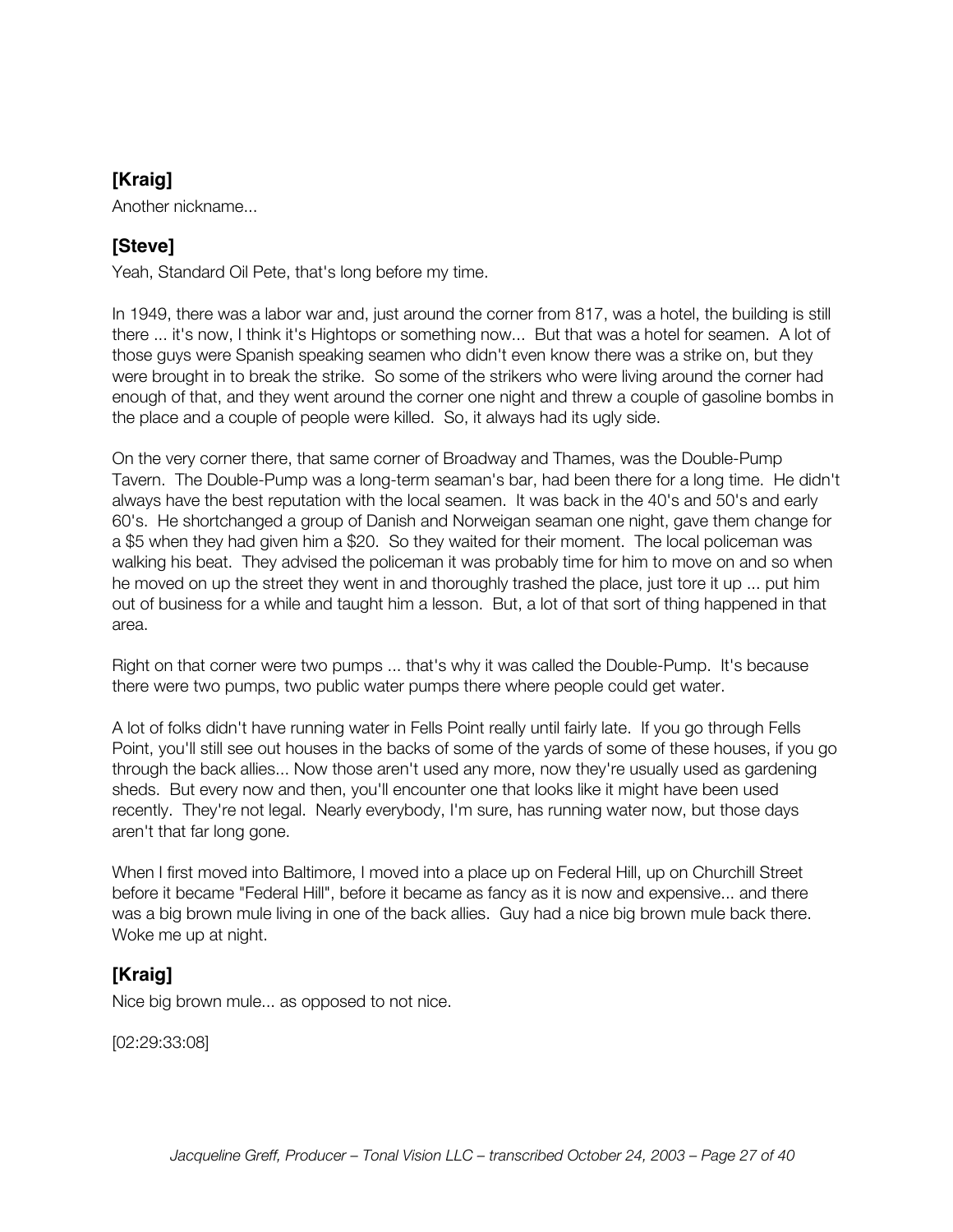One thing that nobody's talked about yet, and I guess this would go along with the gentrification ... you're familiar with all the controversy, and I even went to a few meetings ... over the Rec Pier. What do you see?

### **[Steve]**

Where the Recreation Pier stands now, there was a community out there... there was a whole series of houses, a little village out there, it was part of the waterfront community in Fells Point. And nearly all those people living on that pier worked on the waterfront. They were sailors or longshoremen or dock workers of some kind. One of my old neighbors, Mrs. Lewkowski, who was actually born right there, was my neighbor for a good many years ... didn't pass away until she was in her 90's, she used to tell me stories about that place. But in 1912, the City decided that they wanted to do something with that and they wanted to build a modern cargo moving facility in that area. So they bought everybody out and tore down everything that was on the pier and then built the Recreation Pier that you see there now. They called it the Recreation Pier to some degree for political purposes. If you look closely at that building, you'll notice it looks like many of the piers on the Philadelphia waterfront that has large bays on both sides. Those bays were used for loading cargo. In 1913, they loaded their first cargo out of there, a British freighter that came to call in Fells Point.

But because they had taken that community away, people were upset that they weren't getting something within their own community. Fells Point has always had its own agenda. And so the City said, alright, we'll make a nice recreation facility in a safe place for kids to play and a nice ballroom. Kids had been playing in the street on Thames Street. And now automobiles were becoming big, and trucks. And the trucks were coming and going from this cargo pier and were in danger of running over kids. Mrs. Lewkowski said they were already running over people's chickens, because they used to cut the chickens lose in the street to pick for goodies. So they didn't want to lose their kids like they were losing their chickens. So when they built the building, they built it with this ballroom and this playground, this facility in the back for the kids. They called it the Recreation Pier in deference to the community's wishes. In reality, that pier was built to load cargo.

The future of that pier is going to be something to watch. I don't think that they should do anything more with that pier in terms of construction. Certainly, the back deck is in need of structural repair. There's a number of things that need to be done with the building, elevators, for example, and facilities for disadvantaged people and handicapped people. But I think that the City would be shortsighted in simply trying to dig up highest and best use, that is make the most money on it. A facility like that is a really important part of the community and the way the community is viewed. If it's turned into condominiums or boutiques and fern bars or businesses that are too expensive for local people to patronize, then I think they're being very short-sighted. Whatever developer goes in there, I hope he remembers that he's in Fells Point. And I hope the City Fathers, the powers that be downtown will listen long and hard when the people of Fells Point speak and talk about their vision for that building. I think it's pretty important for the future.

### **[Kraig]**

Cause a lot of the talk on the Rec Pier... I went to the... actually videotaped some of the meeting ... they had the old-time town hall meeting and they had all the different developers there. One was going to be a circus with a Ferris wheel and one was going to be ... With all that idiocy past, do you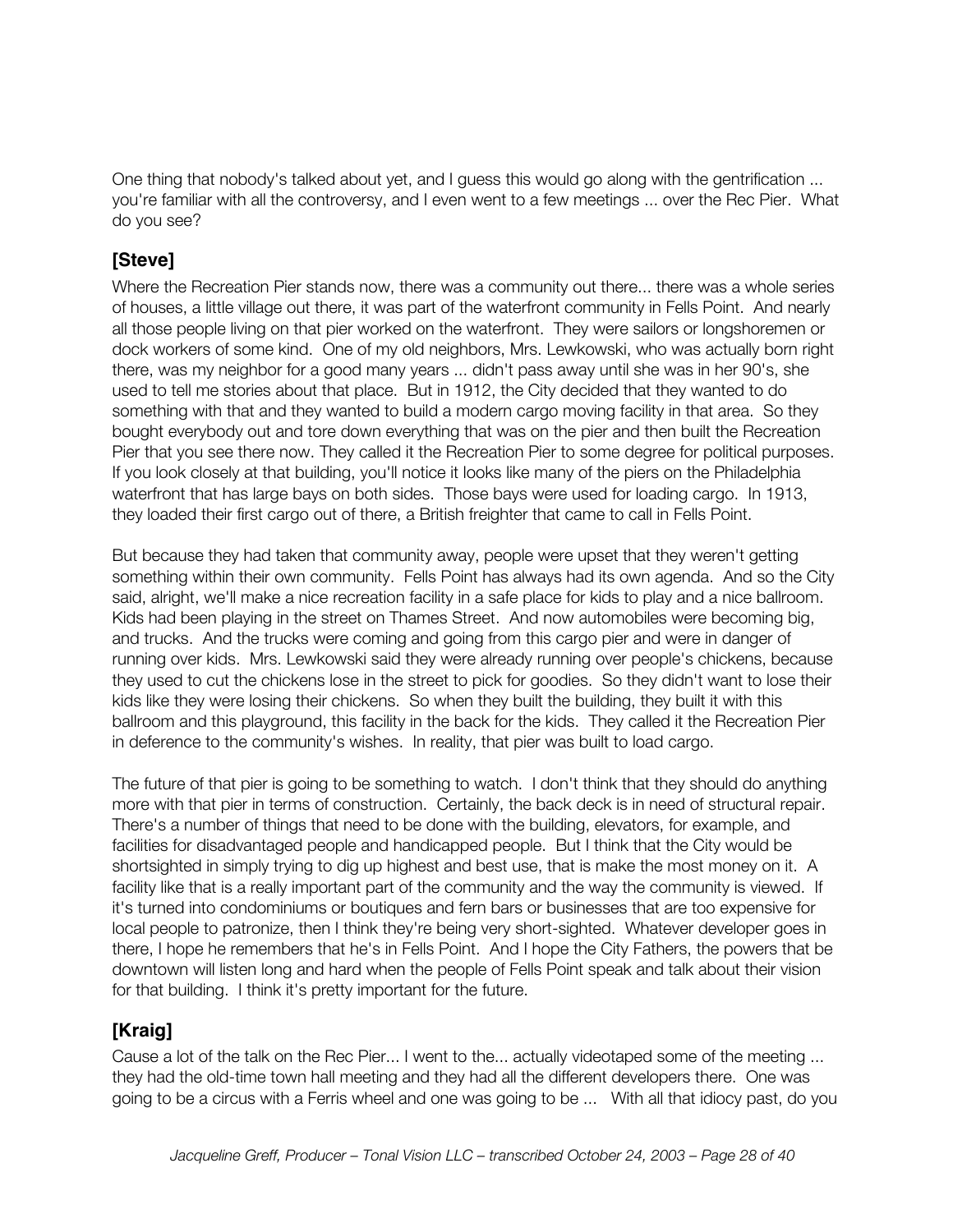see it being restored to what it was originally intended, a ballroom and a place for the community to meet, a community center, or ...

### **[Steve]**

It's unlikely that the building will ever be redeveloped or restored to what it was. There just aren't a lot of freighters calling in Fells Point for cargo any more, so that's gone. But they need to preserve the tugs, because as long as you have a working waterfront, there's going to be a turkey on the table come Thanksgiving and Christmas. As long as you have a waterfront that's capable of creating jobs, then it's an important thing to reinforce that and to make sure that they know they have a place for a long time. That ever the City has to do to retain those tugs there, I think they ought to do. And then they ought to develop around that. They ought to develop around community uses. That doesn't mean you can't have offices. It doesn't mean you can't have nice facilities of some kind. It does mean that you should simply take the philosophy of the community and extend it into that structure.

You're not going to get a huge number of tourists who are just going to come over to go to another shopping center by the water. In spite of everything they want to tell you about Harbor Place, that more people went through it in its first year than went through Disneyland, this is all nonsense. We know its nonsense. That's not what people come to the waterfront for. Fells Point is unique. Don't try to do the same thing there as you do in San Diego and New Orleans and every other waterfront. Let Fells Point and the philosophy of Fells Point continue into that pier.

# **[Kraig]**

Its funny, too, because the Cordish family, not only in Atlantic City but New Orleans, the downtown area, all that same developer ... David Cordish, they were also at the meeting for the Rec Pier presenting their plan. Sooner or later people should see ... don't all these places kind of look alike? Downtown New Orleans looks just like downtown Baltimore.

### **[Steve]**

Exactly. And it's interesting to note too that in New Orleans it hasn't been particularly successful. Most of these projects now around the country are not doing particularly well. Richmond folded up, the Rouse project down there.

Listen to the community. Communities, people that have committed themselves to a community and to a neighborhood, they have knowledge that no one else has. It's knowledge that you can't hire. You can't buy it. No feasibility study is necessarily going to reflect it. You need to listen to the people that live there and that see it every day. Take that knowledge and treasure it. And combine that with a sensible business plan, and you'll have a winner. If you just want to cookie-cutter something, plan something in isolation that could have fit on any waterfront, it's not going to work out. It's just not going to work out. It's going to bad for the community and ultimately it won't be good for Baltimore.

# **[Kraig]**

I agree with you. A lot of those mega plans work as long as they are brand new. And as soon as the first year the newness wears off .... right in the crapper.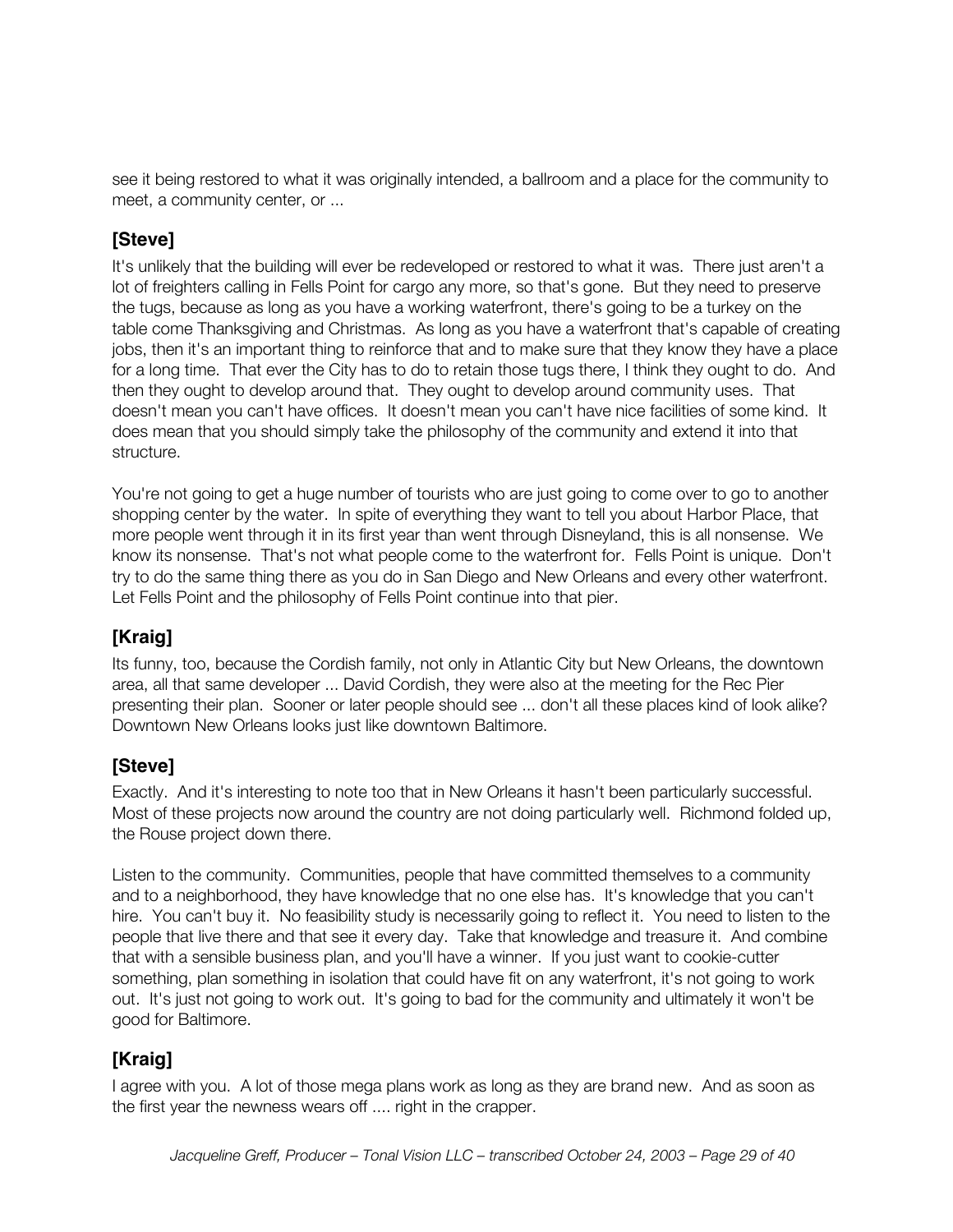When they talked about Harbor Place and what a success it was in the first couple of years, the City kept beating the drum for it. The Baltimore Sun kept carrying stories about it. They kept saying that more people had passed through than passed through Disneyland. But, you know, if you were over there and you watched it, you knew what they were doing. First of all, there was a guy at the bottom of the stairs with a clicker and a guy at the top of the stairs with a clicker, and they were both clicking off the same people. Secondly, the people going through Disneyland are spending \$50 apiece. The people passing through a place like the Inner Harbor were spending \$1, \$2, \$3 buying an ice cream cone. It's very different. You can create a feasibility study to say whatever you want it to say.

Listen to the community. The community knows things that the experts don't know. Fells Point is participatory democracy. It's also good business to listen because they'll back you up. If hard times hit and you have working tugs, and you have a working waterfront ... again you'll still have a turkey on the table come Thanksgiving. If on the other hand you've turned the whole thing into marina and cutsie boutiques and designer soap stores and places that people can't afford, where's that going to take you? It's not going to hold you up for the long run.

### **[Kraig]**

No. [02:38:49:02] Any thoughts on gambling?

### **[Steve]**

I think casinos and gambling are one of the worst things that could happen in a city like Baltimore. It would be a disaster for Fells Point. There is no business like gambling anywhere in the world. Nothing that depends so much on the largest number of people losing their money. It's a parasitic business. The money that comes out of those casinos, that goes into those casinos, comes out and leaves town because they're not owned locally. They pay a certain amount of taxes to Annapolis. Annapolis will spend them in any way they see fit. And who does the accounting? It's not going to be folks in the community that do the accounting. The first couple years, it'll bring in some tourists. It'll be a novelty. The minute they open a new casino in Charlestown or some other place, Wilmington, then people will start going there. And when the gamblers and the gaming interests that have built this casino then get desperate, who are they going to turn to for their revenue? They're going to turn to Baltimore. They're going to turn to local people. Baltimore is a relatively poor town. And relatively poor people are the ones spending the most money in the casinos.

# **[Kraig]**

Ala the lottery.

### **[Steve]**

Exactly. If a man has \$10 in his pocket and he goes out to buy baby food and Pampers, and he's desperate and he's hungry. He doesn't have a decent job and he's feeling bad about himself, he's going to walk by that slot machine and he's going to say, "Oh, what the hell. I've got 10 bucks. I'll spend 2 bucks in this machine and I'll take a chance." Because the one thing he has in abundance is hope. So he puts the \$2 in the machine and of course he doesn't win anything. Then he puts a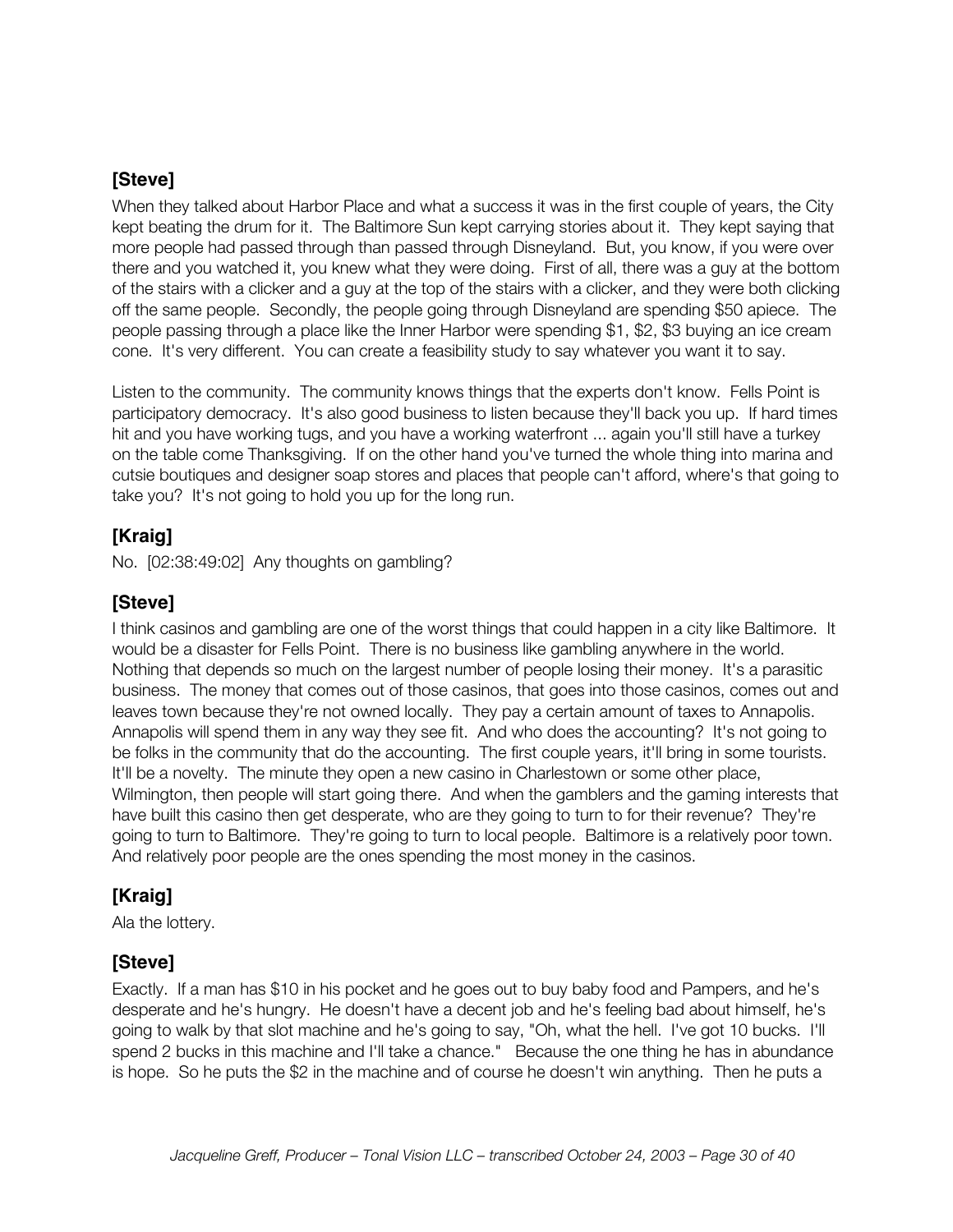3rd and a 4th and a 5th dollar in the machine and eventually his \$10 is gone. He still has to go home with baby food and Pampers. Where's he going to get them?

The last thing you need in a town, a working town like Baltimore, a town with a declining population and a rising proportion of poor, the last thing you need is any kind of gambling or gaming operation. They bring the worst element into the community, and they take the best out.

[02:41:28:25 Moved to DVD #2 01:00:00:00]

### **[Kraig]**

Give me something about music in Fells Point, and then we'll call it a day.

### **[Steve]**

Oh, Fells Point's always had an interesting music scene. Pretty eclectic. Hard to make a living at. I've seen some great acts. A lot of them have passed through my store at some one time or another because a lot of the musicians ... we all seem to like the same things. Ron Furman used to bring some great acts into his club there, Max's. But most of the music scene down there has been small music venues. I can't say much about the music scene down there because, quite frankly, I think it never was developed in the way it should have been. I think it was always under appreciated.

# **[Kraig]**

And that would have been...

### **[Steve]**

If more clubs could have had more good, well-paying venues for local musicians, I think it would have been a lot healthier. That's one place I think Fells Point fell down.

# **[Kraig]**

The one part I see very close to the mainstay of the jazz scene in New York and the falling off in other cities that Fells Point has ... New York you can walk from jazz club to jazz club. You can have 5 or 6 jazz clubs within 10 minutes.

### **[Steve]**

DC used to be like that.

# **[Kraig]**

You could do that in Fells Point. It could be a New York type of... Now ... it's a whole different city, but it could be done. It couldn't be done in LA. It couldn't be done in a lot of other places.

### **[Steve]**

I think a lot of the problem is that a lot of the bars in Fells Point ... again, this gets to the gentrification of Fells Point ... a lot of the bars in Fells Point are essentially run as kiddy bars. And they're often operated by 20-something guys who get money from Mom and Dad or from some other source and they open a club. And they do it as much for peer approval as anything else, and creating their own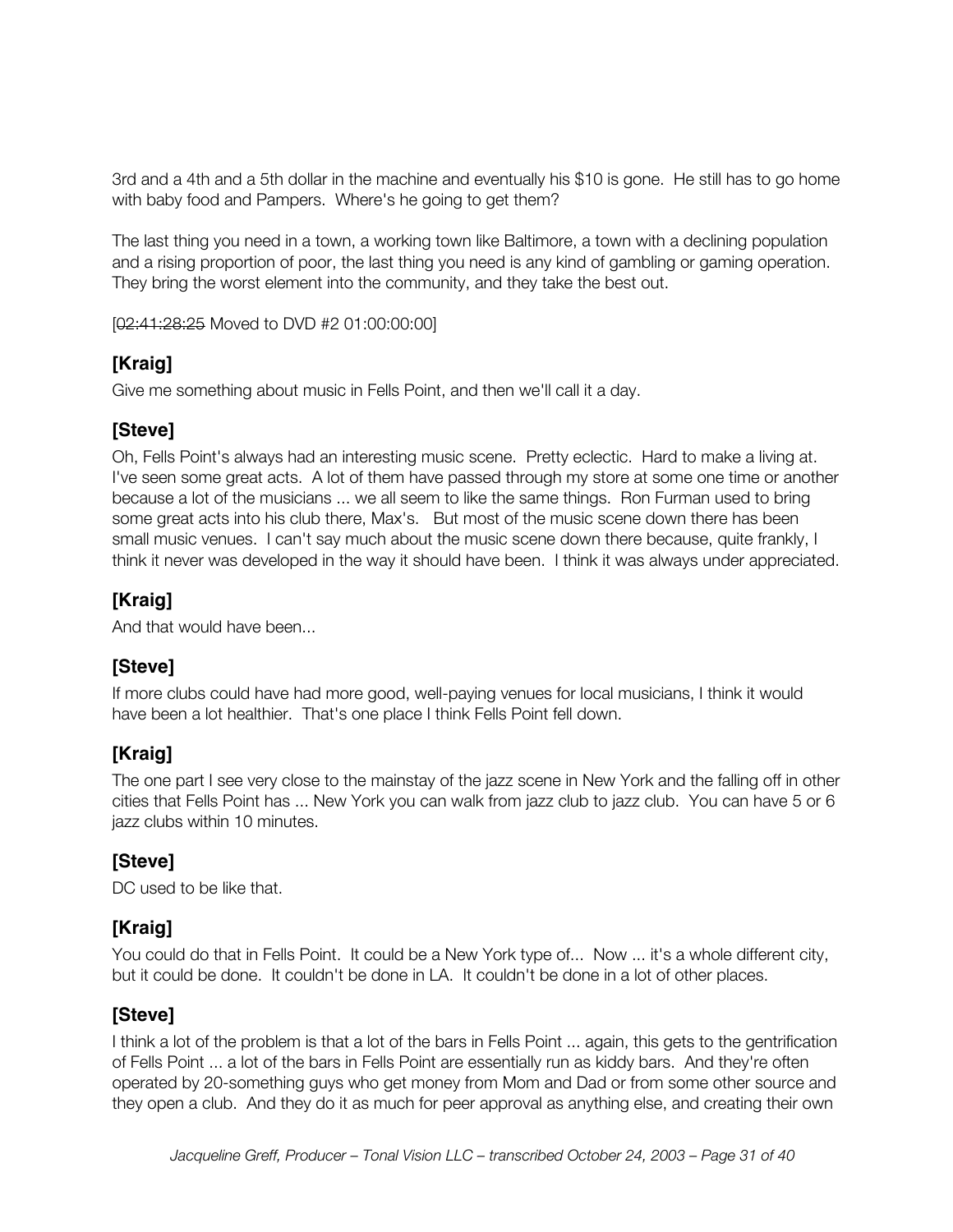social scene. That's why they don't often last very long. But, an awful lot of the clubs are built to appeal to the 20-something crowd, the college crowd. Those are people that, they don't have as much money to spend, they don't drink particularly well, and they're not very good patrons when they do drink. And so it's created some problems in Fells Point. They are also people that do not support the music scene because, why should they? They figure they can go in, and they don't know the etiquette necessarily of putting some money in the tip jar. The club owners themselves don't want to pay the musicians anything, figuring they'll get it all in tips, so a lot of the quality musicians have avoided Fells Point. And it's too bad. I think it's a real loss.

# **[Kraig]**

It really is. I noticed that when I first moved here, that this would be really neat, and it just never came to pass. This would be so neat if....

# **[Steve]**

I remember the music scene that I used to love in Fells Point was the spontaneous music that would just suddenly break out. You'd be in a bar some place that wouldn't even have a license. The Ann McKim, now the Dead End, or even the Cat's Eye. I've seen it happen in the Whistling Oyster. Bertha's, of course, is famous for it. And people would just start suddenly playing, and somebody else would come in with another instrument, and somebody else would come in, and they'd all pitch in together. We formed our own band at one time in Fells Point, Captain Bunker's Happy Harbor Home for Wayward Seamen's Band. And it was principally ex-sailors...

# **[Kraig]**

Hence the drum hanging in the main room there?

# **[Steve]**

Yeah. Well, there's one hanging in Bertha's hanging behind the bar. What we would do is ... we had John the Piper, who was a very fine bagpiper, John Albert ... there's two John the Pipers, by the way, there's John Albert and John McCruten. John McCruten pipes for the Fire Department in Baltimore, a very fine piper himself. John Albert's an old friend from many years ago from the street who kind of followed me into Fells Point. And he would break out his pipes and a couple of guys would come along with whatever other instruments they had. When I had my flop house for sailors there on the Square, people were always leaving instruments, all kinds of odd-ball stuff. But heavy on the percussion ... lots of drums. It doesn't require a huge amount of talent to bang on something ... So we would get out on the Square. We would all get together. Usually Spider would grab ahold of a boat hook and a ridiculous hat and he would be the drum major. And we would then pipe our way from bar to bar. John playing his pipes and the rest of us banging on drums and bodhrans and tambourines. We would stop in each bar, play a tune, sing an thoroughly bawdy and vulgar song, pass around the oyster can for tips, and then move on to the next bar. At the end, by the time we had drunk enough beer and had gotten enough money in the can, we would then take the money in the can, either divide it among ourselves or give it to somebody who needed it the most and go on home and have another story to tell. That was the kind of music that I loved in Fells Point.

[02:46:46:14 Moved to DVD #2 01:05:17:19]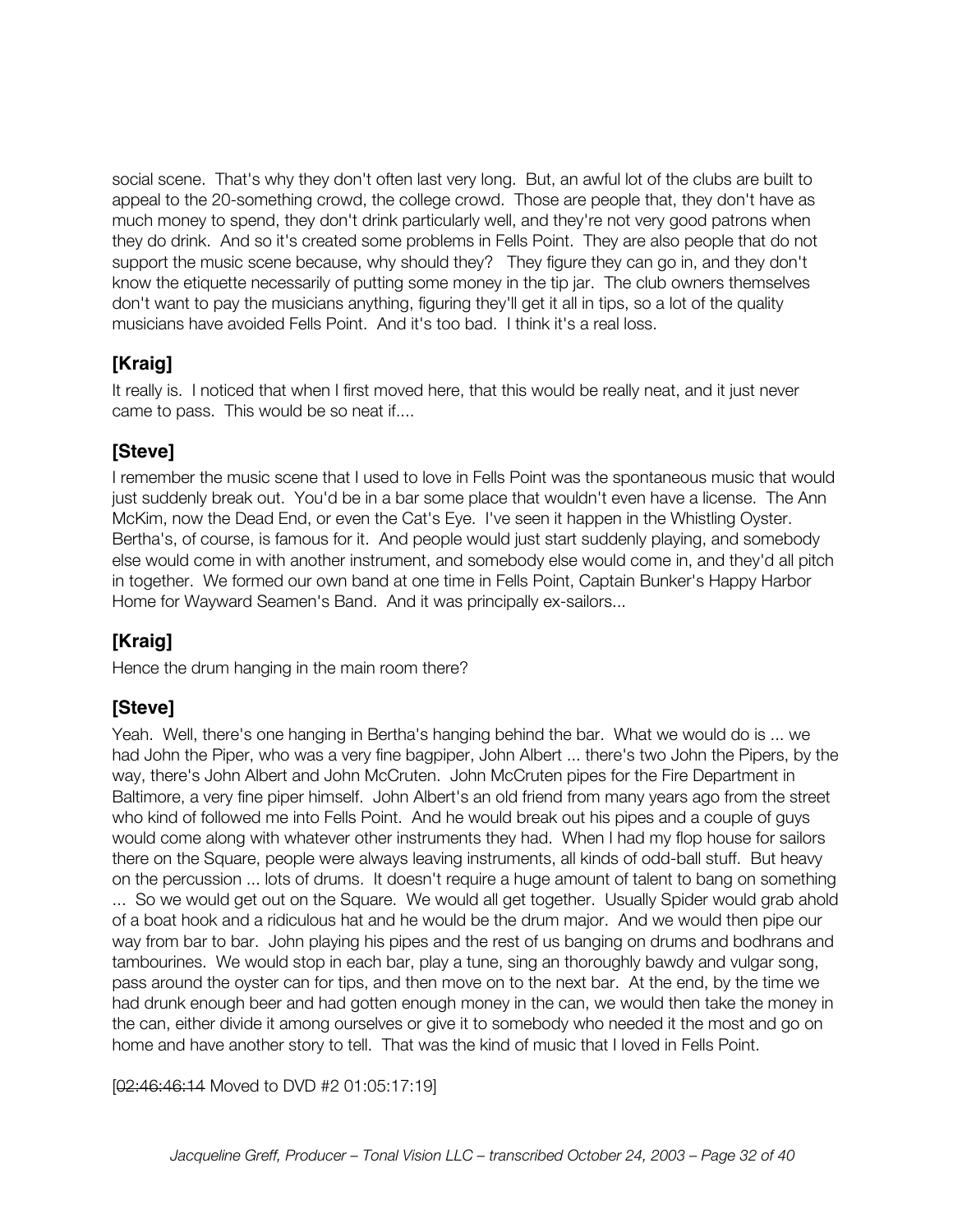### **[Jacquie]**

He wanted to talk about the hotel on the street.

### **[Steve]**

One night about ... This had to be about 1981 or 82. My friend Dirty John was visiting. He's an old friend from other adventures and other times. We decided that the place was a mess. We had cleared a couple of rooms for our friends coming in off the ships. And I had all this extraneous furniture. There was a couple of big over-stuffed chairs. There was a huge mattress and box springs that somebody had left there. There was a lamp, a big standing lamp. There was a handsome table cloth with a few holes in it. There was ... just this collection of odd-ball stuff. So we threw it all out the back window. This was 817 South Broadway, the old union hall where my first shop was. We threw everything out into the back yard, and didn't want to leave it there because we knew it would rain and this big over-stuffed chair would just stink.

So, we dragged it through the alleyway out onto the street, right at the corner of Broadway and Thames. This is 3:00 in the morning and we were in no condition to be making rational decisions. So we decide the best thing to do with this stuff is to leave it on the corner figuring that somebody might appreciate it and come by and pick it up. So we put the chair out. And of course, there's a little stone table there with a checkerboard on it. So we put the tablecloth on that, and we had a vase, and we found some raggedy flowers and we stuck them ... and we put them in the middle of the little stone table. And then we took the mattress and the box springs and laid it out. We had an old set of sheets and we put the sheets on the bed. And we fixed it all up real nice. It looked right comfortable. It would be Bindlestiff's heaven, you know.

And we figured it would be funny. People would get a laugh over it the next day. The City would come and police it up and carry it all off.

Well, about 3 days later, I walked by it and there are 2 gentlemen of the road who are sitting at the stone table. They've taken the table cloth off and they're playing checkers with bottle caps they've found on the street. There is some guy sitting in the chair who looks like he's about to doze off. And in the bed ... there's one guy sound asleep in the bed with the sheets cast off, laying there in his underwear, with his trousers very neatly folded in a pile right next to it. So we laughed. We thought this was wonderful. We provided a home for these gentlemen, and expected it would be gone in no time.

It took about 3 weeks for the City to finally come and pick it up. In the meantime, we had a whole colony living on the street corner. They never bothered anybody. We didn't even have pandlers in those days, because there was no money to panhandle.

[02:49:47:09 Moved to DVD #2 01:08:18:14]

### **[Jacquie]**

Just to fill in, can you tell me what you told me earlier about Bob Eney?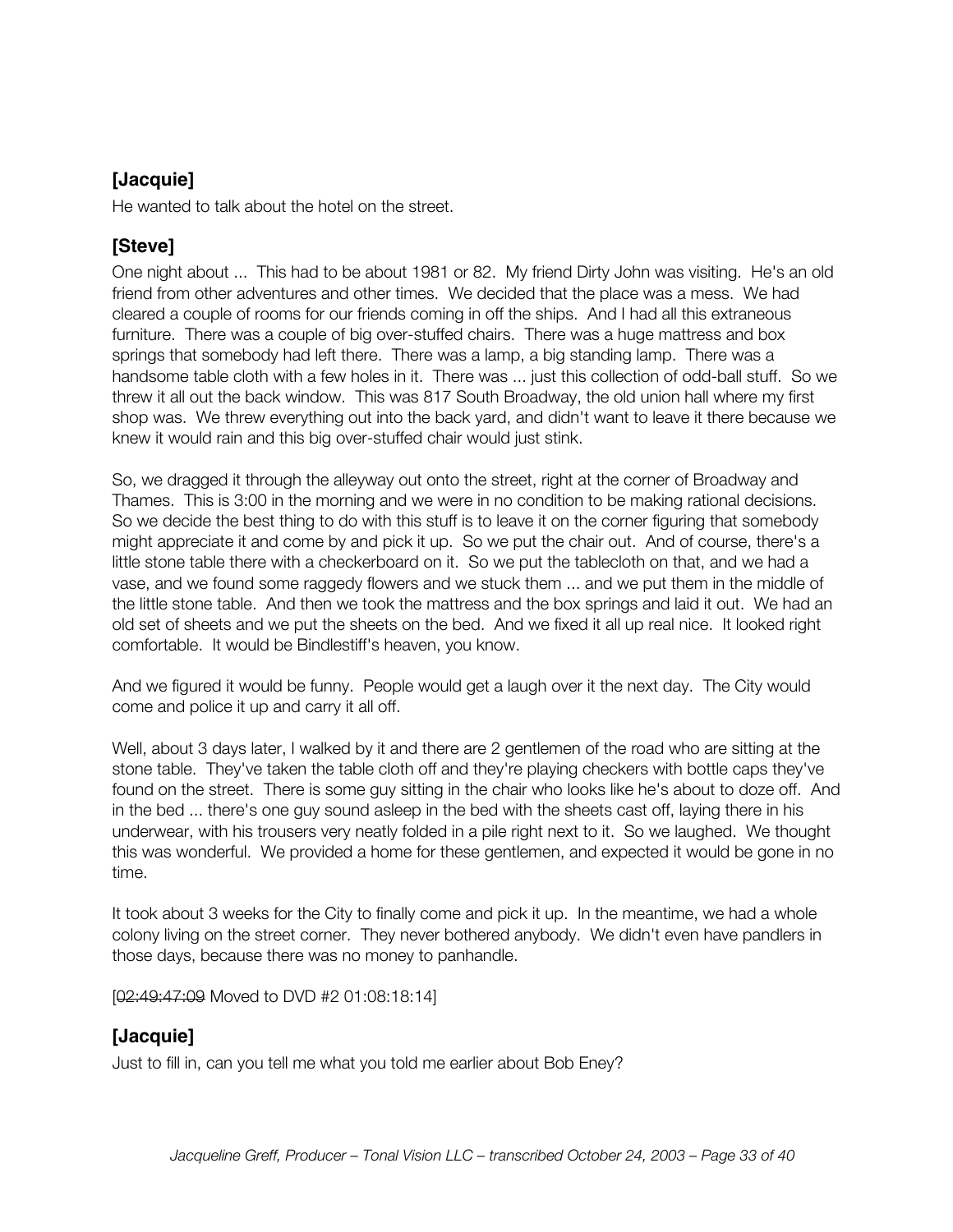Oh, yeah. If anybody can take credit for saving Fells Point, and doing it with historical integrity, it would be Bob Eney. Bob was the architectural and historical genius who put all this information together. Other people could buy the property and other people could amass this stuff and create some political front to fend off the highway. But for the community to be appreciated in its historical context, it really took somebody like Bob Eney. And Bob worked long and hard on that. Whatever has been done to save Fells Point, has been done on the foundation that Bob Eney laid. We all should be very grateful to him for that.

### **[Jacquie]**

We're interviewing Bob, and that's a real nice kind of segway.

### **[Kraig]**

He's a real nice guy, too.

### **[Steve]**

Yes, he is. He's the salt of the earth. I love Bob.

I new Bob and his partner very well. You know, Bob is gay ... and lived with Jack Gleason for many years. Jack was a good guy.... Oh, not Jack Gleason ... oh god, I'm tired ... I'm thinking of David Gleason. Anyway, Jack lived in Atlanta for some time; we knew a lot of the same places. He had a daughter living in Atlanta. So, that's how I got to know Jack.

Jack died, I guess probably early 90's. And Bob had a beautiful home. Bob and Jack had this beautiful home together. Bob surprised us all one day by selling his house. He sold his house. Sold his house to an asshole. Which is a shame. Because we not only lost Bob as a day-to-day neighbor, but we gained this suburban fool who came in who demanded the neighborhood change just for him.

### **[Kraig]**

Where was Bob's house?

### **[Steve]**

Bob's house was on Thames Street in the 1800 block across from dogshit park and the rag factory. I don't know what they call dogshit park officially, but that's what we always called it.

#### **[Jacquie]**

It's got a lot of dog shit there still. And they periodically clean it up. And there are sections of it that are forbidden to dogs...

#### **[Steve]**

Yeah, yeah. That's right. We always called it dogshit park. And "King George House" ... nobody called it King George House. It was the rag factory. For one thing, it was Fells Point. Nobody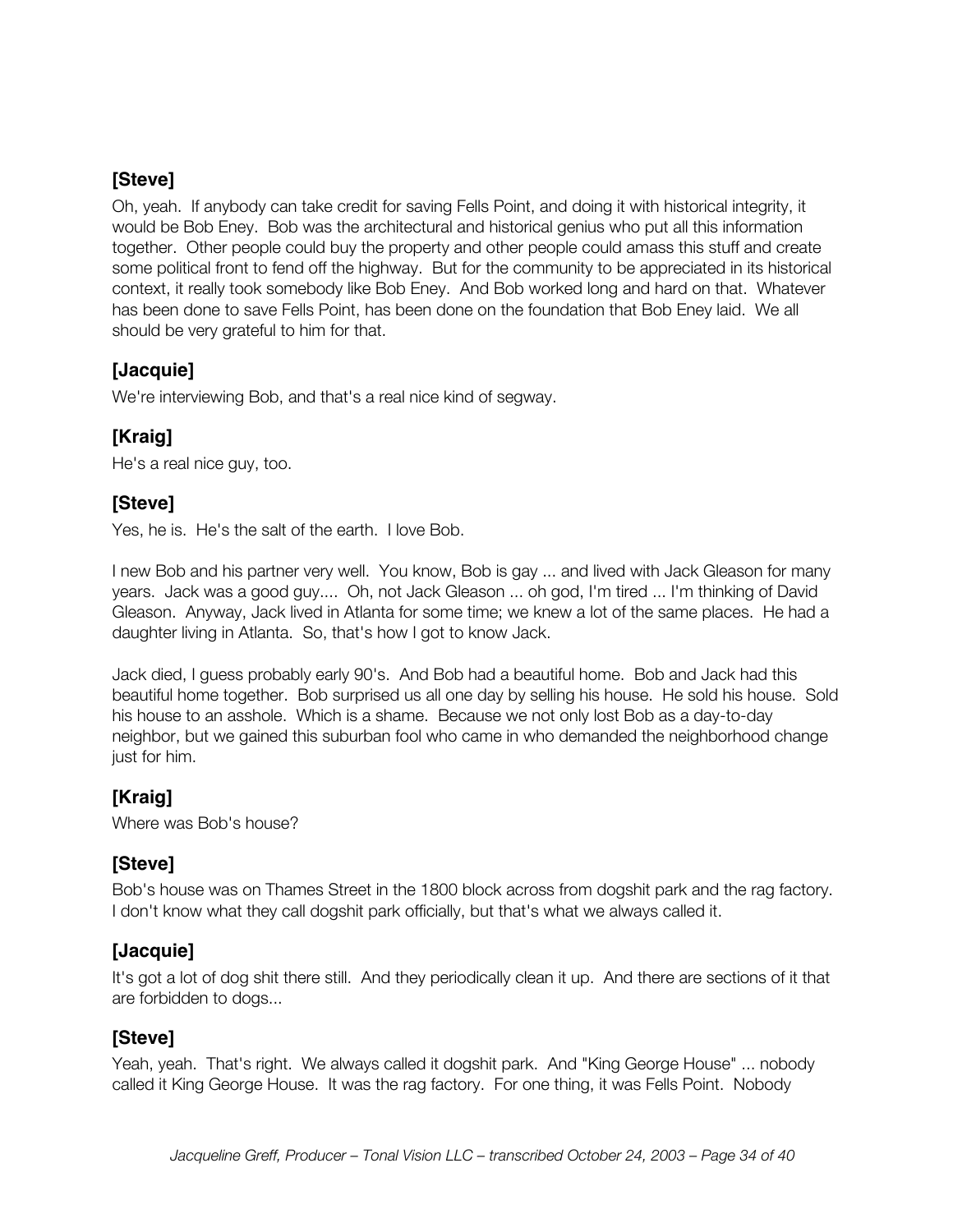recognized a King in Fells Point, for god sake! Unless it was the king of the gypsies. It was the rag factory because that's what it was -- it was a rag factory.

At one time, that had been known as King George Street or George Street. Then it became Thames Street after the Revolution.

#### **[Jacquie]**

Yeah, I remember seeing that on the maps.

#### **[Steve]**

Eastern Avenue was known Wilks.

### **[Kraig]**

Is it off? [referring to the camera]

### **[Jacquie]**

No, it's not off As long as he's sitting in that chair, I'm leaving the camera run. But if you can get up and I'll turn it off.

### **[Kraig]**

He's tired, but let him talk a little bit. I'm going to go have a beer. [Brief beer discussion. This was very late, and we had traveled all day through a snowstorm to get there... 02:53:24:25, Moved to DVD #2 01:11:55:28]

#### **[Steve]**

Fells Point should be known for its more distinguished historical citizens as well. Edgar Allen Poe was an obvious one. Frederick Douglass. Isaac Myers. Billie Holiday....

### **[Jacquie]**

Tell me about Billie Holiday.

#### **[Steve]**

Billie Holiday....

I had a dear friend there. We called him Hots. His real name was Paul. He was an older black man, probably 90 years old when he died. I have no idea how old he was, but he was fundamentally old. Hots knew Fells Point like the back of his hand. He knew it in ways that some of the more politer crowd in Fells Point, myself included, would never know. Hots at one time trained fighting dogs, worked on the barges on the waterfront down there, ran wagons, he was a street Araber for a while, worked at Dickman's Stables. Dickman's Stables was down, if you continued on down Lancaster Street, Dickman's Stables were there for 110, 112 years.

He told me one time that he had run across Billie Holiday when she was younger, much, much younger, when she was a little girl. She played her first public performance, he told me, in her Uncle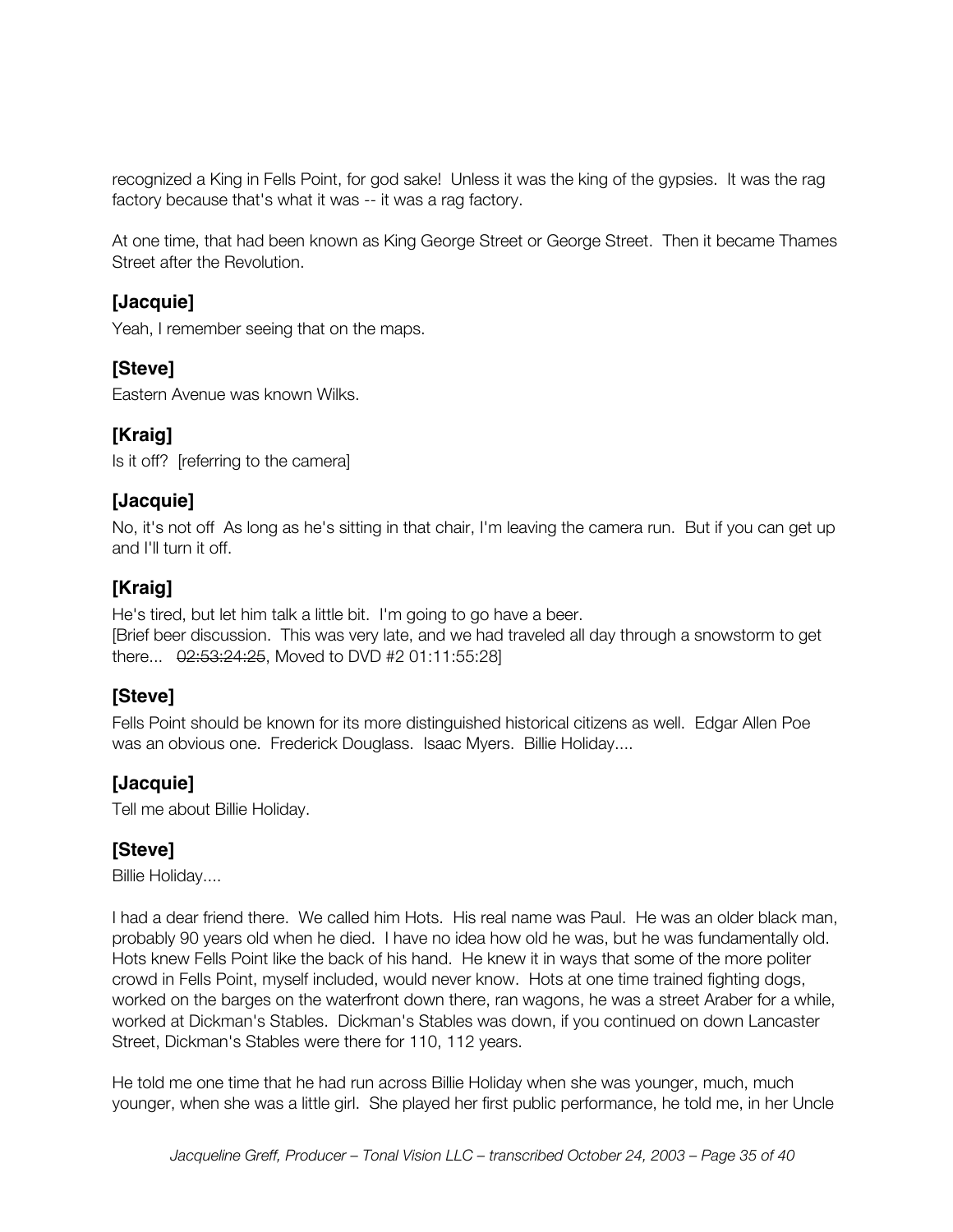Albert's low house, which was one of the houses that was sadly torn down. We tried to save it, on what would that have been? Bond, no not Bond. Caroline Street, it was on Caroline Street.

There was a series of houses in there, one of which was Edgar Allen Poe's half brother's home. It was a home for seamen and his half-brother was a sailor. And Poe supposedly sat there and got many stories from his brother. One of them supposedly was the Gold Bug that he based on a story that either his brother or one of his sailor friends told him.

Another one of those houses later became Uncle Albert's low house. It was part of the free black community that lived there in the times before and after the Civil War. This is back, probably the 20's or 30's, I don't know. But, she was a young girl. She was only 13 or 14 years old and she used to come by Uncle Albert's low house ... he always referred to it as a low house, which means a dive ... and sing for a few pennies for tips from people. And Uncle Albert seemed to like that because it kept people coming around. She went on to bigger and better and sadder things. But supposedly she had her first public performances in Uncle Albert's low house on Caroline Street.

#### **[Jacquie]**

Neat! When I first started working on this, I had this idea that maybe I could play off of ghosts. There's several competing ghost tours in Fells Point now. And when I was talking to Richard Kirstel and Ed Kane, they took credit for having made up all the ghost stories.

#### **[Steve]**

[Laughs] Most of them are nonsense. You know that.

#### **[Jacquie]**

But before I got too much into the detail of ghostness and found out there wasn't any, I was wondering ... there are whole areas of Fells Point that have been razed. Do the ghosts go away when the buildings are gone?

#### **[Steve]**

I don't know. It depends. If you happen to have a bar or a restaurant with declining fortunes, it's always a good idea to resurrect a ghost.

[02:57:21:20 Moved to DVD #2 01:15:52:23]

I'll give you a ghost story. It's a great story. It's a story that not many people know. It's a story that encompasses not just Fells Point but the whole working waterfront of Baltimore. Everyone shared in it.

In 1913, the S.S. Alum Chine from Cardiff Wales shows up in Baltimore Harbor. They're there to load dynamite for the building of the Panama Canal. It's a tramp freighter. So they anchor at the dangerous cargo anchorage. The dangerous cargo anchorage is out in the area out beyond Curtis Bay down by what's now the bridge, where the Bay Bridge is. Any ship coming in loading explosives or anything that was dangerous was supposed to anchor there and the cargo then would be lightered over there in barges. This industrial grade dynamite was loaded on railroad cars. It was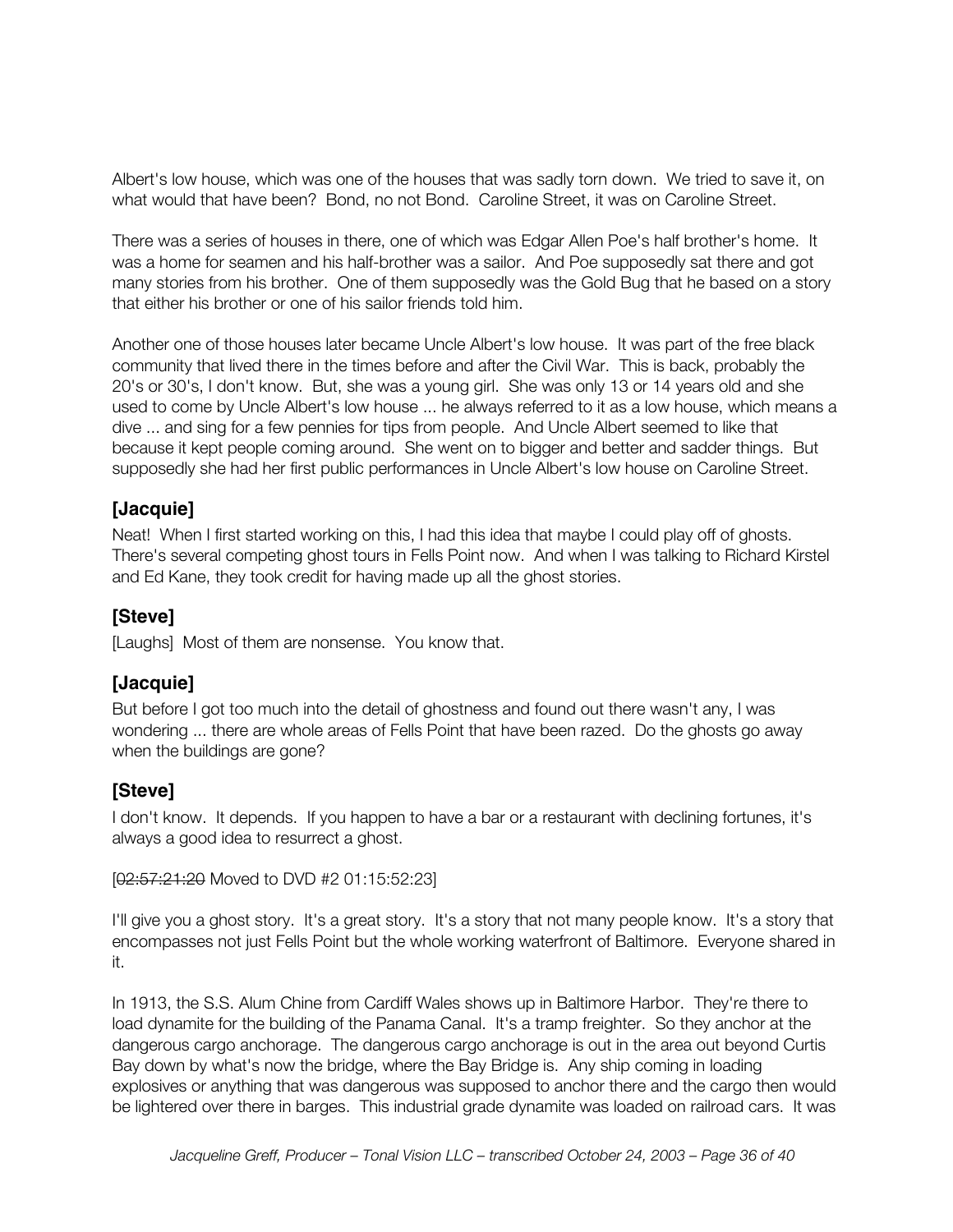taken down through Fells Point, the tracks that run down Thames Street, also run down Fell Street and run right to the water, in those days. And the freight cars were then usually dragged by teams of horses, big Percherons, big heavy draft horses. They were hauled down there and were then loaded on barges. And these were called carfloats. And the carfloats were then towed out by tug, tied off to the freighter in the dangerous cargo anchorage and the cargo was unloaded from the cars and then loaded in the freighters.

So they were loading dynamite. They had loaded something in excess of 600 tons of industrial dynamite. We don't know how much more dynamite was still in the cars, but there were 6 box cars alongside on railroad car floats. The cargo caught fire. Dynamite burns. And when it reaches a critical mass, it'll eventually explode. They couldn't put the fire out. The crew of the Alum Chine, the regular crew, was in Fells Point living it up in the bars and waiting for the ship to be loaded. The men who were aboard the ship were all local boys. They were from Fells Point, Locust Point and Canton. They were stevedores. They didn't know what to do. There was no boat to take them ashore.

Coming up the Bay is the Tug Atlantic. The Tug Atlantic is heading up for its berth, gonna stop in Fells Point. Captain William Vandyke was on the helm that day. Captain Vandyke wasn't even supposed to be working. He was living in Locust Point at the time. He was going to go on a picnic with his family, but the weather looked a little inclement so he went ahead and he took the watch and let somebody else take the day off. As they were about a mile from the ship coming up toward Baltimore, they notice all these men on the forepeak of the Alum Chine waving their hands. And they see smoke coming out of the forward hold. So they know something is very wrong. So they put full steam and head for the Alum Chine. They get up there. The men jump off the ship into the water. The crew, Lenam, George Diggs, I don't remember all their names now ... the crew of the tug pull these boys aboard. [DVD #2 01:19:33:20] And they start steaming away as fast as they can because they know it's about to blow.

They get about 100 yards away and Captain Vandyke looks back. And 6 more men who have been trapped by the smoke down below have found their way out and now they're up in the forepeak yelling for the tug. He looks around at his crew and there is no question what they are going to do. They immediately turn around. Vandyke tells his crew, "Take all these men we've rescued. Put them down in the Engine Room. Get everybody down below in the Engine Room because if there's an explosion, it'll blow up everything on the surface of the water, but if you're below it, down in the Engine Room, you've got a chance of surviving."

And he sends his crew down there, and alone he heads for the Alum Chine. When he gets there, the men have jumped off and they're hanging onto the anchor chains. Half of them don't swim. By this time the smoke is billowing out and they know it's going to blow any second. The crew of the Atlantic ignores instructions. They immediately come running out of the Engine Room, grab these guys and pull them aboard, risking their own lives. They shove these guys down into the Engine Room.

There's no room for anybody now, so Captain Vandyke and his crew are on deck. They turn around to leave, and the Alum Chine explodes. The explosion left a mushroom cloud that looked like an atomic bomb. Albert Waldeck, a photographer for the Baltimore Sun happened to be in the Inner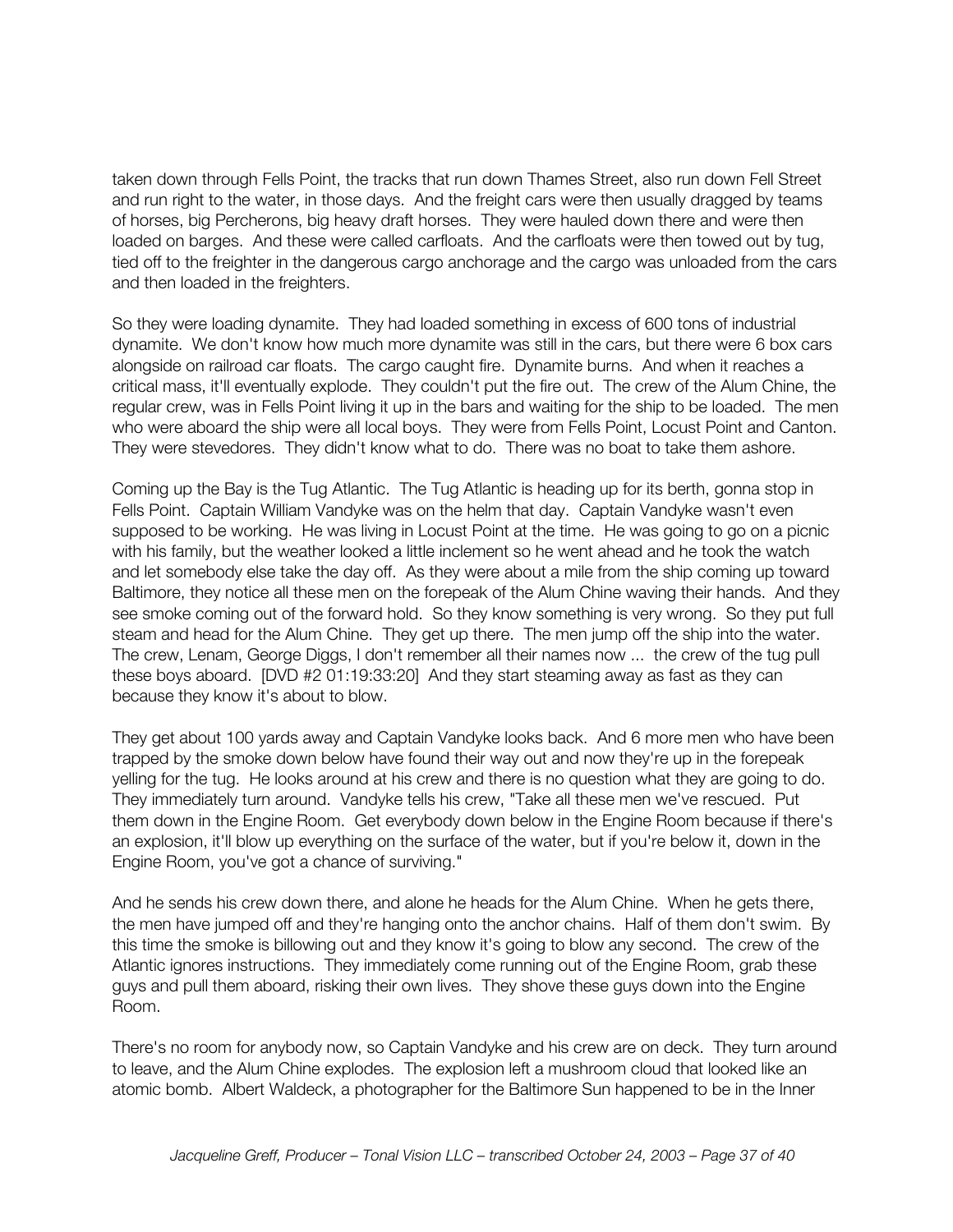Harbor at the time taking pictures in the harbor when this explosion happened. He took pictures, and the pictures are astounding. It does look like an atomic explosion over Baltimore.

The explosion was so powerful that it killed 8 men on board the S.S. Jason which was a ship that was at Maryland Shipbuilding and Dry Dock. They happened to be out on deck watching the fire. They were killed by rivets and flying shrapnel. A piece weighing over a ton landed a mile down the Bay through the Hobo Hunt Club. All the windows in the quarantine station across the river were blown out.

We don't know how many people it eventually killed because along the waterfront in that area was good crabbing ground and fishing ground, and so there were a lot of people along there, poor people who would come out and fish for their dinner at the mouth of Curtis Creek. They were swept away. The ship was atomized. Just blew it to bits.

I talked to Captain Buckey Smith who was 13 years old at the time it happened, down in Curtis Bay. He was probably 2 miles away and he said that they had to dodge all the stuff coming down out of the air, all the debris. It was incredible. In Locust Point, it blew in the transom window at Captain Vandyke's house. And his wife knew immediately that he wasn't coming home.

It's a remarkable story, but it doesn't end there, because just behind the Atlantic, about a mile and a half behind them, was the sister, the tug Marie Riehl. Marie Riehl was coming up the Bay. It blew all the windows out of the pilot house and covered the men on the Marie Riehl with glass. But they had seen the Atlantic. They knew that there might be something there to rescue.

There was a small tidal wave. By the time they got up to where the Atlantic was, birds had been gathering and there were thousands of dead fish on the surface of the water. There was no trace of the Alum Chine. But the hull of the Atlantic was still afloat. It had blown everything off above the deck. There was pieces of the Pilot House and the fidley, the top of the boiler, still standing. The men who had been packed in down below in the Engine Room had survived. They were all cut and burned and bruised and bleeding, but most of them had survived. The entire crew of the Atlantic was gone. They found Captain Vandyke's body a mile down the Bay.

As they came up to the ship and began pulling these guys off the sinking Atlantic, the Atlantic started to go down. Two men were trapped by shifting debris in the Engine Room. So two men from the Marie Riehl jumped on the deck of the Atlantic, went down into the Engine Room to free these guys, and sank with the wreck. Until all 4 of them popped to the surface. All four of them badly cut up and bleeding, but they survived.

It's an incredible tale of heroism, and it's something that people in Baltimore have long since forgotten. I studied newspaper accounts, all of which conflicted with each other. But I got to Baltimore early enough where there were some people around who remembered it, and some survivors of it, and interviewed them. It's quite a story of heroism. The 7th of March 1913 ought to be celebrated on the Baltimore waterfront as Atlantic Day because the guys from the Tug Atlantic certainly lived in the best traditions of the American merchant seamen.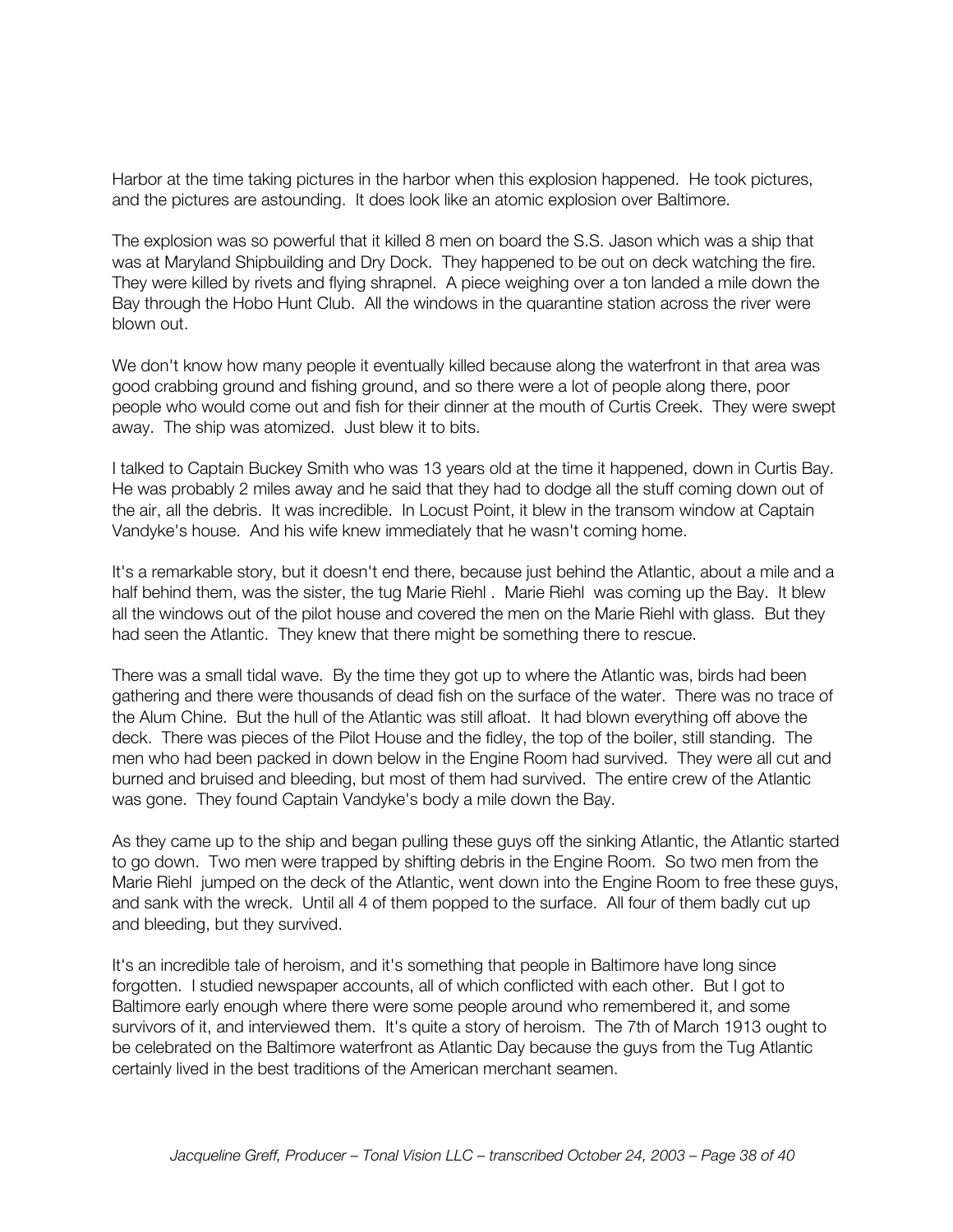So if you look at the sign that I painted for the Point, look at it closely and you'll see that it's the Tug Atlantic.

### **[Jacquie]**

I didn't have any idea the significance ... I've always liked that sign.

### **[Steve]**

That's the Tug Atlantic. It says underneath it in the ocean, if you look closely, it says, "Tug Atlantic, Captain William Vandyke, heroically lost 7th of March, 1913."

I didn't have a good picture of the Atlantic, so a lot of it's conjecture. And it's largely now become a folk tale. I couldn't find enough solid information about it. I did find the names of the crew. I found a few personal stories. And then the interviews that I did in 1976 and 77 in talking to people, of course, but it's a long time later. Captain Buckey, he was wonderful. He used to give me all kinds of stories.

# **[Jacquie]**

So, why did you do this research?

### **[Steve]**

I was the City's Maritime Historian.

[03:07:09:22 Moved to DVD #2 01:25:40:25]

### **[Jacquie]**

You didn't ever tell us for the camera exactly how you got to Baltimore.

# **[Steve]**

I was the acting skipper of a ship in Boston, of a 112 foot brig, and it wasn't going anywhere. And I didn't feel like I was going anywhere. So, I spent part of one winter deep sea lobstering. And after 3 bouts of frostbite, and seeing a number of my friends go over the side and disappear, I thought there must be a better way to make a living.

I've always loved history and I'd done some reading and some writing on history. I had written a couple of articles over the years. And I was always a Civil War buff. I've been in a ... Civil War reenactment outfit, a Maine regiment for many years. So, I thought I'd get into the history business. It seemed to have more of a future than getting frostbite on the North Atlantic off the Grand Banks and off of Cape Cod.

So, I got this offer -- Marty Millspaugh, from Charles Center Harbor Management, he and his wife Meredith were visiting Boston and they came aboard the boat and were getting a tour of Boston and asked if I was interested in becoming part of a crew that wanted to build a Baltimore Clipper in Baltimore Harbor. "Yeah, yeah, sure. OK. Why not?" I'd consulted on 5 different projects that year, Bicentennial ship projects for historic ships that I knew would never come to pass. So I didn't